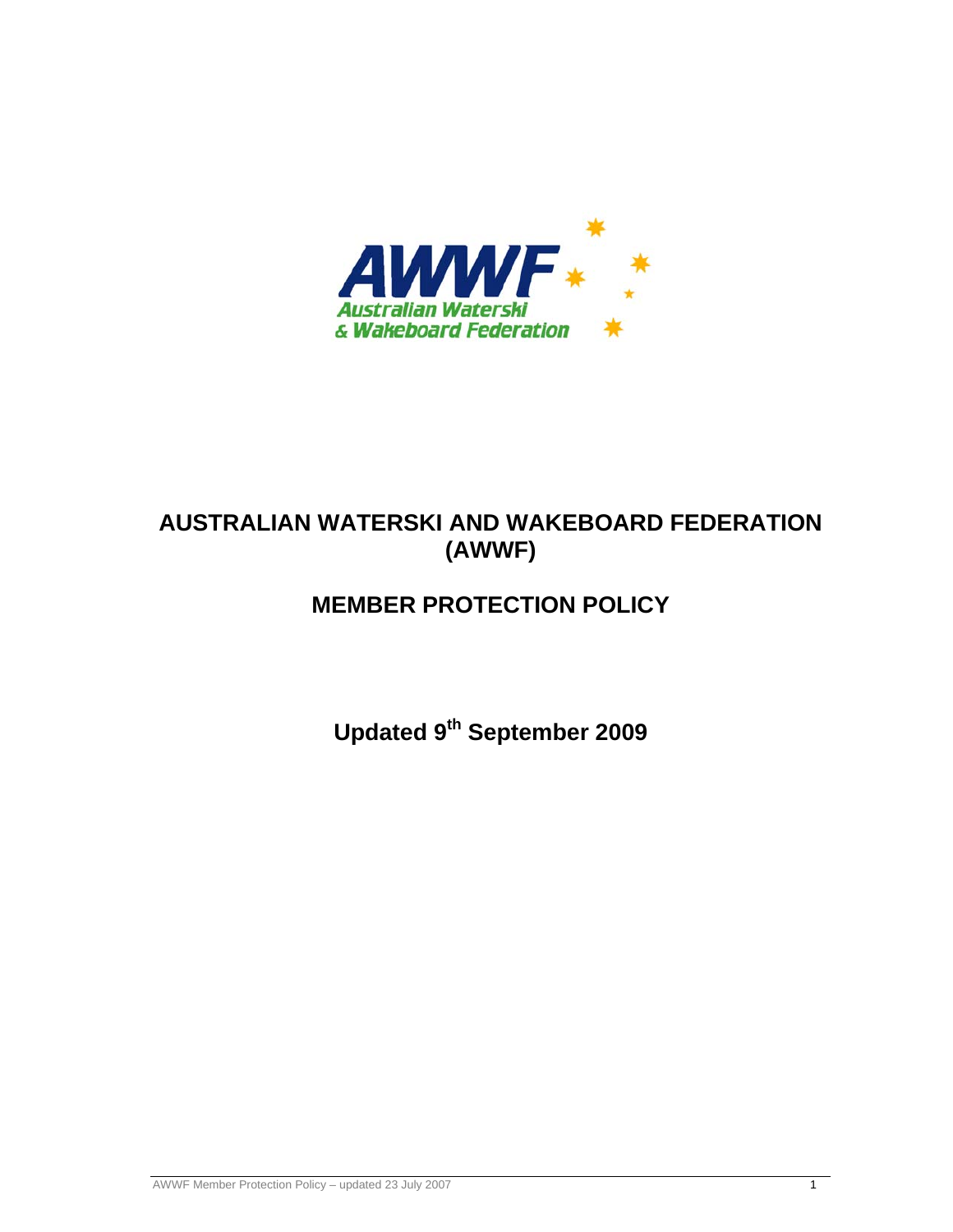| 1.     |                                                                                      |  |  |  |
|--------|--------------------------------------------------------------------------------------|--|--|--|
| 2.     |                                                                                      |  |  |  |
| 3.     |                                                                                      |  |  |  |
| 4.     |                                                                                      |  |  |  |
| 5.     |                                                                                      |  |  |  |
| 6.     |                                                                                      |  |  |  |
| 7.     |                                                                                      |  |  |  |
|        |                                                                                      |  |  |  |
|        |                                                                                      |  |  |  |
|        |                                                                                      |  |  |  |
|        |                                                                                      |  |  |  |
|        |                                                                                      |  |  |  |
|        |                                                                                      |  |  |  |
| 8.     |                                                                                      |  |  |  |
|        | 8.1                                                                                  |  |  |  |
|        |                                                                                      |  |  |  |
|        |                                                                                      |  |  |  |
|        |                                                                                      |  |  |  |
|        |                                                                                      |  |  |  |
|        |                                                                                      |  |  |  |
|        |                                                                                      |  |  |  |
| B2:    | PART B - ATTACHMENTS: Working with Children Requirments Error! Bookmark not defined. |  |  |  |
| B3:    |                                                                                      |  |  |  |
|        |                                                                                      |  |  |  |
|        |                                                                                      |  |  |  |
|        |                                                                                      |  |  |  |
|        |                                                                                      |  |  |  |
|        |                                                                                      |  |  |  |
| $C3$ : |                                                                                      |  |  |  |
| $C4$ : |                                                                                      |  |  |  |
| $C5$ : |                                                                                      |  |  |  |
| $C6$ : |                                                                                      |  |  |  |
|        |                                                                                      |  |  |  |
|        |                                                                                      |  |  |  |
|        |                                                                                      |  |  |  |
|        |                                                                                      |  |  |  |
|        |                                                                                      |  |  |  |
|        |                                                                                      |  |  |  |
|        |                                                                                      |  |  |  |
|        |                                                                                      |  |  |  |
|        |                                                                                      |  |  |  |
|        |                                                                                      |  |  |  |
|        |                                                                                      |  |  |  |
|        |                                                                                      |  |  |  |
|        |                                                                                      |  |  |  |
|        |                                                                                      |  |  |  |
|        |                                                                                      |  |  |  |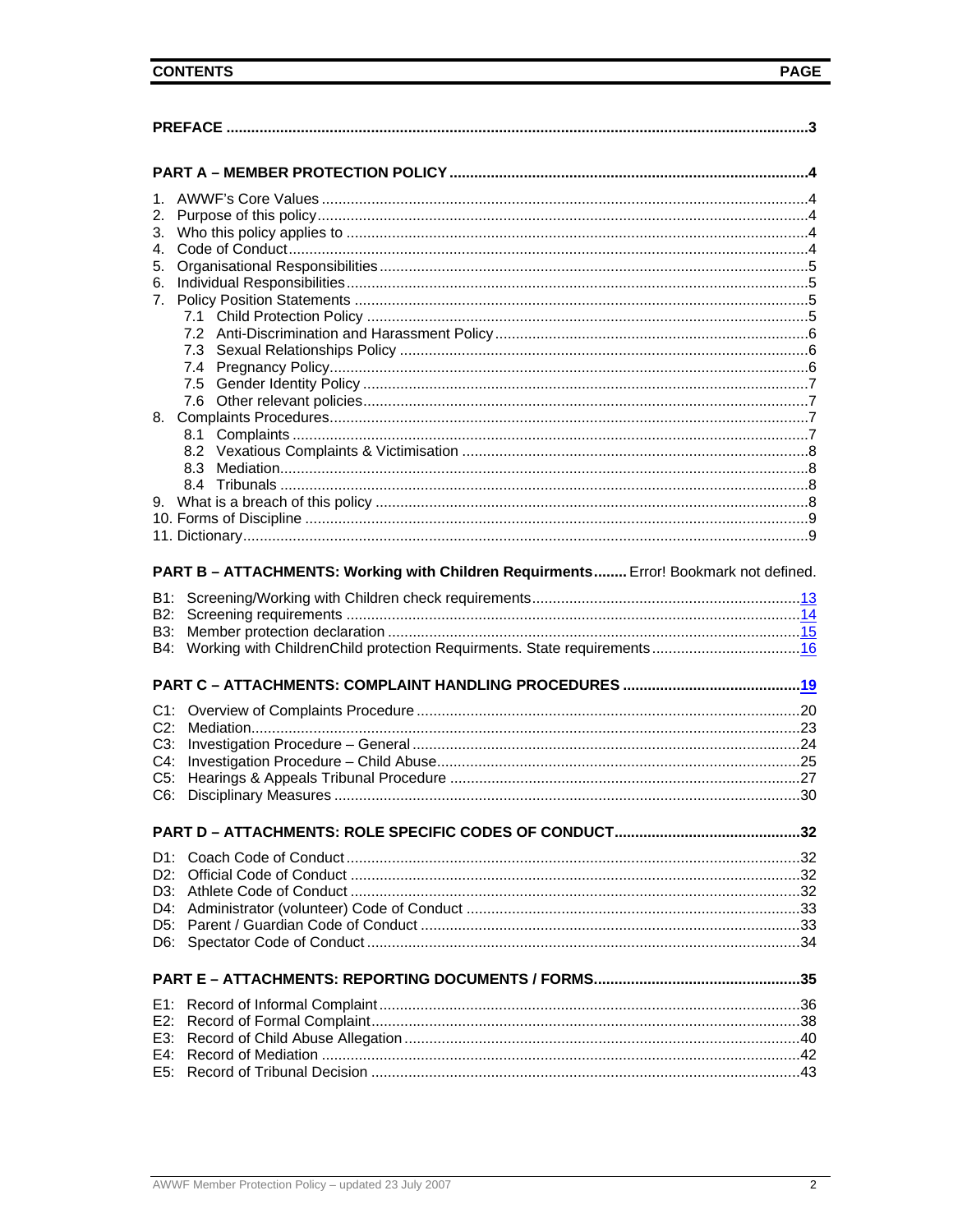#### **PREFACE**

#### Message from the President

The Australian Waterski and Wakeboard Federation Inc (AWWF) recognises the high importance that must be placed on the health, safety, and general well being of all its members. The AWWF is dedicated to providing a safe and healthy environment for its members and supporters participating in any AWWF activities, based on sportsmanship and the right of everyone to be treated with dignity and respect. The AWWF and its member state associations are also obliged to comply with legislative requirements such as anti-discrimination and racial and religious vilification laws as well as with the way we handle members under 18 years of age.

As Australians, we all greatly value the importance of sport in our culture and the benefits to our community. We all have the right to enjoy our sport at whatever level we are involved without fear of abuse, discrimination, harassment or other undesirable behaviour. I would like to think this is particularly so for water skiing as it is such a family orientated sport.

As a sport, we need to set a good example in the way we ensure a safe and harassment free sport for all of our competitors, coaches, officials, administrators, volunteers, supporters and family members.

I commend this Member Protection Policy to you and I wish you all safe and successful water skiing.

Gavin Brain President Australian Waterski and Wakeboard Federation

Reviewed 9/9/09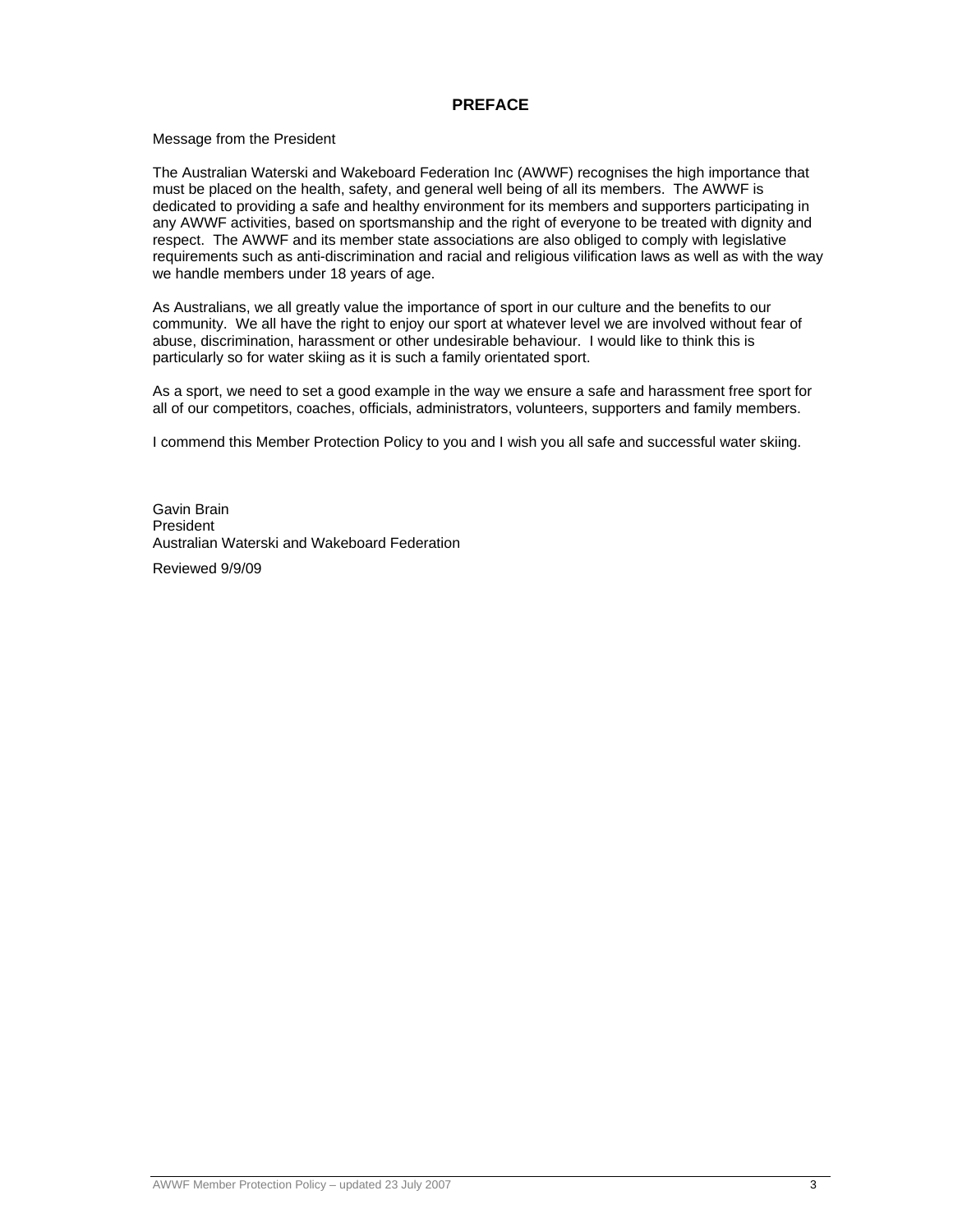# **PART A – MEMBER PROTECTION POLICY**

# **1. AWWF's Core Values**

The following are the AWWF's core values and commitment to its members:

- fairness;
- establishing partnerships;
- ethical behaviour;
- investment in people;
- sportsmanship;
- excellence;
- unity; and
- $\bullet$  fun.

# **2. Purpose of this policy**

This Member Protection Policy aims to ensure our core values, good reputation and positive behaviours and attitudes are maintained. It assists us in ensuring that every person involved in our sport is treated with respect and dignity, and is safe and protected from abuse. This policy also ensures that everyone involved in our sport is aware of his or her legal and ethical rights and responsibilities. This policy also reflects our support and implementation of the sport industry principles and values outlined in The Essence of Australian Sport – principles of fairness, respect, responsibility and safety.

The policy attachments provide the procedures that support our commitment to eliminating discrimination, harassment, child abuse and other forms of inappropriate behaviour from our sport. As part of this commitment, the AWWF will take disciplinary action against any person or organisation bound by this policy if they breach it.

This policy has been endorsed by and approved by the AWWF Board under clause 37 of the AWWF Constitution. The policy starts on 14 May 2005 and will operate until replaced. This policy and/or its attachments may be amended from time to time by resolution of the AWWF Board. Copies of the policy and its attachments can be obtained from our website (www.awwf.com.au) or by phoning the AWWF office on 02 6247 2497.

# **3. Who this policy applies to**

This policy applies to the following, whether they are in a paid or unpaid/voluntary capacity:

- Individuals sitting on boards, committees and sub-committees;
- **Employees and volunteers;**
- Support personnel (e.g. managers, physiotherapists);
- Coaches and assistant coaches;
- Athletes:
- Judges and other officials;
- Members, including life members;
- Member associations;
- Affiliated clubs and associated organisations;
- Peak associations and the national body;
- Any other person or organisation that is a member of or affiliated to the AWWF;
- Parents, guardians, spectators and sponsors to the full extent that is possible.

This policy will continue to apply to a person even after they have stopped their association or employment with the AWWF if disciplinary action, relating to an allegation of child abuse against that person, has commenced.

# **4. Code of Conduct**

The AWWF requires every individual and organisation bound by this policy to:

- Be ethical, fair and honest in all their dealings with other people and the AWWF;
- Treat all persons with respect and courtesy and have proper regard for their dignity, rights and obligations;
- Always place the safety and welfare of children above other considerations;
- Comply with the AWWF's constitution, rules and policies including this member protection policy;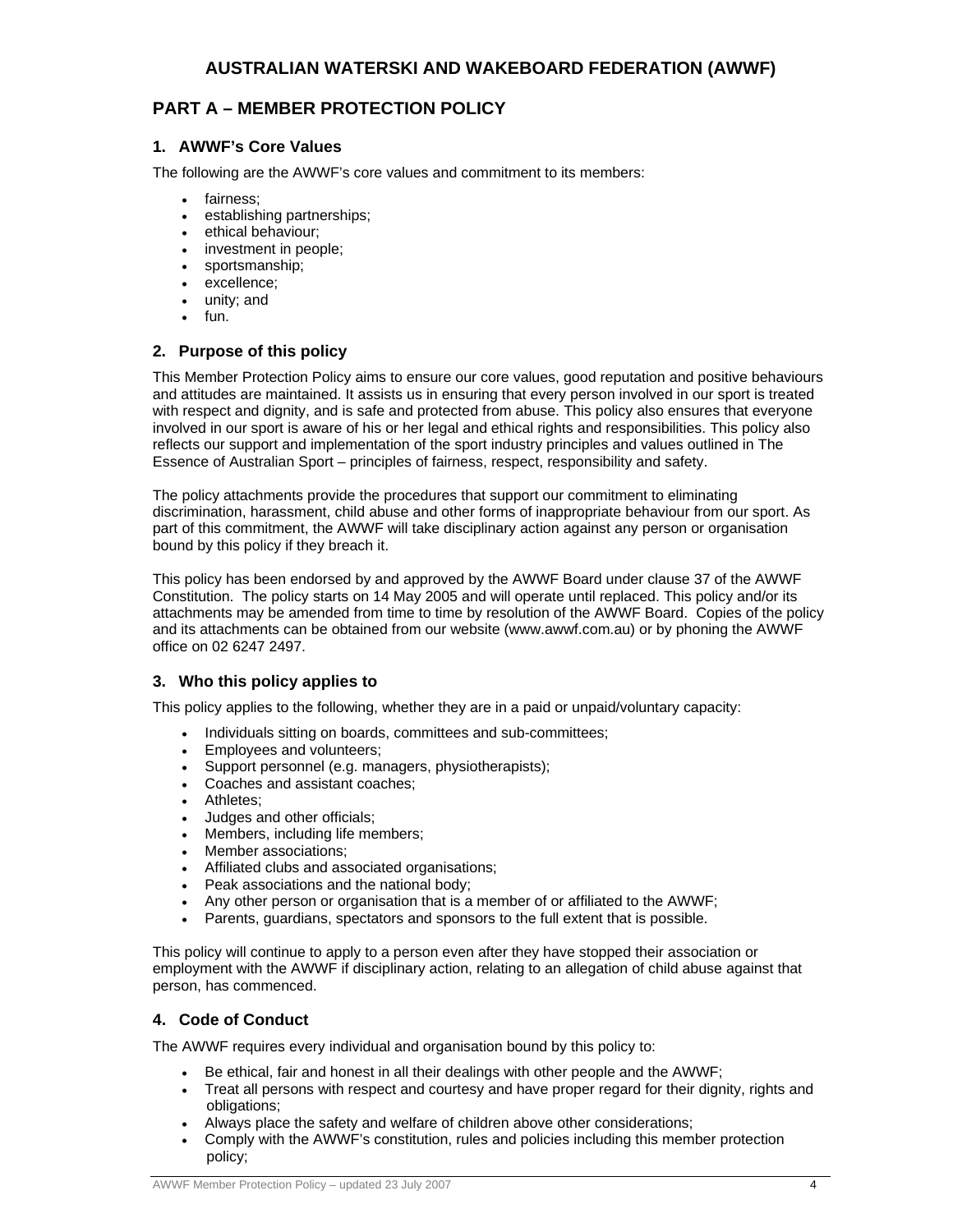- Operate within the rules and spirit of the sport;
- Comply with all relevant Australian laws (Federal and State), particularly anti-discrimination and child protection laws;
- Be responsible and accountable for their conduct; and
- Abide by the relevant Role-Specific Codes of Conduct outlined in Part D of this policy.

#### **5. Organisational Responsibilities**

The AWWF, member associations and affiliated clubs must:

- Adopt, implement and comply with this policy;
- Publish, distribute and otherwise promote this policy and the consequences for breaching it;
- Promote appropriate standards of conduct at all times;
- Promptly deal with any breaches of or complaints made under this policy in an impartial, sensitive, fair, timely and confidential manner;
- Apply this policy consistently without fear or favour;
- Recognise and enforce any penalty imposed under this policy;
- Ensure that a copy of this policy is available or accessible to the persons to whom this policy applies;
- Appoint or have access to appropriately trained people to receive and handle complaints and allegations (e.g. Member Protection Information Officers) and display the names and contact details in a way that is readily accessible; and
- Monitor and review this policy at least annually.

### **6. Individual Responsibilities**

Individuals bound by this policy are responsible for:

- Making themselves aware of the policy and complying with the standards of conduct outlined in this policy;
- Consenting to a national police check if the individual holds or applies for a role that involves direct and unsupervised contact with people under the age of 18 years;
- Complying with all other requirements of this policy;
- Co-operating in providing a discrimination, child abuse and harassment free sporting environment;
- Understanding the possible consequences of breaching this policy.

# **7. Policy Position Statements**

#### **7.1 Child Protection Policy**

Every person and organisation bound by this policy must always place the safety and welfare of children above all other considerations.

The AWWF acknowledges that our staff, members and volunteers provide a valuable contribution to the positive experiences of our juniors. The AWWF aims to ensure this continues and to protect the safety and welfare of its junior participants. Several measures will be used to achieve this such as:

- Prohibiting any form of abuse against children;
- Providing opportunities for our juniors to contribute to and provide feedback on our program development;
- Carefully selecting and screening people whose role requires them to have direct and unsupervised contact with children. (Screening procedures are outlined in Part B of this policy);
- Ensuring our codes of conduct, particularly for roles associated with junior sport, are promoted, enforced and reviewed;
- Providing procedures for raising concerns or complaints (our complaints procedure is outlined in attachment C1 of this policy); and
- Providing education and/or information to those involved in our sport on child abuse and child protection.

The AWWF requires that any child who is abused or anyone who reasonably suspects that a child has been or is being abused by someone within our sport, to report it immediately to the police or relevant government agency and the relevant Member Protection Information Officer. Descriptions of the sorts of activity which may be abuse are in the Dictionary at clause 11.

All allegations of child abuse will be dealt with promptly, seriously, sensitively and confidentially. A person will not be victimised for reporting an allegation of child abuse and the privacy of all persons concerned will be respected. Our procedures for handling allegations of child abuse are outlined in attachment C4 of this policy.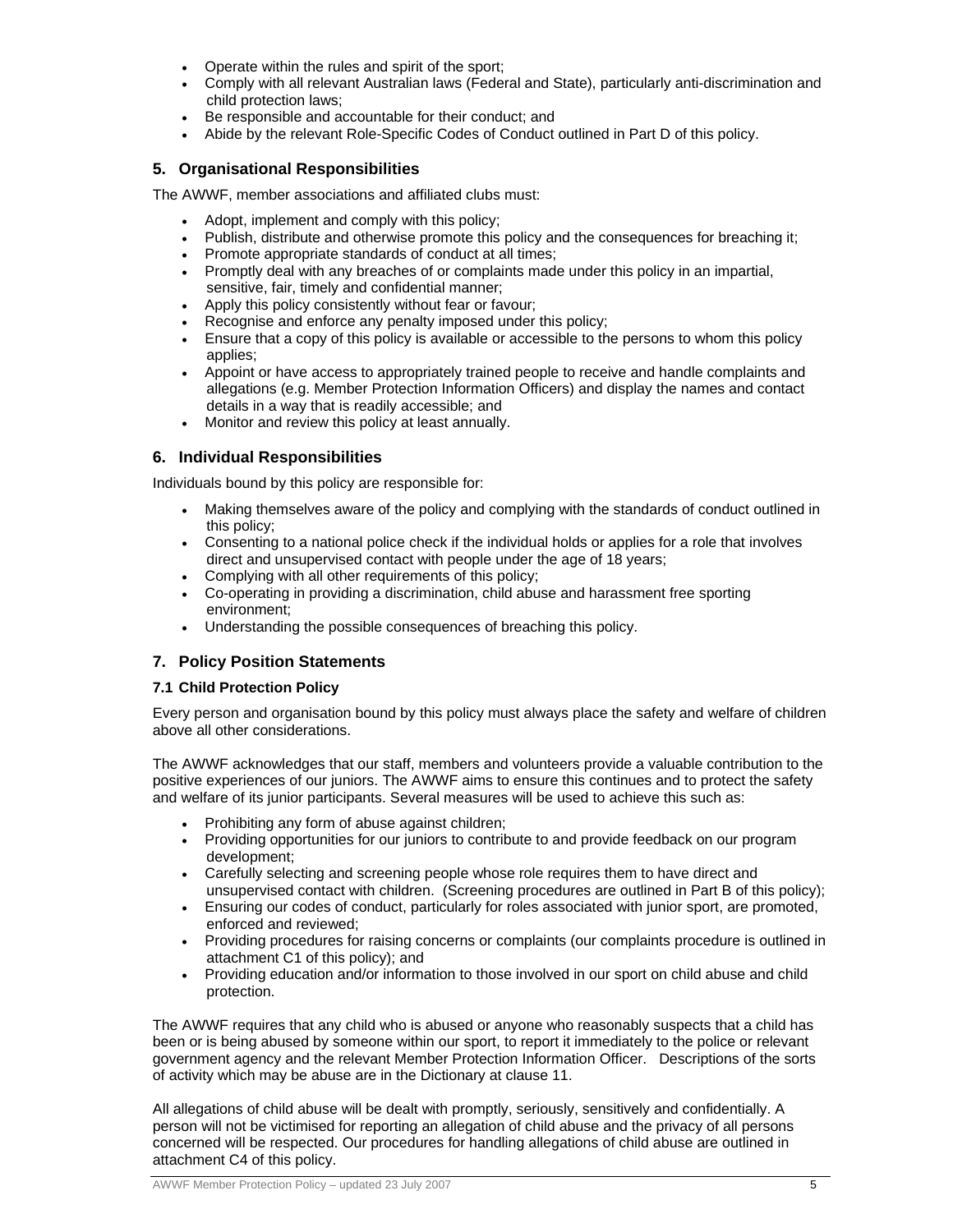If anyone bound by this policy reasonably suspects that a child is being abused by his or her parent/s, they are advised to contact the relevant government department for youth, family and community services in their state/territory.

#### **7.2 Anti-Discrimination and Harassment Policy**

The AWWF aims to provide a sport environment where all those involved in its activities are treated with dignity and respect, and without harassment or discrimination.

The AWWF recognises that all those involved in its activities cannot enjoy themselves, perform to their best, or be effective or fully productive if they are being treated unfairly, discriminated against or harassed because of their age, disability, family responsibilities, gender identity, homosexuality or sexual orientation, irrelevant medical or criminal record, marital status, political belief, pregnancy or breastfeeding, race, religion, sex, social origin and/or trade union membership/activity.

The AWWF prohibits all forms of harassment and discrimination based on personal characteristics listed in the Dictionary. Discrimination and harassment are extremely distressing, offensive, humiliating and/or threatening and create an uncomfortable and unpleasant environment. In most circumstances discrimination and harassment are against the law.

Descriptions of some of the types of behaviour which could be regarded as harassment or discrimination are provided in the Dictionary at clause 11.

If any person feels they are being harassed or discriminated against by another person or organisation bound by this policy, please refer to our complaints procedure outlined in attachment C1 of this policy. This will explain what to do about the behaviour and how the AWWF will deal with the problem.

#### **7.3 Sexual Relationships Policy**

The AWWF takes the view that intimate relationships (whether or not of a sexual nature) between coaches and athletes, while not necessarily of constituting Harassment, can have harmful effects on the individual athlete involved, on other athletes and on the sport's public image. Such relationships may be perceived to be exploitative because there is usually a disparity between coaches and athletes in terms of authority, maturity, status and dependence. Given there is always a risk that the relative power of the coach has been a factor in the development of such relationships, they should be avoided by coaches at all levels. In the event that an athlete attempts to initiate an intimate relationship, the coach must take personal responsibility for discouraging such approaches, explaining the ethical basis for such actions.

The law is always the minimum standard for behaviour within the AWWF and therefore sex with a child is a criminal offence.

#### **7.4 Pregnancy Policy**

The AWWF is committed to providing an inclusive sporting environment for pregnant women involved in its activities. The AWWF expects everyone bound by this policy to treat pregnant women with dignity and respect and to remove any unreasonable barriers to participation in our sport that disadvantage them. We will not tolerate any unlawful discrimination or harassment against pregnant women or women who may become pregnant.

Descriptions of some of the types of behaviour which could be regarded as pregnancy discrimination or harassment are provided in the Dictionary at clause 11.

If any person feels they are being harassed or discriminated against by another person or organisation bound by this policy, please refer to our complaints procedure outlined in attachment C1 of this policy. This will explain what to do about the behaviour and how the AWWF will deal with the problem.

While many sporting activities are safe for pregnant women to participate in, there may be particular risks that apply to some women during pregnancy. Those risks will depend on the nature of the particular sporting activity and the particular pregnant woman's circumstances. The AWWF will take reasonable care to ensure the safety, health and well being of pregnant women and their unborn children. We will advise pregnant women that there may be risks involved, and encourage them to obtain medical advice about those risks. Pregnant women should be aware that their own health and wellbeing, and that of their unborn children, are of utmost importance in their decision making about the extent and manner in which they participate in our sport.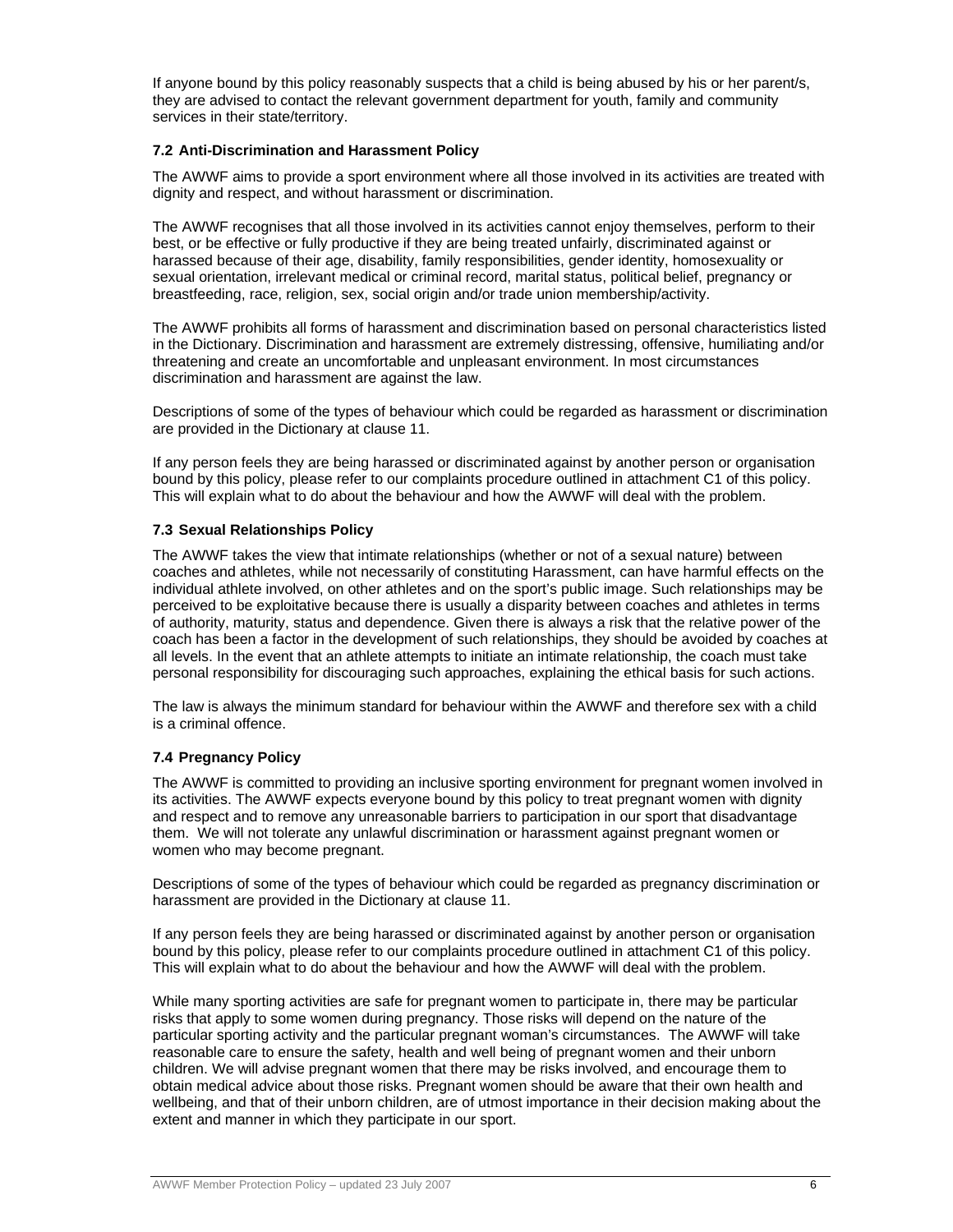We encourage all pregnant women to consult with their medical advisers, make themselves aware of the facts about pregnancy in sport, and ensure that they make informed decisions about participation in particular sporting activities.

We will only require pregnant women to sign a disclaimer if we require other participants to sign one in similar circumstances. We will not require women to undertake a pregnancy test.

#### **7.5 Gender Identity Policy**

The AWWF is committed to providing an inclusive sporting environment where transgender or transsexual people involved in its activities are able to contribute and participate. The AWWF expects everyone who is bound by this policy to treat people who identify as transgender or transsexual fairly and with dignity and respect. This includes acting with sensitivity and respect where a person is undergoing gender transition. We will not tolerate any unlawful discrimination or harassment against a person who identifies as transgender or transsexual or who is thought to be transgender or transsexual.

Descriptions of some of the types of behaviour which could be regarded as transgender or transsexual discrimination or harassment are provided in the Dictionary at clause 11.

If any person feels they are being harassed or discriminated against by another person or organisation bound by this policy, please refer to our complaints procedure outlined in attachment C1 of this policy. This will explain what to do about the behaviour and how the AWWF will deal with the problem.

The AWWF recognises that the exclusion of transgender or transsexual people from participation in sporting events has significant implications for their health, well-being and involvement in community life. In general the AWWF will facilitate transgender or transsexual persons participating in our sport of the sex with which they identify.

The AWWF also recognises there is debate over whether a male to female transgender person obtains any physical advantage over other female participants. This debate is reflected in the divergent discrimination laws across the country. If issues of performance advantage arise, the AWWF will seek advice on the application of those laws in the particular circumstances.

The AWWF is aware that the International Olympic Committee (IOC) has established criteria for selection and participation in the Olympic Games. Where a transgender or transsexual person intends competing at an elite level, we will encourage them to obtain advice about the IOC's criteria which may differ from the position taken by the AWWF.

The AWWF notes that drug testing procedures and prohibitions also apply to people who identify as transgender or transsexual. A person receiving treatment involving a Prohibited Substance or Method, as described on the World Anti-Doping Agency's Prohibited List, should apply for a standard Therapeutic Use Exemption.

#### **7.6 Other relevant policies**

Other AWWF relevant policies can be found at www.awwf.com.au. Some of the policies which contribute to the welfare of all those involved in our activities include:

- Risk Management Policy:
- Anti-doping Policy.

#### **8. Complaints Procedures**

#### **8.1 Complaints**

The AWWF aims to provide an easy to use, confidential and trustworthy procedure for complaints based on the principles of natural justice. Any person may report a complaint (complainant) about a person/s or organisation bound by this policy if they reasonably believe that a person/s or a sporting organisation has breached this policy. A complaint should be reported to the Member Protection Information Officer of the AWWF.

A complaint may be reported as an informal or formal complaint. The complainant decides whether the complaint will be dealt with informally or formally unless the Member Protection Information Officer of the AWWF considers that the complaint falls outside the parameters of this policy and would be better dealt with another way.

All complaints will be dealt with promptly, seriously, sensitively and confidentially. Our complaint procedures are outlined in attachment C1 of this policy.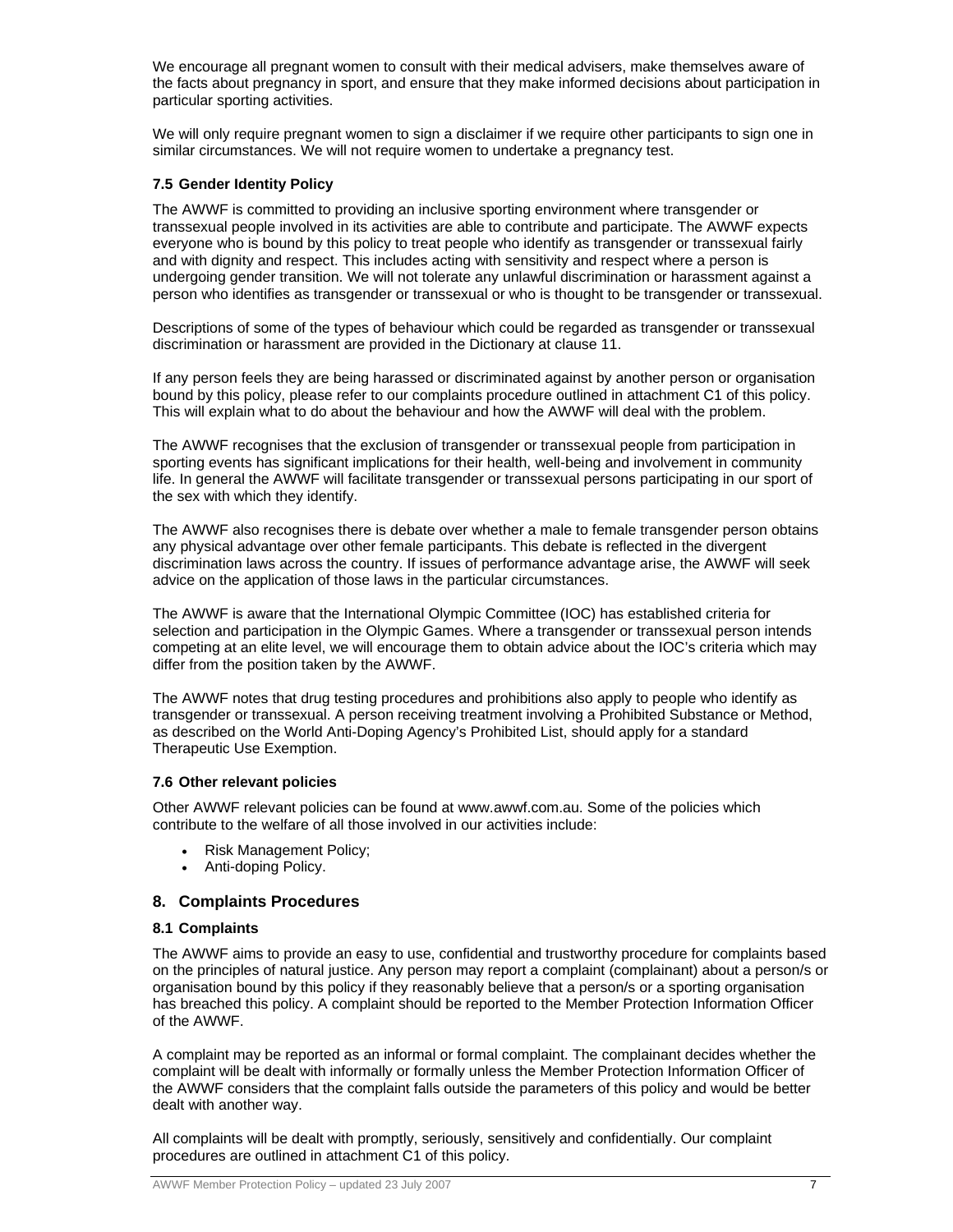#### **8.2 Vexatious Complaints & Victimisation**

The AWWF aims to ensure our complaints procedure has integrity and is free of unfair repercussions or victimisation. If at any point in the complaint process the Member Protection Information Officer considers that a complainant has knowingly made an untrue complaint or the complaint is vexatious or malicious, the matter may be referred to the AWWF Executive Officer for appropriate action which may include disciplinary action against the complainant.

The AWWF will also take all necessary steps to make sure that people involved in a complaint are not victimised by anyone for coming forward with a complaint or for helping to sort it out. Disciplinary measures will be imposed on anyone who victimises another person for making a complaint.

#### **8.3 Mediation**

The AWWF aims to sort out complaints with the minimum of fuss wherever possible. In many cases, complaints can be sorted out by agreement between the people involved with no need for disciplinary action. The people involved in a formal complaint - the complainant and the person complained about (respondent) - may also seek the assistance of a neutral third person or a mediator. Lawyers are not able to negotiate on behalf of the complainant and/or respondent.

Mediation may occur either before or after an investigation of a complaint. If a complainant wishes to try and resolve the complaint with the assistance of a mediator, the Member Protection Information Officer will, in consultation with the complainant, arrange for a mediator to mediate the complaint. More information on the mediation process is outlined in attachment C2 of this policy.

#### **8.4 Tribunals**

A hearings tribunal may be formed to hear a formal complaint that has been referred by the Member Protection Information Officer, or an alleged breach of the policy. Our tribunal hearings procedure is outlined in attachment C5 of this policy.

A respondent may lodge one appeal only to the appeal tribunal in respect of a decision of a hearing tribunal. The decision of the appeal tribunal is final and binding on the people involved to the appeal. Our appeals process is outlined in attachment C5 of this policy.

Every organisation bound by this policy will recognise and enforce any decision made, and form of discipline imposed, by an appeals tribunal under this policy.

Members of hearing and appeal tribunals will be indemnified by the organisation that appointed them against any claim for loss, compensation or damages, and for costs incurred defending a claim made against them, because of their function as a member of a hearings or appeals tribunal.

#### **9. What is a breach of this policy**

It is a breach of this policy for any person or organisation to which this policy applies, to have been found to have:

- Done anything contrary to this policy;
- Breached the Code of Conduct and Role-Specific Codes of Conduct;
- Brought the sport and/or the AWWF into disrepute;
- Failed to follow AWWF policies and procedures for the protection, safety and welfare of children;
- Appointed or continued to appoint a person to a role that involves working with children and young people contrary to this policy;
- Discriminated against or harassed any person;
- Victimised another person for reporting a complaint;
- Engaged in a sexually inappropriate relationship with a person that the person supervises, or has influence, authority or power over;
- Disclosed to any unauthorised person or organisation any AWWF information that is of a private, confidential or privileged nature;
- Made a complaint they knew to be untrue, vexatious, malicious or improper;
- Failed to comply with a penalty imposed after a finding that the individual or organisation has breached this policy;
- Failed to comply with a direction given to the individual or organisation during the discipline process.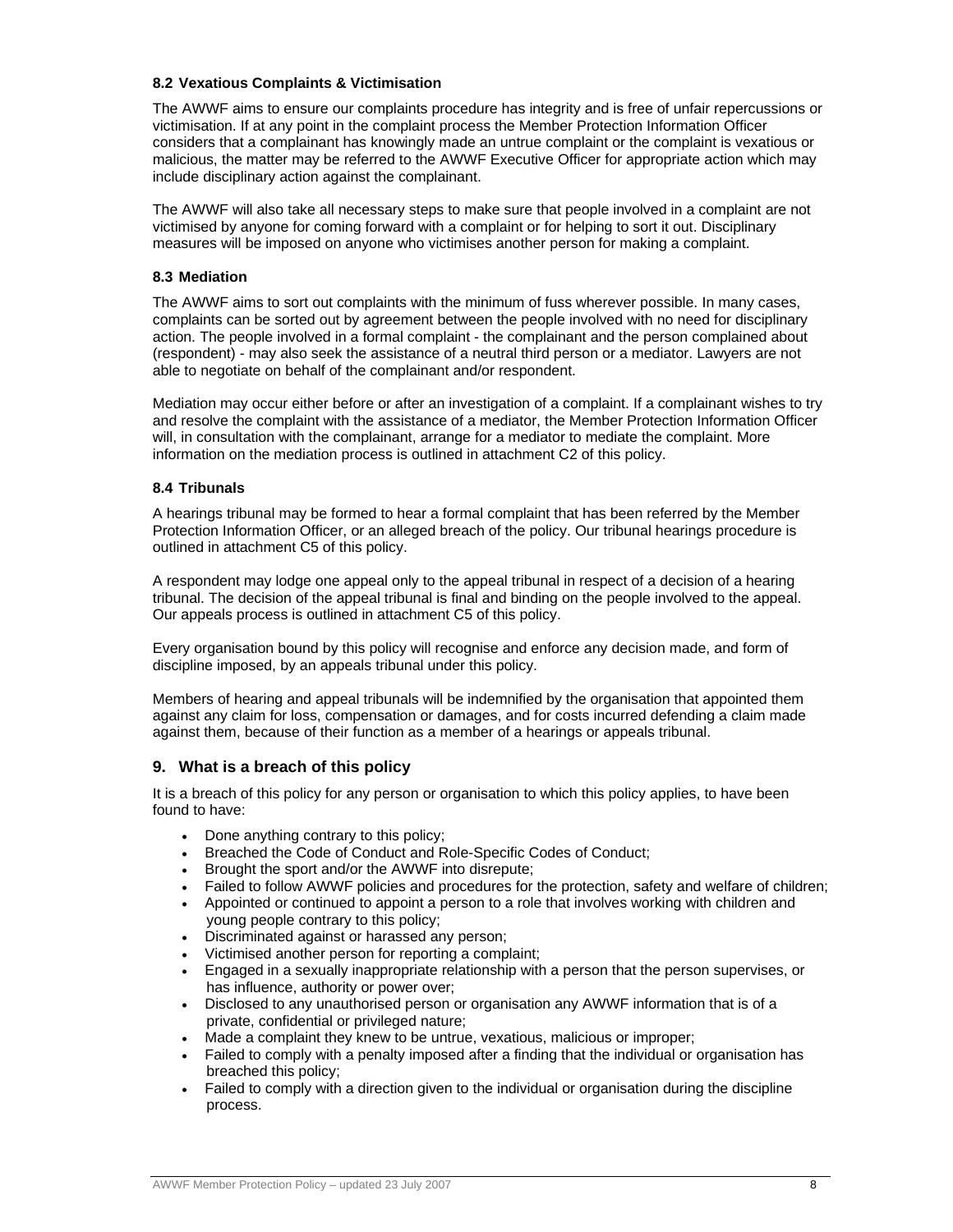# **10. Forms of Discipline**

If an individual or organisation to which this policy applies breaches this policy, one or more forms of discipline may be imposed. These may include making a verbal or written apology, paying a fine, being suspended or de-registered or having a person's appointment or employment terminated. More information on the range of disciplinary measures and the factors that will be considered before imposing discipline is at attachment C6 of this policy.

# **11. Dictionary**

This Dictionary sets out the meaning of words used in this policy and its attachments without limiting the ordinary and natural meaning of the words. State/Territory specific definitions and more detail on some of the words in this dictionary can be sourced from the relevant State/Territory child protection commissions or equal opportunity and anti-discrimination commissions.

**Abuse** is a form of harassment and includes physical abuse, emotional abuse, sexual abuse, neglect, and abuse of power. Examples of abusive behaviour include bullying, humiliation, verbal abuse and insults.

**Affiliated clubs** means those clubs or organisations (howsoever described), which are a member of, or affiliated to, the AWWF directly or through a member state association.

**Child** means a person who is under the age of 18 years (see also definition of young person)

**Child abuse** relates to children at risk of harm (usually by adults, sometimes by other children) and often by those they know and trust. It can take many forms. Children may be harmed by both verbal and physical actions and by people failing to provide them with basic care. Child abuse may include:

- Physical abuse by hurting a child or a child's development (e.g. hitting, shaking or other physical harm; giving a child alcohol or drugs; or training that exceeds the child's development or maturity);
- Sexual abuse by adults or other children where a child is encouraged or forced to watch or engage in sexual activity or where a child is subject to any other inappropriate conduct of a sexual nature (e.g. sexual intercourse, masturbation, oral sex, pornography including child pornography or inappropriate touching or conversations);
- Emotional abuse by ill-treating a child (e.g. humiliation, taunting, sarcasm, yelling, negative criticism, name calling, ignoring or placing unrealistic expectations on a child);
- Neglect (e.g. failing to give food, water, shelter or clothing or to protect a child from danger or foreseeable risk of harm or injury).

**Complaint** means a complaint made under clause 8.1 of this policy.

**Complainant** means the person making a complaint.

**Discrimination** means treating or proposing to treat someone less favourably than someone else because of a particular characteristic in the same or similar circumstances in certain areas of public life (this is Direct Discrimination). The law also covers Indirect Discrimination. This is imposing or intending to impose an unreasonable requirement, condition or practice that is the same for everyone, but which has an unequal or disproportionate effect on individuals or groups with particular characteristics. The characteristics covered by discrimination law across Australia are:

- $\bullet$  Age;
- Disability;
- Family/carer responsibilities;
- Gender identity/transgender status;
- Homosexuality and sexual orientation;
- Irrelevant medical record;
- Irrelevant criminal record;
- Political belief/activity;
- Pregnancy and breastfeeding;
- Race;
- Religious belief/activity;
- Sex or gender;
- Social origin;
- Trade union membership/activity.

Some States and Territories include additional characteristics such as physical features or association with a person with one or more of the characteristics listed above.

#### **Examples of Discrimination**

**Age -** a club refuses to allow an older person to coach a team simply because of their age.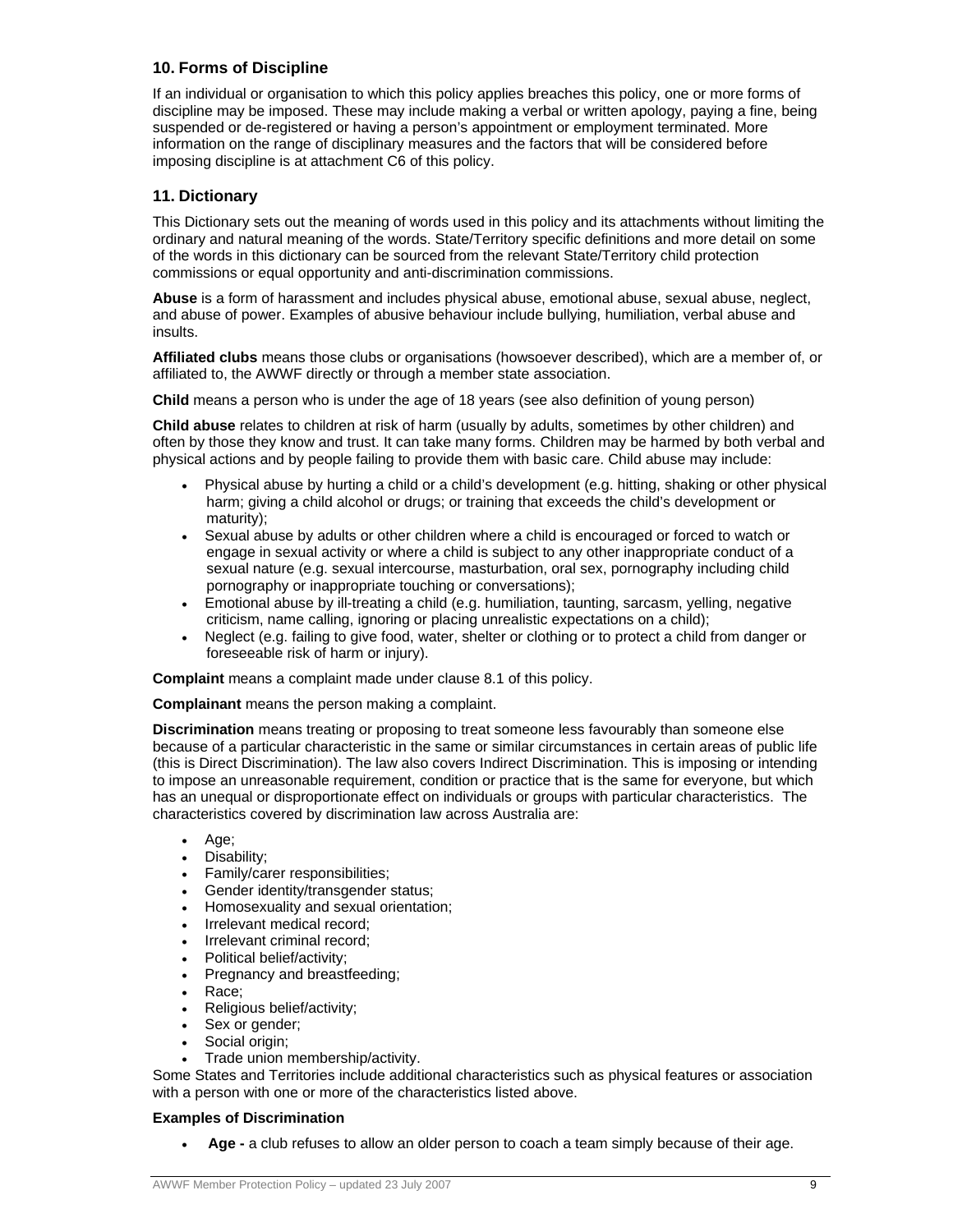- **Breastfeeding a** member of the club who is breastfeeding her baby in the club rooms is asked to leave.
- **Disability a junior player is overlooked because of her mild epilepsy.**
- **Family responsibilities a club decides not to promote an employee because he has a child** with a disability even though the employee is the best person for the job.
- **Gender Identity a transgender contract worker is harassed when employees refuse to call her** by her female name.
- **Homosexuality** an athlete is ostracised from her team after she tells a team mate that she is a lesbian.
- **Marital Status** a player is deliberately excluded from team activities and social functions because she is single.
- **Pregnancy a** woman is dropped from her squad when she becomes pregnant.
- **Race** an Italian referee is not permitted to referee games with a high proportion of Italian players on one team because of his race.
- **Sex** specialist coaching is only offered to male players in a mixed team.

**Harassment** is any type of behaviour that the other person does not want and does not return and that is offensive, abusive, belittling or threatening. The behaviour is unwelcome and of a type that a reasonable person would recognise as being unwelcome and likely to cause the recipient to feel offended, humiliated or intimidated.

Unlawful harassment includes the above but is either sexual or targets a person because of their race, sex, pregnancy, marital status, sexual orientation or other characteristic (see characteristic list under discrimination).

It does not matter whether the harassment was intended: the focus is on the impact of the behaviour. The basic rule is if someone else finds it harassing then it could be harassment. Harassment may be a single incident or repeated. It may be explicit or implicit, verbal or non-verbal.

Under this policy discrimination and harassment are not permitted in employment (including volunteer and unpaid employment); when providing sporting goods and services including access to sporting facilities; when providing education and accommodation; the selection or otherwise of any person for competition or a team (domestic or international); the entry or otherwise of any player or other person to any competition and the obtaining or retaining membership of clubs and organisations (including the rights and privileges of membership). Some exceptions to state and federal anti-discrimination law apply. Examples include:

- holding a competitive sporting activity for females only who are 12 years of age or over where strength, stamina or physique is relevant; or
- not selecting a participant if the person's disability means he or she is not reasonably capable of performing the actions reasonably required for that sporting activity.

Requesting, assisting, instructing, inducing or encouraging another person to engage in discrimination or harassment may also be against the law.

It is also against discrimination law to victimise a person who is involved in making a complaint of discrimination or harassment. Example: a player is ostracised by her male coach for complaining about his sexist behaviour to another club official or for supporting another player who has made such a complaint.

Public acts of racial hatred which are reasonably likely in the circumstances to offend, insult, humiliate or intimidate are also prohibited. This applies to spectators, participants or any other person who engages in such an act in public. Some states and territories also prohibit public acts that vilify on other grounds such as homosexuality, gender identity, HIV/AIDS, religion and disability – see vilification.

**Junior** means a person under the age of eighteen (18) years who is participating in an activity of the AWWF.

**Mediator** means a person appointed to mediate complaints made under this policy. It is preferable that the mediator has relevant skills, qualifications and/or training in mediation.

**Member** means a financial member of the AWWF.

**Member protection** is a term used by the Australian sport industry to describe the practices and procedures that protect members – both individual members such as players, coaches and officials, and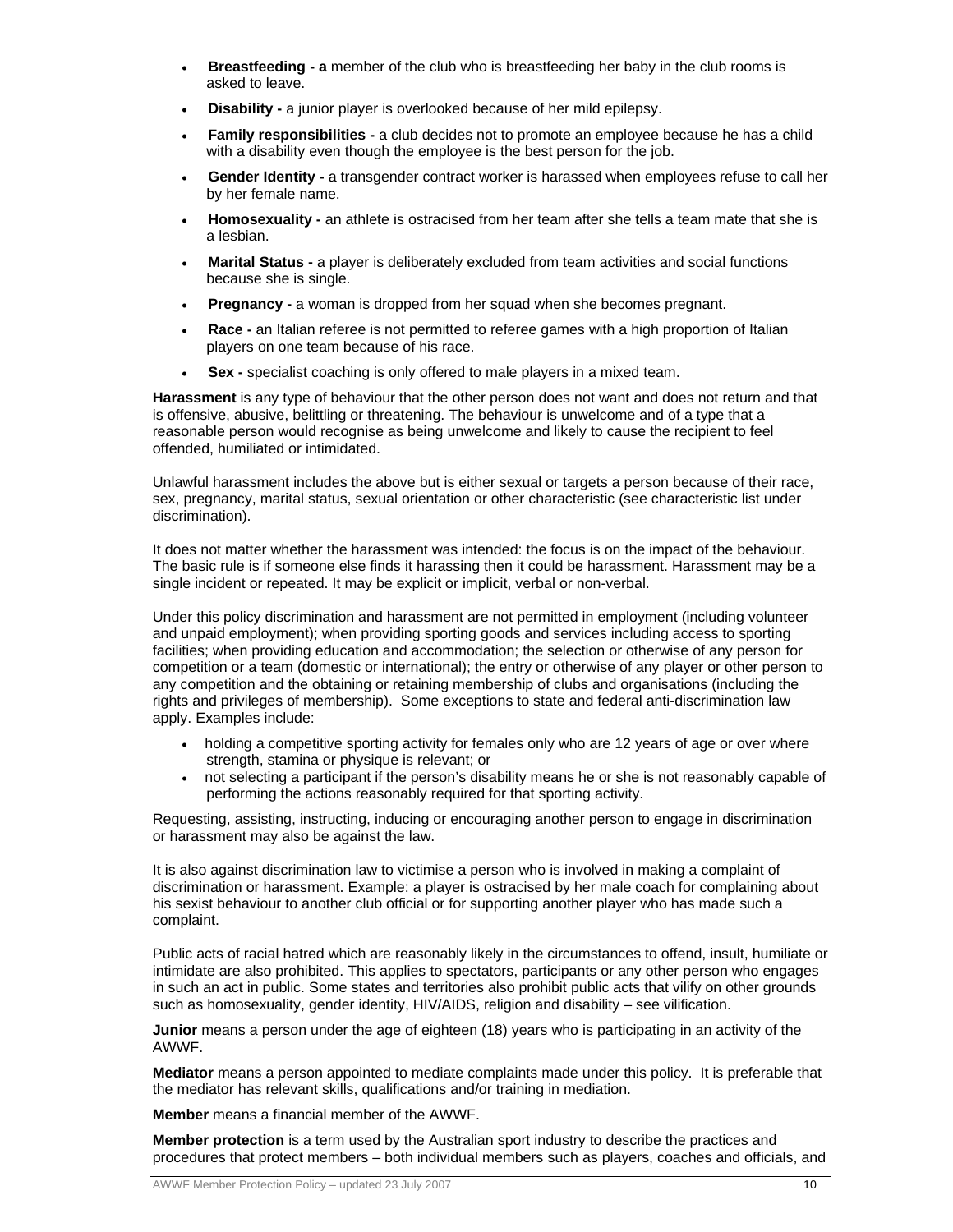the member organisations such as clubs, state associations, other affiliated associations and the national body. Member protection involves:

- protecting those that are involved in sport activities from harassment, abuse, discrimination and other forms of inappropriate behaviour;
- adopting appropriate measures to ensure the right people are involved in an organisation, particularly in relation to those involved with juniors; and
- providing education.

**Member Protection Information Officer** means a person trained to be the first point of contact for a person reporting a complaint under, or a breach of, this policy. The Member Protection Information Officer provides confidential information and moral support to the person with the concern or who is alleging harassment or a breach of this policy. They help the complainant deal with any emotions they may have about what has happened and operate as a sounding board as the complainant decides what they want to do. The Member Protection Information Officer may accompany the complainant in anything they decide to do, if it feels appropriate and they are happy to do it.

**Natural justice** incorporates the following principles:

- a person who is the subject of a complaint must be fully informed of the allegations against them;
- a person who is the subject of a complaint must be given full opportunity to respond to the allegations and raise any maters in their own defence;
- all parties need to be heard and all relevant submissions considered;
- irrelevant matters should not be taken into account;
- no person may judge their own case;
- the decision maker/s must be unbiased, fair and just;
- the penalties imposed must not outweigh the 'crime'.

**Police check** means a national criminal history record check conducted as a prudent pre-employment or pre-engagement background check on a person.

**Policy** and **this policy** mean this Member Protection Policy.

**Respondent** means the person who is being complained about.

**Role-specific codes of conduct** means standards of conduct required of certain roles (e.g. coaches).

**Sexual harassment** means unwanted, unwelcome or uninvited behaviour of a sexual nature which makes a person feel humiliated, intimidated or offended. Sexual harassment can take many different forms and may include unwanted physical contact, verbal comments, jokes, propositions, display of pornographic or offensive material or other behaviour that creates a sexually hostile environment.

Sexual harassment is not behaviour based on mutual attraction, friendship and respect. If the interaction is between consenting adults, it is not sexual harassment.

**Sexual offence** means a criminal offence involving sexual activity or acts of indecency including but not limited to (due to differences under state/territory legislation):

- Rape:
- Indecent assault;
- Sexual assault;
- Assault with intent to have sexual intercourse;
- Incest;
- Sexual penetration of child under the age of 16;
- Indecent act with child under the age of 16;
- Sexual relationship with child under the age of 16;
- Sexual offences against people with impaired mental functioning;
- Abduction and detention;
- Procuring sexual penetration by threats or fraud;
- Procuring sexual penetration of child under the age of 16;
- Bestiality;
- Soliciting acts of sexual penetration or indecent acts;
- Promoting or engaging in acts of child prostitution;
- Obtaining benefits from child prostitution;
- Possession of child pornography;
- Publishing child pornography and indecent articles.

**Victimisation** means subjecting a person or threatening to subject a person to any detriment or unfair treatment because that person has or intends to pursue their rights to make a complaint under government legislation (e.g. anti-discrimination) or under this policy, or for supporting another person to make a complaint.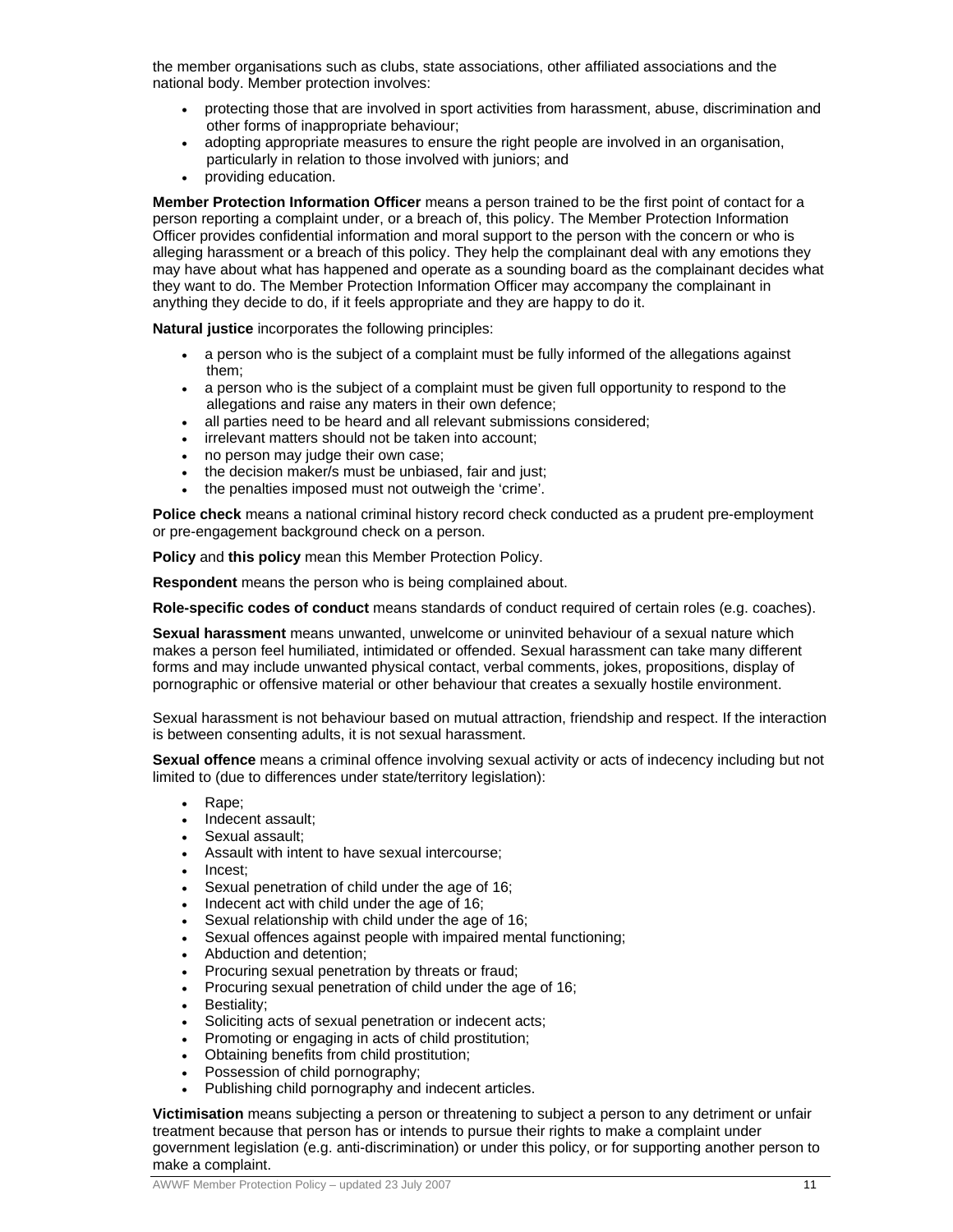**Vilification** involves a person or organisation doing public acts to incite hatred towards, serious contempt for, or severe ridicule of a person or group of persons having any of the attributes or characteristics within the meaning of discrimination. Public acts that may amount to vilification include any form of communication to the public and any conduct observable by the public.

**Young People/person** means people in the 13 – 18 year age group.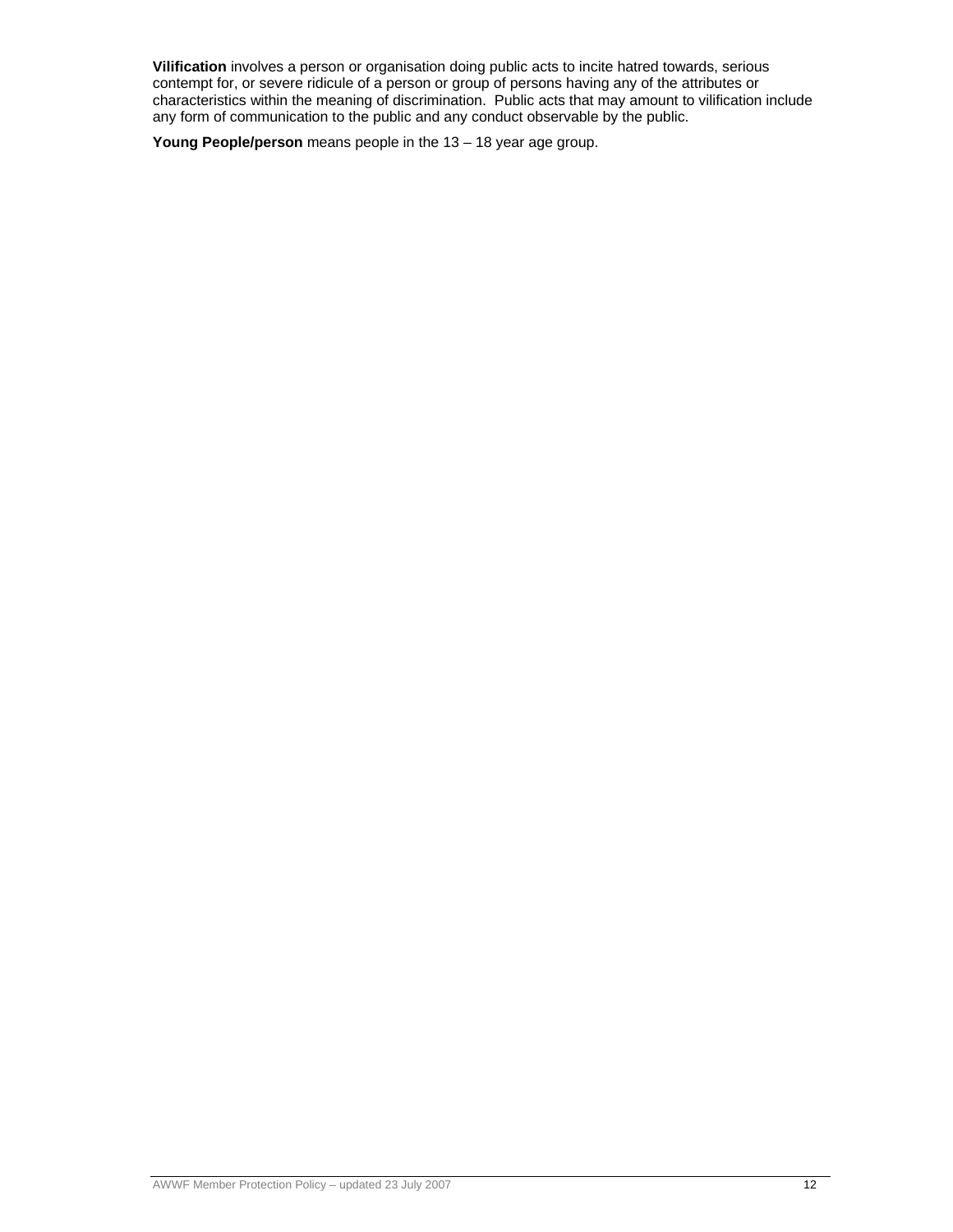# **PART B1: SCREENING / WORKING WITH CHILDREN CHECK REQUIREMENTS**

#### **Background**

Child protection is about keeping children safe from harm/abuse. Child abuse is illegal, and all states and territories have their own systems and laws that cover screening and/or the reporting and investigation of cases of child abuse.

Working with Children Check (WWCC) laws aim to prevent people who pose a risk from working with children as paid employees or volunteers. In New South Wales, Queensland, Western Australia, Victoria and South Australia laws require individuals involved in areas such as sport and recreation to undertake a check to determine their suitability to work (in a paid or volunteer capacity) with children. This is done by checking certain criminal history and other matters. In some states this also involves reviewing relevant findings from disciplinary proceedings. There are also requirements placed on organisations.

The Northern Territory government has passed new law and screening will be compulsory from January 2010. The Australian Capital Territory and Tasmania are currently reviewing their screening laws. New requirements and amendments will be added to this policy as they are introduced.

Please be aware that state and territory WWCC requirements may also apply to individuals who visit states with screening laws. For example, if a state association or club takes players U18 into New South Wales for training camps, competition or other activities, those travelling with the teams must comply with NSW law.

The state WWCC requirements apply regardless of our national, state or club Member Protection Policy

.

The following attachments provide:

- summary information on state and territory WWCC requirements and where to obtain more information and relevant forms
- our Member Protection Declaration (for all states/territories except NSW who must complete a Prohibited Employment Declaration provided by the NSW Commission for Children and Young People)
- our screening requirements for people residing in ACT and Tasmania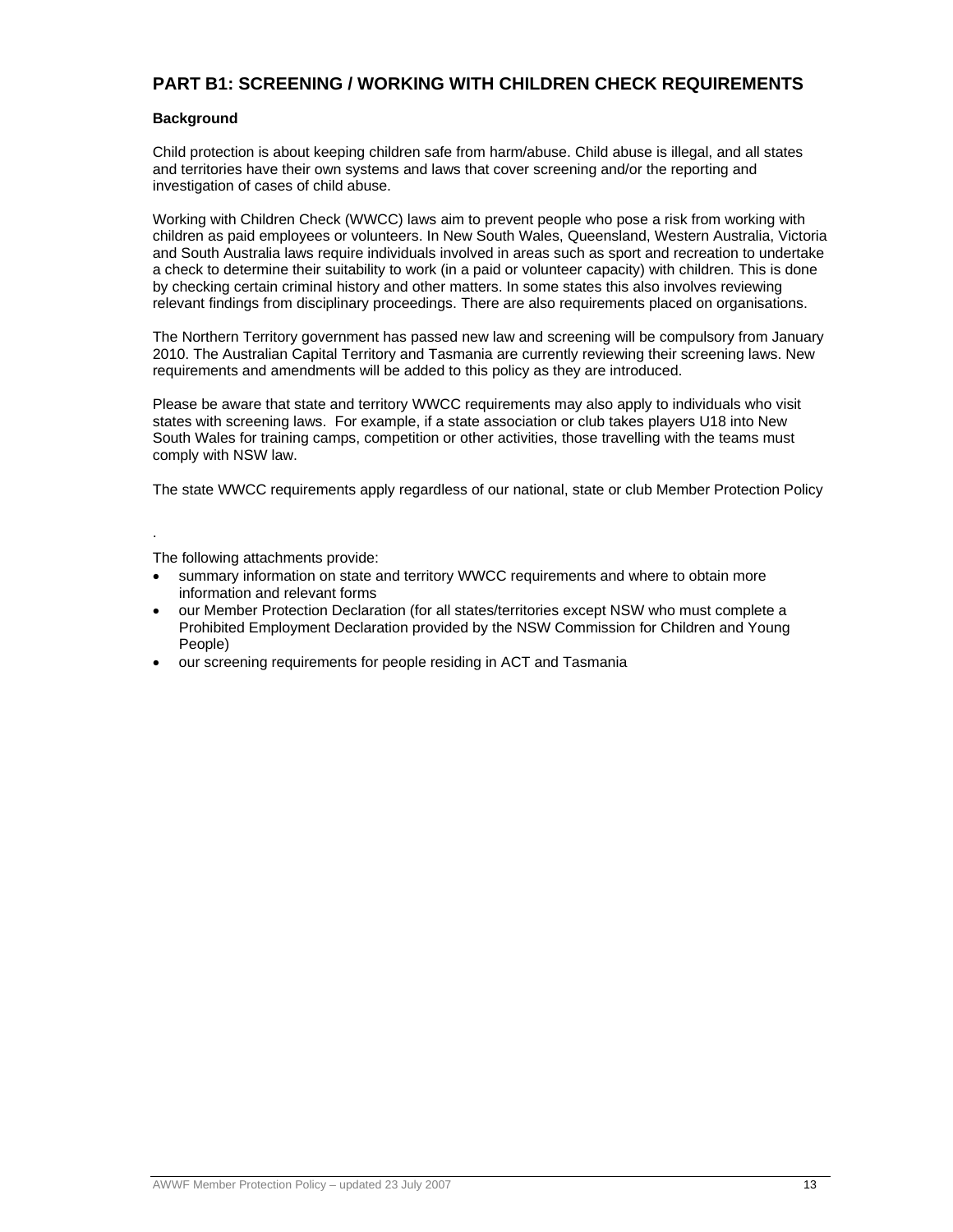This attachment sets out the screening process for people in AWWF who work, coach, supervise or have regular unsupervised contact with people under the age of 18 years.

\_\_\_\_\_\_\_\_\_\_\_\_\_\_\_\_\_\_\_\_\_\_\_\_\_\_\_\_\_\_\_\_\_\_\_\_\_\_\_\_\_\_\_\_\_\_\_\_\_\_\_\_\_\_\_\_\_\_\_\_\_\_\_\_\_\_\_\_\_\_\_\_\_\_\_

The AWWF will, and also requires state associations and clubs to:

- 1. Identify positions that involve working, coaching, supervising or regular unsupervised contact with people under the age of 18 years.
- 2. Obtain a completed *Member Protection Declaration (*MPD) (Attachment C2) from all people who are identified in the above step and keep it in a secure place.
- 3. Provide an opportunity for a person to give an explanation if a MPD isn't provided or it reveals that the person doesn't satisfactorily meet any of the clauses in the MPD. We will then make an assessment as to whether the person may be unsuitable to work with people under the age of 18 years. If unsatisfied we will not appoint them to the role/position.
- 4. Where possible, check a person's referees (verbal or written) about his/her suitability for the role.
- 5. Ask the people identified in step 1 to sign a consent form for a national police check.
- 6. Possibly request (or ask the person to request) a national 'Part Exclusion' police check from our relevant police jurisdiction. This check excludes irrelevant records. If the police check indicates a relevant offence, we will provide an opportunity for the person to give an explanation, and then we will make an assessment as to whether the person may pose a risk to or be unsuitable to work with people under the age of 18 years. If unsatisfied we will not appoint them to the role/position.
- 7. Make an assessment as to whether the person may be unsuitable to work with people under the age of 18 years if the person does not agree to a national police check after explaining why it is a requirement under our policy. If unsatisfied, we will not appoint them.
- 8. Decide whether to offer the person the position taking into account the result of the police check and any other information the club has available to it. Where it is not practical to complete the police check prior to the person commencing in the position, we will complete the check as soon as possible, and if necessary, act immediately on the outcome.
- 9. Protect the privacy of any person who is checked and maintain confidentiality of any information obtained through the checking process.
- 10. Return information collected during screening (such as a completed MPD form, police records and referee reports) to the relevant person if that person is not appointed to the position, or otherwise be destroyed within 28 days of the date of the decision or the expiry of any appeal period, unless within that time the person requests that the documents be returned to them. For appointed persons, information will be kept on file in a secure location.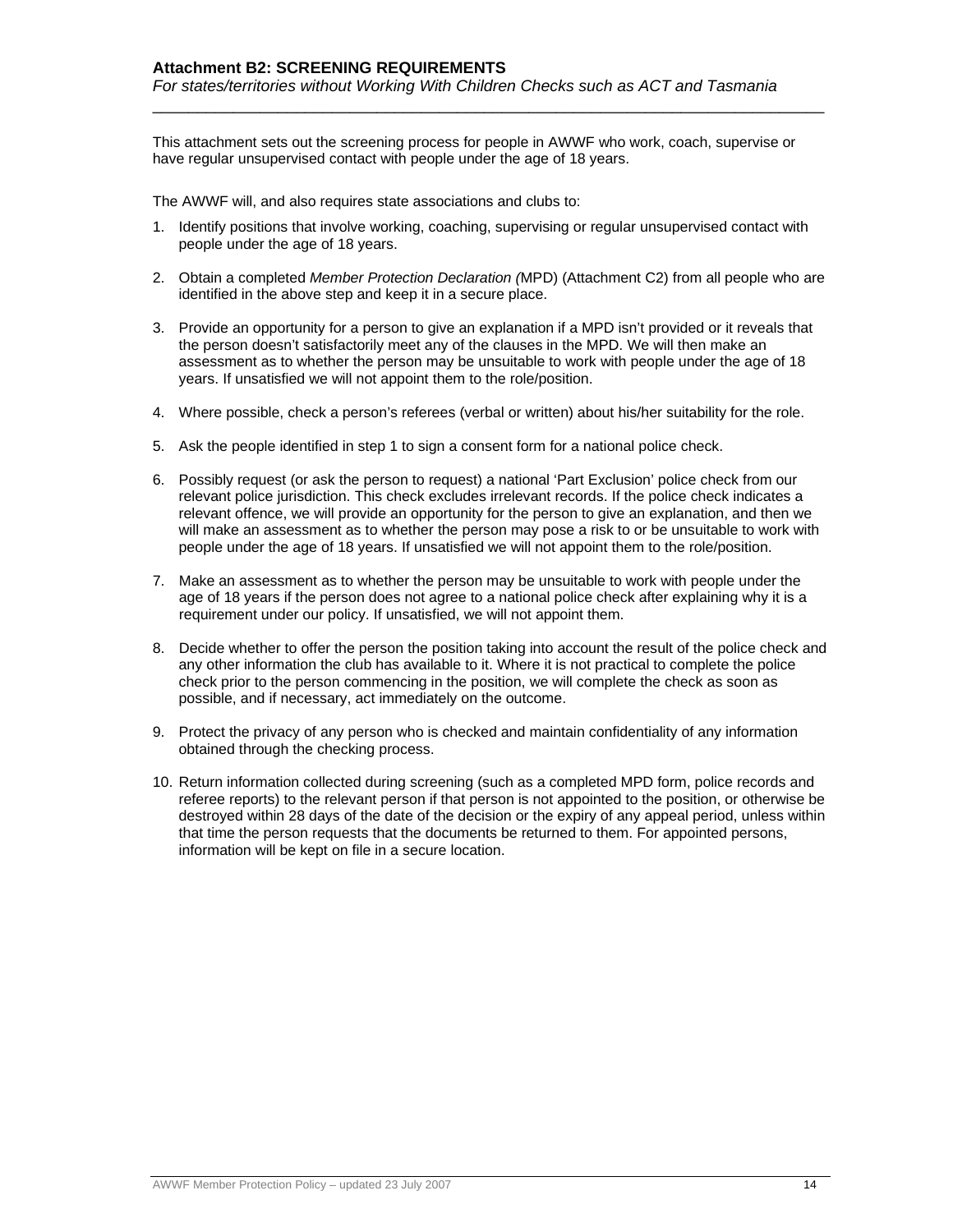# **Attachment B3: MEMBER PROTECTION DECLARATION**

The AWWF has a duty of care to all those associated with the sport at the National /State and to the individuals and organisations to whom our Member Protection Policy applies. As a requirement of our National AWWF Member Protection Policy, the AWWF must enquire into the background of those who undertake any work, coaching or regular unsupervised contact with people under the age of 18 years.

| sincerely declare:                                                                                                                                                                                                                                                                                                                                                        |
|---------------------------------------------------------------------------------------------------------------------------------------------------------------------------------------------------------------------------------------------------------------------------------------------------------------------------------------------------------------------------|
| 1. I do not have any criminal charge pending before the courts.                                                                                                                                                                                                                                                                                                           |
| 2. I do not have any criminal convictions or findings of guilt for sexual offences, offences related to<br>children or acts of violence for example Narcotics, or similar offences.                                                                                                                                                                                       |
| 3. I have not had any disciplinary proceedings brought against me by an employer, sporting<br>organisation or similar body involving child abuse, sexual misconduct or harassment, other forms<br>of harassment or acts of violence am not currently serving a sanction for an anti-doping rule<br>violation under an ASADA approved anti-doping policy applicable to me. |
| 4. I will not participate in, facilitate or encourage any practice prohibited by the World Anti-Doping<br>Agency Code or any other ASADA approved anti-doping policy applicable to me.                                                                                                                                                                                    |
| 5. To my knowledge there is no other matter that the AWWF may consider to constitute a risk to its<br>members, employees, volunteers, athletes or reputation by engaging me.                                                                                                                                                                                              |
| 6. I will notify the Divisional Director of the organisation(s) engaging me immediately upon becoming<br>aware that any of the matters set out in clauses 1-6 above has changed.                                                                                                                                                                                          |
|                                                                                                                                                                                                                                                                                                                                                                           |
|                                                                                                                                                                                                                                                                                                                                                                           |
|                                                                                                                                                                                                                                                                                                                                                                           |

#### **Parent/Guardian Consent (in respect of a person under the age of 18 years)**

I have read and understood the declaration provided by my child. I confirm and warrant that the contents of the declaration provided by my child are true and correct in every particular.

Name:……………………………………………….…….

|--|

|--|--|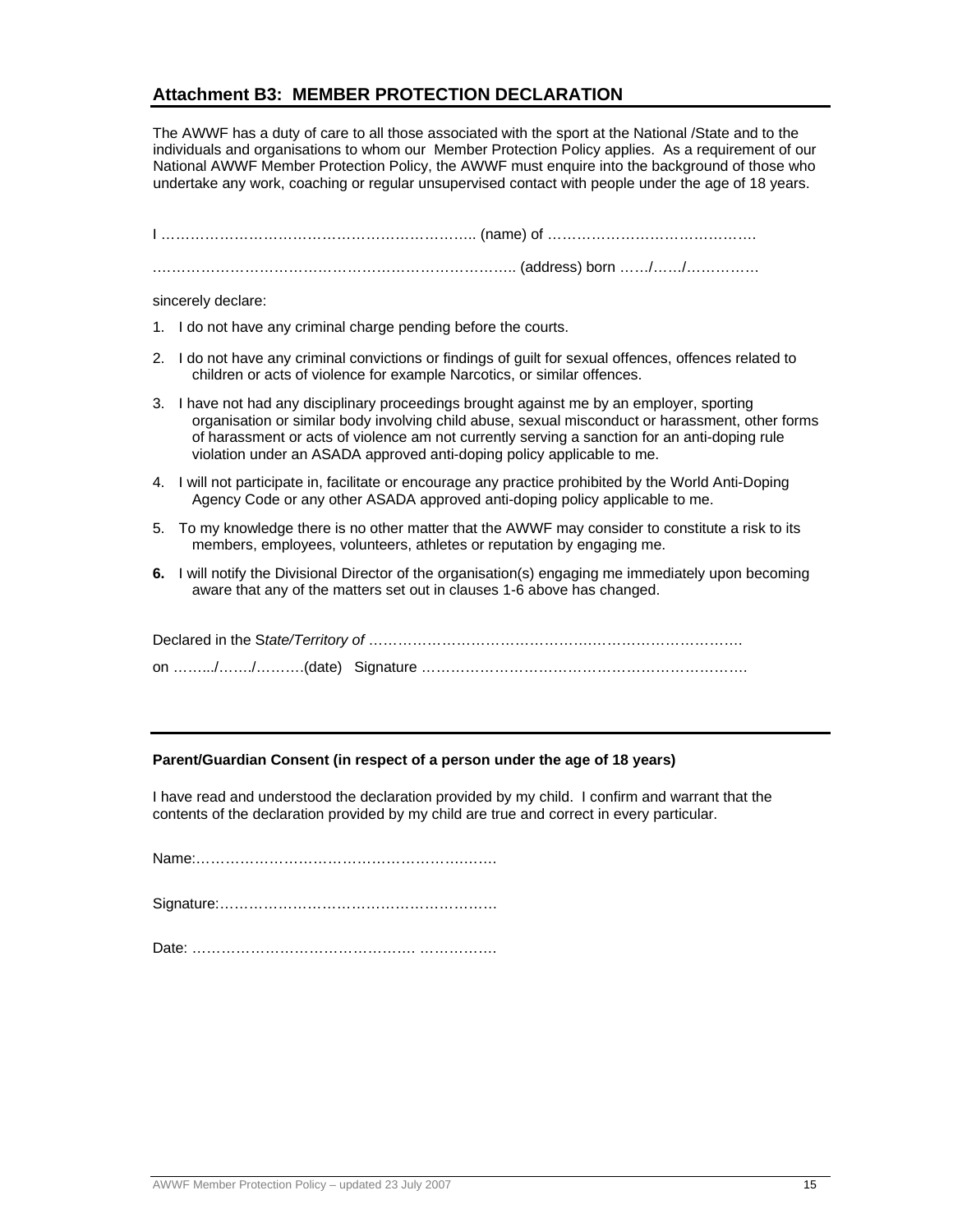# **Attachment B4: WORKING WITH CHILDREN CHILD PROTECTION REQUIREMENTS**

The following information was updated in April 2009. It is subject to change at any time.

#### **1. QUEENSLAND**

A person will need a Working with Children Check, also known as the **blue card**, if they propose to work in a paid or voluntary capacity or to carry on a business in a child-related area regulated by the *Commission for Children and Young People and Child Guardian Act 2000*. Once a person is checked and approved they are issued with a "blue card." Volunteers and paid employees employed in sporting organisations generally fall under the 'churches, clubs and associations' category of regulated employment. Volunteers and paid employees employed in private businesses may fall under the 'sport and active recreation' category of regulated employment. The check is a detailed national criminal history check including charges and investigations relating to children.

People such as those with previous convictions involving children are disqualified from applying for or renewing a blue card (refer to website below for details).

A blue card remains current for two years. Existing card holders will be notified by the Queensland Commission for Children and Young People and Child Guardian before their card expires.

In addition to obligations regarding the blue card, **employers** must develop and implement a written child protection risk management strategy and review it each year.

For more information on the blue card, including current forms:

- www.ccypg.qld.gov.au
- 1800 113 611

#### **2. NEW SOUTH WALES**

All organisations within NSW that employ people in child-related employment (in a paid or unpaid capacity) must meet the requirements of the Working with Children Check (WWCC). Child related employment is work which primarily involves direct unsupervised contact with children. The WWCC involves three components:

- 1. **Ensuring** all paid and unpaid employees sign a **Prohibited Employment Declaration** which states they are not prohibited from working with children.
- 2. **Submitting** all applicants for **paid** employment to NSW Sport and Recreation for a WWCC background check. NSW Sport and Recreation only carries out checks for paid employees.
- 3. **Reporting** relevant employment proceedings for any paid and unpaid employees to the Commission for Children and Young People. A relevant employment proceeding involves any reportable conduct committed outside of work as well as in the workplace with or in the presence of a children.

Sporting organisations are responsible for managing the WWCC process. Individuals cannot apply for a WWCC directly. Sporting organisations should register with NSW Sport and Recreation, providing a contact who will receive the information on the background checks.

A WWCC is valid for employment in that position within the organisation. Short-term employees (where that person is being employed for periods of less than six months and returning for short periods throughout a 12 month period) only need to be checked **once** every 12 months.

For more information, including the required forms:

- www.kids.nsw.gov.au or 02 9286 7219
- www.dsr.nsw.gov.au/children/resources.asp or 02 9006 3700

# **3. WESTERN AUSTRALIA**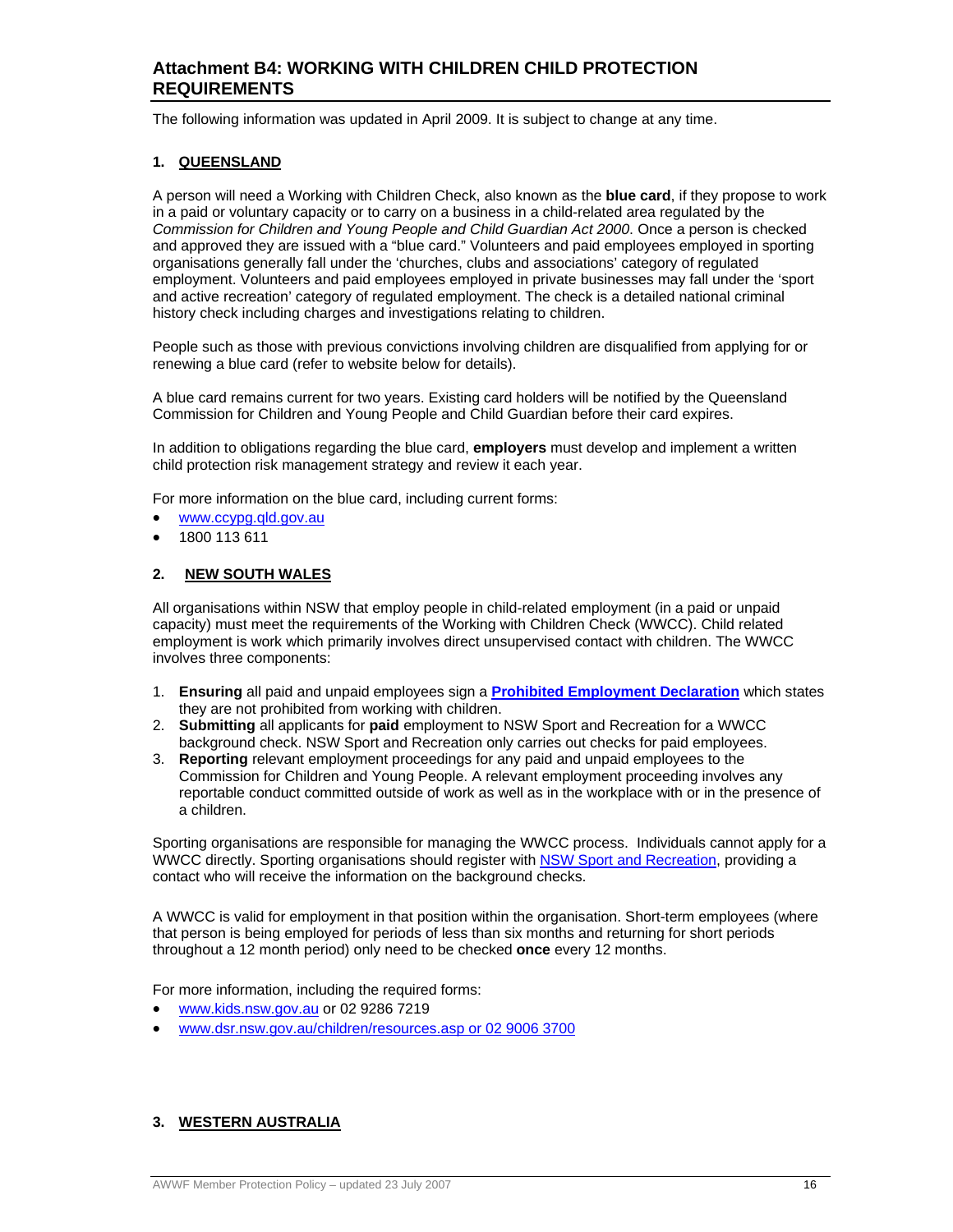The Working with Children Check (WWC Check) is a compulsory and rigorous criminal record check for certain people who carry out 'child-related work' in WA. A person is in 'child-related work' if the usual duties of their work involves, or is likely to involve contact with a child in connection with specified categories of work (see the website below for further details) It includes child-related work carried out by paid employees, volunteers, unpaid people and the self-employed. Parents volunteering in connection with their child's activity are exempt (although this does not apply to overnight camps); however they should still be required to complete the non-WWC Check screening process. There are other exemptions, for example volunteers under 18 years old. Further details about exemptions can be found on the website below. Only those in child-related work under the Act may apply.

Applicants will be issued with either:

- An Assessment Notice in the form of a WWC Card enabling them to be in all types of child-related work for three years unless there are new offences of concern.
- An Interim Negative Notice, which prohibits them from child-related work until a final decision is made on their application.
- A Negative Notice, which prohibits them from child-related work.

There are set obligations and strong penalties for non–compliance including for employers and volunteer co-coordinators.

For more information:

www.checkwwc.wa.gov.au or call 1800 883 979 (toll free)

### **4. VICTORIA**

The Working with Children (WWC) Check creates a mandatory minimum checking standard across Victoria. The *Working with Children Act 2005* requires that some people who work or volunteer in childrelated work require a WWC Check. The check involves a national police records check and a review of relevant findings from prescribed professional disciplinary bodes (currently only the Victorian Institute of Teaching). There is an exemption for volunteers whose own children are involved in the particular activity; however they should still be required to complete the screening process.

A person who has no criminal or professional disciplinary history will be granted an *assessment notice.*  This notice will entitle the person to undertake child-related work in Victoria and is valid for five years (unless revoked). A person deemed unsuitable to work or volunteer with children will be given a *negative notice* and cannot work in child-related work in Victoria.

For more information:

www.justice.vic.gov.au/workingwithchildren or 1300 652 879

#### **5. SOUTH AUSTRALIA**

There are provisions under the *Children's Protection (Miscellaneous) Amendment Act 2005* that apply to non-government and volunteer organisations that are entrusted with the care of children or who regularly come into contact with children. These provisions require organisations to have strategies in place to prevent and minimise opportunities for abuse and to appropriately respond when abuse occurs or is suspected, and to implement guidelines and processes that clearly outline effective and timely responses to child protection issues and steps of action.

Be aware that criminal history reports are likely to be introduced and mandatory for some positions in sporting organisations from 2010/2011.

Staff and volunteers who work with children are mandated notifiers and have a legal obligation to report any suspected child abuse and/or neglect.

For more information:

www.families.sa.gov.au/childsafe or 08 8226 7000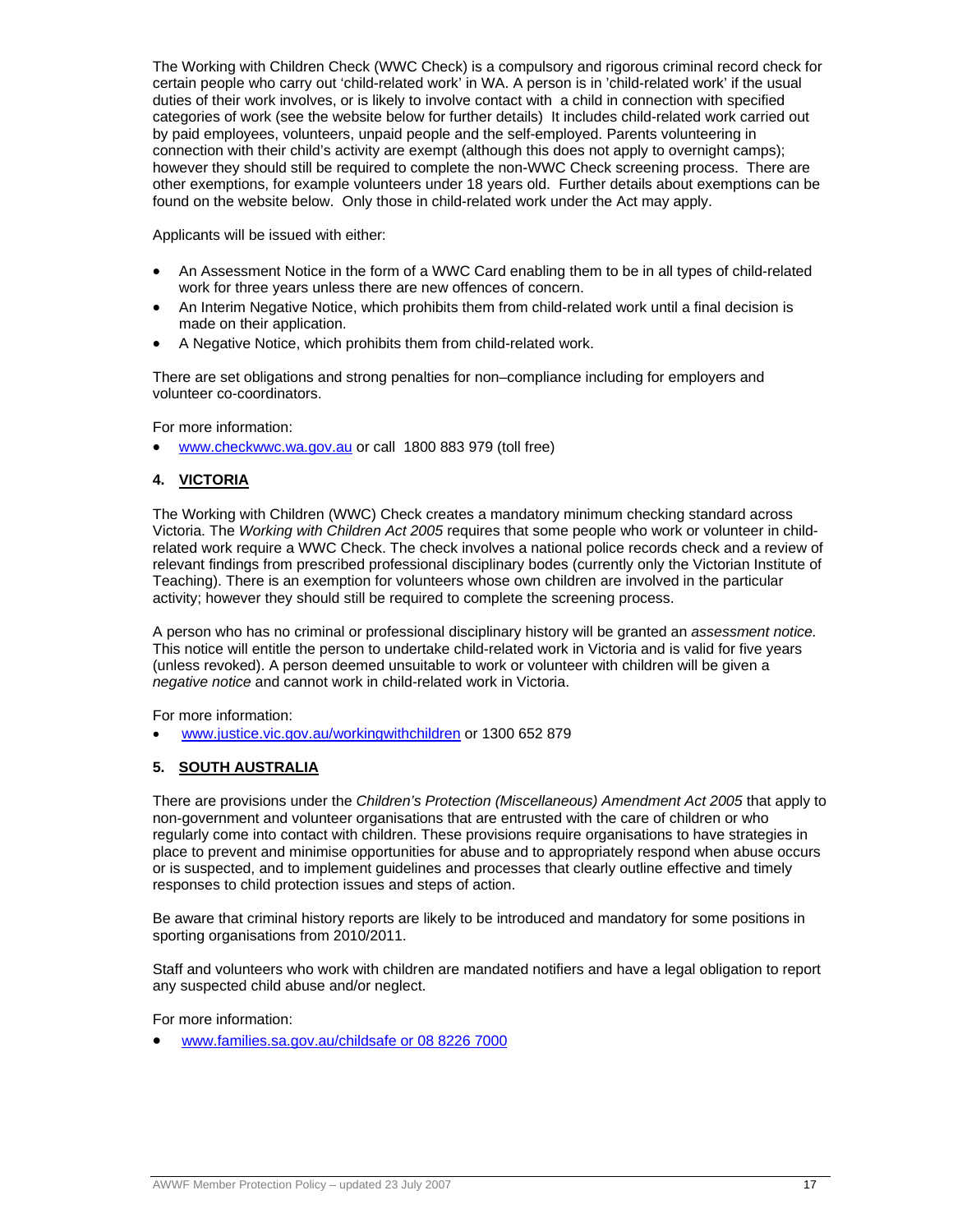#### **6. NORTHERN TERRITORY**

From January 2010, all persons employed in child related work, either paid or as a volunteer, must hold a valid clearance notice issued by the SAFE NT Screening Authority. There are penalties for failure to comply. Sports coaches, trainers, team administrators, officials and volunteers of Sporting Organisations that deal with children are caught.

Clearance notices are valid for two years from date of issue unless revoked, and are transferable within employment fields. As a part of the assessment process, SAFE NT will consider the applicant's criminal history record and other relevant information.

For more information contact 1800 SAFE NT (1800 723 368)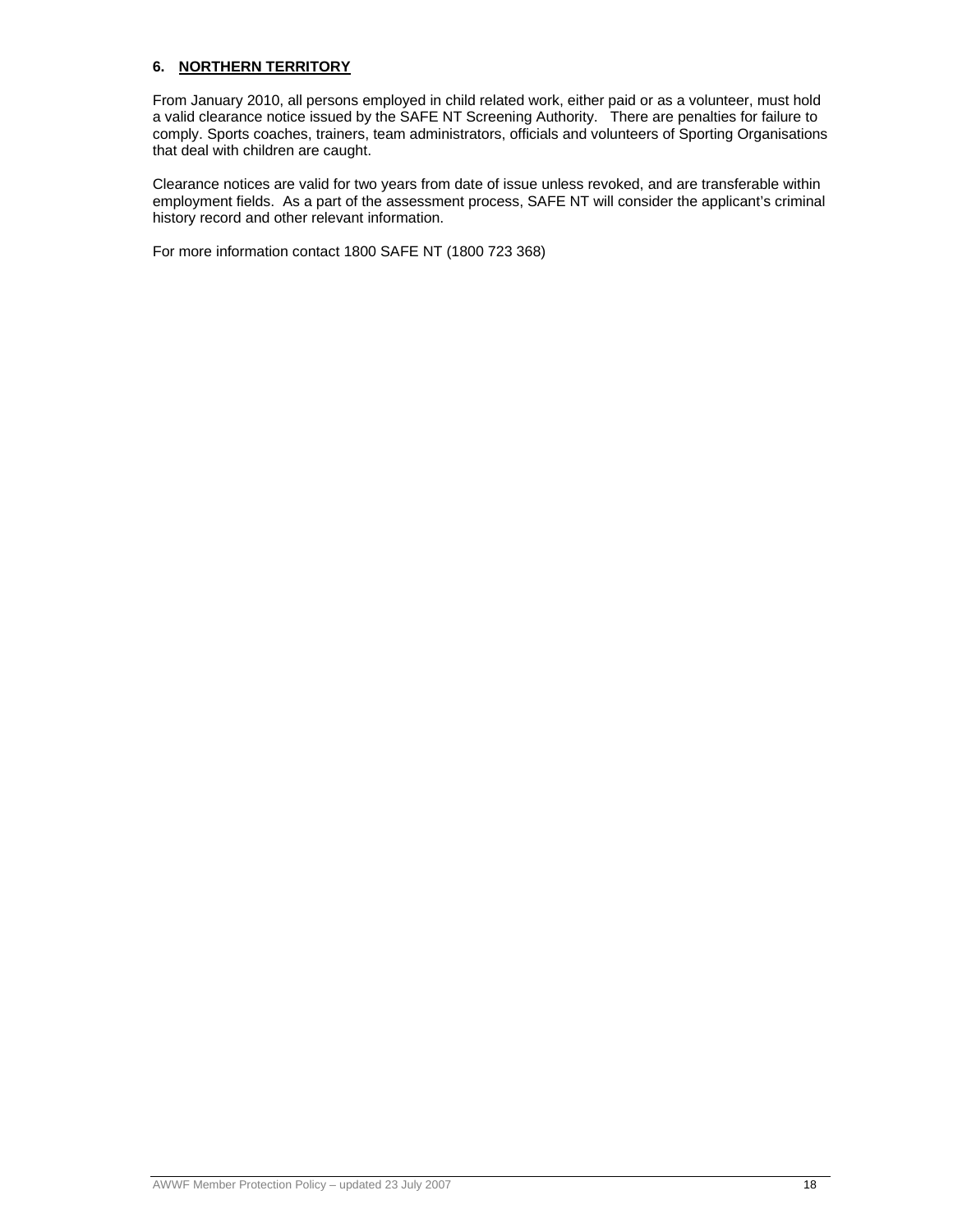# **PART C – ATTACHMENTS: COMPLAINT HANDLING PROCEDURES**

To ensure due process, consistency and that the principles of natural justice are followed in all aspects of handling or conducting complaints, allegations, investigations, tribunals and disciplinary measures, the AWWF will follow and implement the following procedures:

- C1 Overview of Complaints Procedure
- C2 Mediation
- C3 Investigation Procedure General
- C4 Investigation Procedure Child Abuse
- C5 Hearings and Appeals Tribunal Procedure
- C6 Disciplinary Measures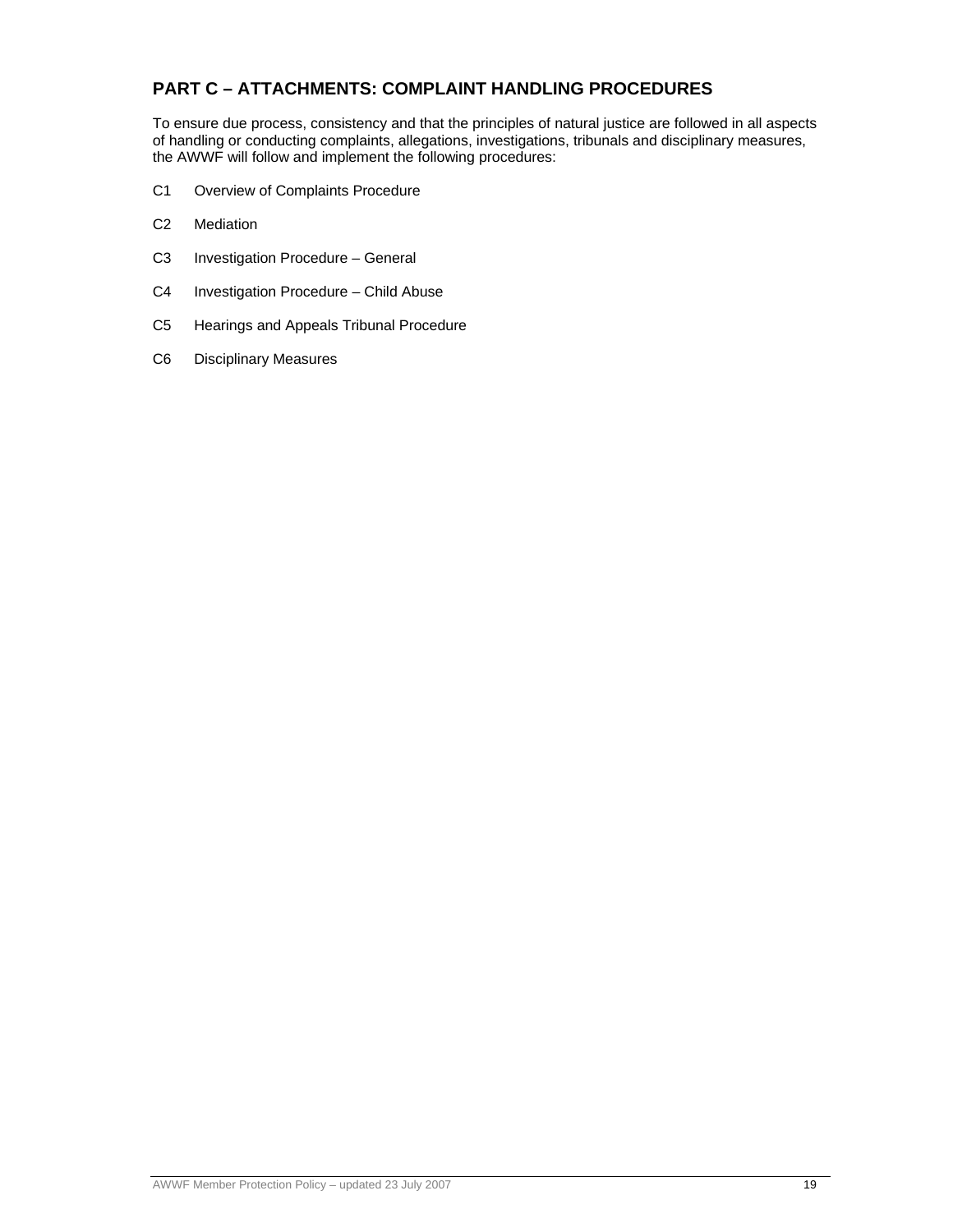# **C1: Overview of Complaints Procedure**

A complaint can be about an act, behaviour, omission, situation or decision that someone thinks is unfair, unjustified, unlawful and/or a breach of this policy. Complaints will always vary. They may be about individual or group behaviour; they may be extremely serious or relatively minor; they may be about a single incident or a series of incidents; and the person about who the allegation is made may admit to the allegations or emphatically deny them.

Given all of the variables that can arise, the AWWF provides a step-by-step complaint procedure that people may use/enter at any stage. Individuals and organisations to which this policy applies may also pursue their complaint externally under anti-discrimination, child-protection or other relevant legislation.

If at any point in the complaint process the Member Protection Information Officer considers that a complainant has knowingly made an untrue complaint or the complaint is vexatious or malicious, the matter will be referred to the AWWF Executive Officer for appropriate action. All complaints will be kept confidential and will not be disclosed to another person without the complainant's consent except if law requires disclosure or if disclosure is necessary to effectively deal with the complaint.

#### **Step 1**

As a first step you (the complainant) should try to sort out the problem with the person or people involved if you feel able to do so.

#### **Step 2**

If:

- the first step is not possible/reasonable; or
- you are not sure how to handle the problem by yourself; or
- you just want to talk confidentially about the problem with someone and get some more information about what you can do; or
- the problem continues after you tried to approach the person or people involved; then

talk with the AWWF Member Protection Information Officer.

The Member Protection Information Officer will:

- take notes about your complaint (which the Member Protection Information Officer will keep in a secure and confidential place);
- try to sort out the facts of the problem;
- ask what outcome/how you want the problem resolved and if you need support;
- provide possible options for you to resolve the problem;
- explain how our complaints procedure works;
- act as a support person if you so wish;
- refer you to an appropriate person to help you resolve the problem, if necessary;
- inform the relevant government authorities and/or police if required by law to do so; and
- maintain strict confidentiality.

#### **Step 3**

After talking with the Member Protection Information Officer, you may decide:

- there is no problem;
- the problem is minor and you do not wish to take the matter forward;
- to try and work out your own resolution (with or without a support person such as a Member Protection Information Officer); or
- to seek an informal mediated resolution with the help of a third person (such as a mediator or a Manager).

If you wish to remain anonymous, the AWWF can't assist you to resolve your complaint. We have to follow the principles of natural justice and be fair to both sides. This means that the AWWF or you may be required to provide the person/people you have complained about with full details of the complaint so they have a fair chance to respond to all the allegations.

#### **Step 4**

If your complaint is not resolved to your satisfaction, you may:

- make a formal complaint in writing to the AWWF Executive Officer; or
- approach a relevant external agency such as an equal opportunity commission, for advice.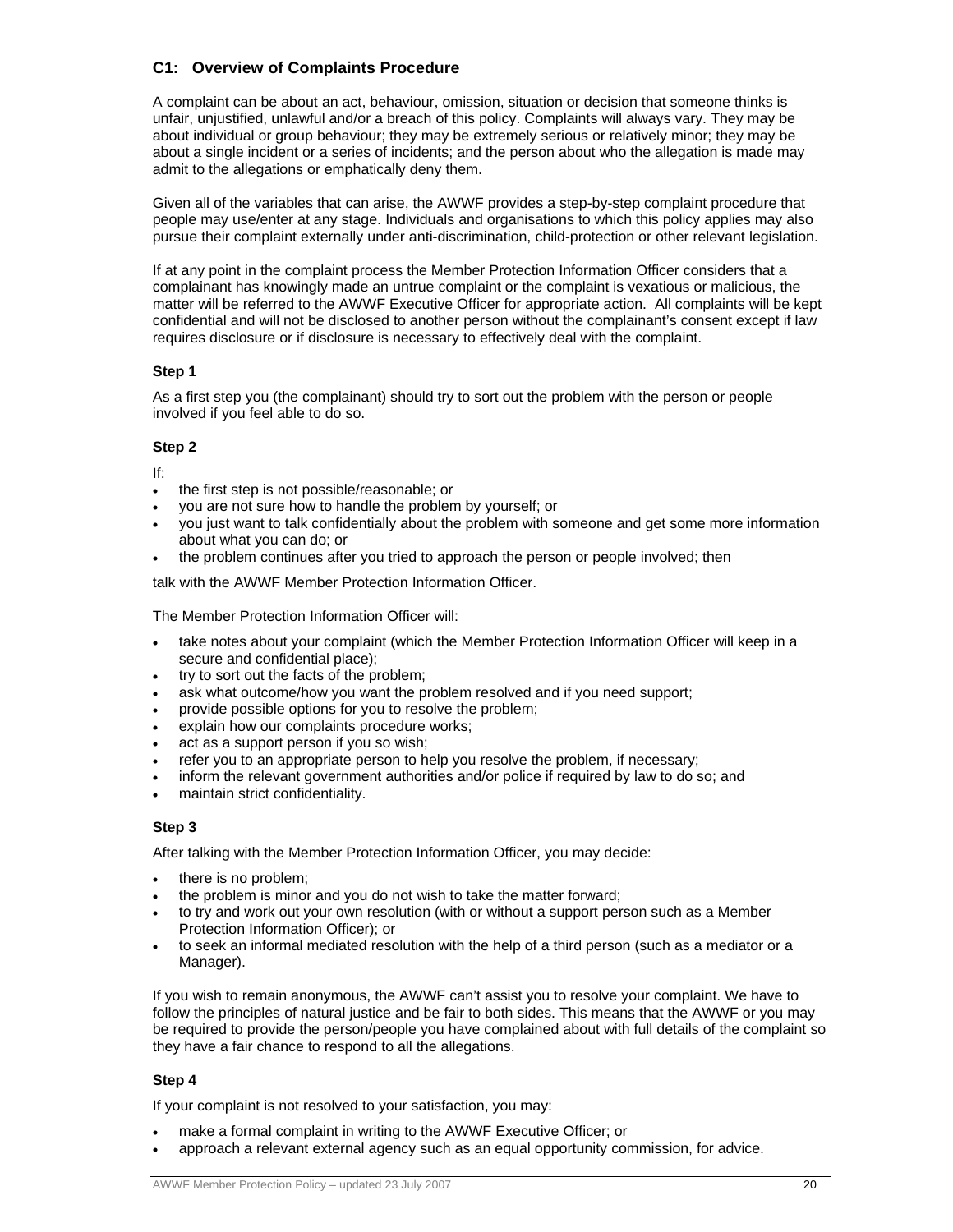### **Step 5**

If you decide to make a formal complaint in writing under Step 4, the AWWF Executive Officer will, on receiving the formal complaint and based on the material you have provided, decide whether:

- they are the most appropriate person to receive and handle the complaint;
- the nature and seriousness of the complaint warrants a formal resolution procedure. Some complaints may be of a minor and/or purely personal nature with no connection to the activities of the AWWF. In these cases, the AWWF Executive Officer may determine that the complaint does not warrant a formal resolution procedure;
- to appoint a person to investigate the complaint;
- to refer the complaint to an informal or formal mediation session;
- to refer the complaint to a hearings tribunal;
- to refer the matter to the police or other appropriate authority; and/or
- to implement any interim administrative or other arrangements that will apply until the complaint process set out in these Procedures is completed.

In making the decision(s) outlined above, the AWWF Executive Officer will take into account:

- whether they have had any personal involvement in the circumstances giving rise to the complaint and, if so, whether their ability to impartially manage the complaint is compromised or may appear to be compromised;
- whether, due to the nature of the complaint, specific expertise or experience may be required to manage the complaint;
- your wishes, and the wishes of the respondent, regarding the manner in which the complaint should be handled;
- whether, due to the nature of the complaint, the relationship between you and the respondent and any other relevant factors, the complaint should be referred (or should not be referred) to informal or formal mediation or to a hearings tribunal. Relevant factors may include an actual or perceived power imbalance between you and the respondent, the nature of any ongoing working relationship between you and the respondent, and the personal attributes of you and the respondent (for example, if one party does not speak English fluently, some of the possible complaints resolution mechanisms may not be appropriate);
- the nature and sensitivity of any information or other material that must be provided by you, the respondent, and any of the other people involved in the complaint;
- whether the facts of the complaint are in dispute; and
- the urgency of the complaint, including the likelihood and the consequences (if the complaint is ultimately proven) that you will be subject to further unacceptable behaviour while the complaint process set out in these Procedures is being conducted.

If the AWWF Executive Officer is the appropriate person to handle the complaint they will, to the extent that these steps are necessary:

- get full information from you (the complainant) about your complaint and how you want it resolved (if this information has not already been obtained through earlier steps);
- put the information they've received from you to the person/people you're complaining about and ask them to provide their side of the story;
- decide whether they have enough information to determine whether the matter alleged in your complaint did or didn't happen; and/or
- determine what, if any, further action to take. This action may include disciplinary action in accordance with Attachment C6, appointing a person to investigate the complaint, referring the complaint to an informal or a formal mediation session or a hearings tribunal and/or referring the complaint to the police or other appropriate authority.

#### **Step 6**

If:

- a person is appointed to investigate the complaint under Step 5, the investigator will conduct the investigation and provide a written report to AWWF Executive Officer who will determine what, if any, further action to take. This action may include a direction to the investigator to make further enquiries and obtain additional information, disciplinary action in accordance with Attachment C6, and referring the complaint to an informal or a formal mediation session, a hearings tribunal and/or the police or other appropriate authority;
- the complaint is referred to an informal or a formal mediation session under Step 5, the mediation session will be conducted in accordance with Attachment C2 or as otherwise agreed by you and the respondent;
- the complaint is referred to a hearings tribunal under Step 5, the hearing will be conducted in accordance with Attachment C5;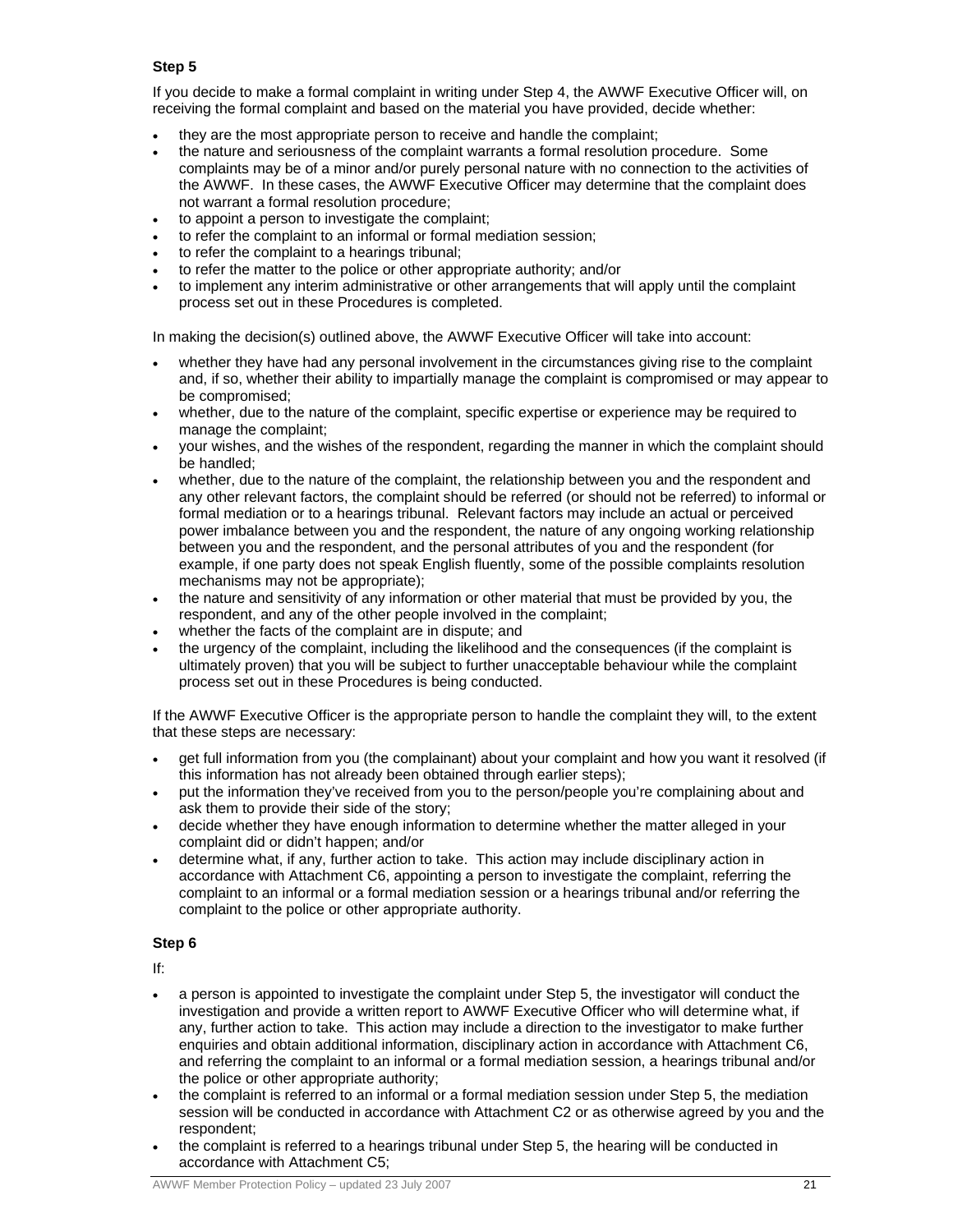- the complaint is referred to the police or other appropriate authority under Step 5, the AWWF will use its best endeavours to provide all reasonable assistance lawfully required by the police or other appropriate authority; and
- interim administrative or other arrangements are implemented under Step 5, the AWWF will periodically review these arrangements to ensure that they are effective.

#### **Step 7**

If, under Step 6, an informal or formal mediation session is conducted, and you and the respondent(s) can not reach a mutually acceptable mediated solution to the complaint, you may request that the AWWF Executive Officer reconsider the complaint in accordance with Step 5.

You or the respondent(s) may be entitled to appeal where:

- under Step 5, a decision was made by the AWWF Executive Officer:
	- not to take any action; or
	- to take disciplinary action; or
- under Step 6, a decision was made by the appointed investigator or a hearings tribunal:
	- not to take any action; or
	- to take disciplinary action.

The grounds for appeal and the process for appeals under this Policy are set out in Attachment C5.

If the internal complaints processes set out in this Policy do not achieve a satisfactory resolution/outcome for you, or if you believe it would be impossible to get an impartial resolution within the AWWF, you may choose to approach an external agency such as an equal opportunity commission to assist with a resolution.

#### **Step 8**

The AWWF Member Protection Information Officer will document the complaint, the process followed and the outcome. This document will be stored in a confidential and secure place. If the complaint was dealt with at a state/district level, the information will be stored in the state association office. If the matter is of a serious nature, or if the matter was escalated to and/or dealt with at the national level, the original document will be stored at the national office with a copy stored at the state office.

#### **External procedure**

There may be a range of external options available to you depending on the nature of your complaint. If you feel that you have been harassed or discriminated against, you can seek advice from your State or Territory equal opportunity commission without being obliged to make a formal complaint. If the commission advises you that the problem appears to be a type of harassment that comes within its jurisdiction, you may then make a decision as to whether or not to lodge a formal complaint with the commission.

Once a complaint is received by an anti-discrimination commission, an investigation will be conducted. If it appears that unlawful harassment or discrimination has occurred, there will usually be an attempt to conciliate the complaint confidentially first. If this fails, or is inappropriate, the complaint may go to a formal hearing where a finding will be made as to whether unlawful harassment or discrimination occurred. The tribunal will decide upon what action, if any, will be taken. This could include financial compensation for such things as distress, lost earnings or medical and counselling expenses incurred.

An anti-discrimination commission can decline to investigate a complaint, or dismiss a complaint at any point in the investigation, conciliation or public hearing stages.

If you do lodge a complaint under anti-discrimination law, you may use an appropriate person (e.g. a Member Protection Information Officer) as a support person throughout the process. It is also common to have a legal representative, particularly at the hearing stage of a complaint.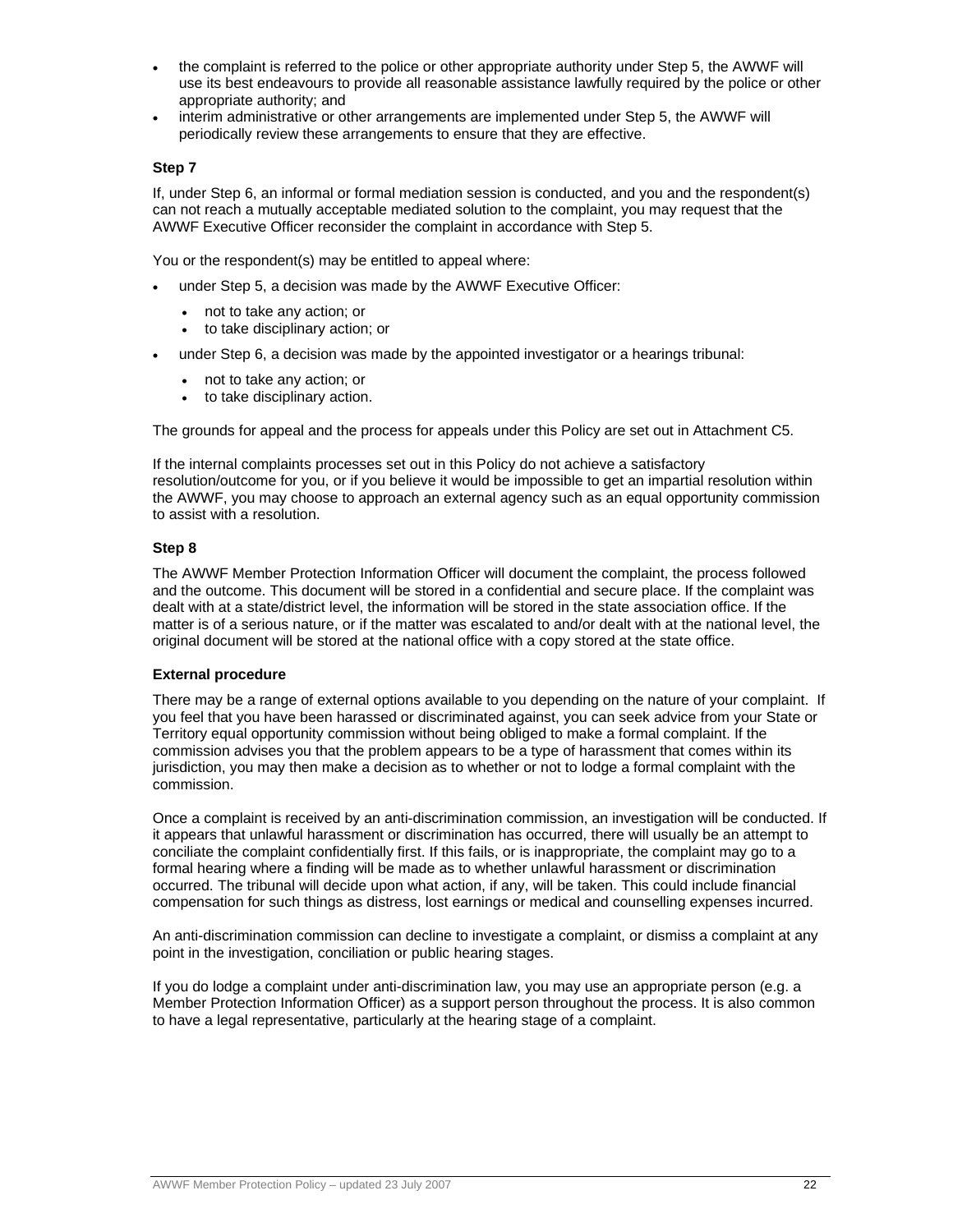# **C2: Mediation**

Mediation is a process by which people who are in conflict can be helped to communicate with each other about what is important for them and how to make decisions about resolving their dispute. Mediators provide a supportive atmosphere and method of talking to one another, to assist in sorting out the issues, coming up with acceptable solutions and making mutually satisfactory agreements.

This attachment outlines the general procedure of mediation that will be followed by the AWWF.

- 1. The people involved in a formal complaint (complainant and respondent(s)) may work out their own resolution of the complaint or seek the assistance of a neutral third person or a mediator. Mediation may occur either before or after an investigation of the complaint.
- 2. Mediation (getting those involved to come to a joint agreement about how the complaint should be resolved) will only be recommended:
	- After the complainant and respondent have had their chance to tell their version of events to the Member Protection Information Officer on their own; and
	- The Member Protection Information Officer does not believe that any of the allegations warrant any form of disciplinary action - proven serious allegations will not be mediated, no matter what the complainant desires; and
	- Mediation looks like it will work (i.e. the versions given by the complainant and respondent tally or almost tally and/or at the very least, it looks as though it will be possible for each party to understand the other party's point of view).
- 3. Mediation will not be recommended if:
	- The respondent has a completely different version of the events and they won't deviate from these;
	- The complainant or respondent are unwilling to attempt mediation; or
	- Due to the nature of the complaint, the relationship between you and the respondent(s) and any other relevant factors, the complaint is not suitable for mediation.
- 4. If mediation is chosen to try and resolve the complaint, the Member Protection Information Officer will, under the direction of the AWWF and in consultation with the complainant and the respondent(s), arrange for a mediator to mediate the complaint.
- 5. The Member Protection Information Officer will notify the respondent(s) that a formal complaint has been made, provide them with details of the complaint and notify them the AWWF has decided to refer the matter to mediation to resolve the complaint.
- 6. The mediator's role is to assist the complainant and respondent(s) reach an agreement on how to resolve the problem. The mediator, in consultation with the complainant and respondent(s), will choose the procedures to be followed during the mediation. At a minimum, an agenda of issues for discussion will be prepared by the mediator.
- 7. The mediation will be conducted confidentially and without prejudice to the rights of the complainant and the respondent(s) to pursue an alternative process if the complaint is not resolved.
- 8. At the end of a successful mediation the mediator will prepare a document that sets out the agreement reached between the complainant and respondent(s) and it will be signed by them as their agreement.
- 9. If the formal complaint is not resolved by mediation, the complainant may:
	- Write to the AWWF Executive Officer to request that the AWWF Executive Officer reconsider the complaint in accordance with Step 5; or
	- Approach an external agency such as an anti-discrimination commission.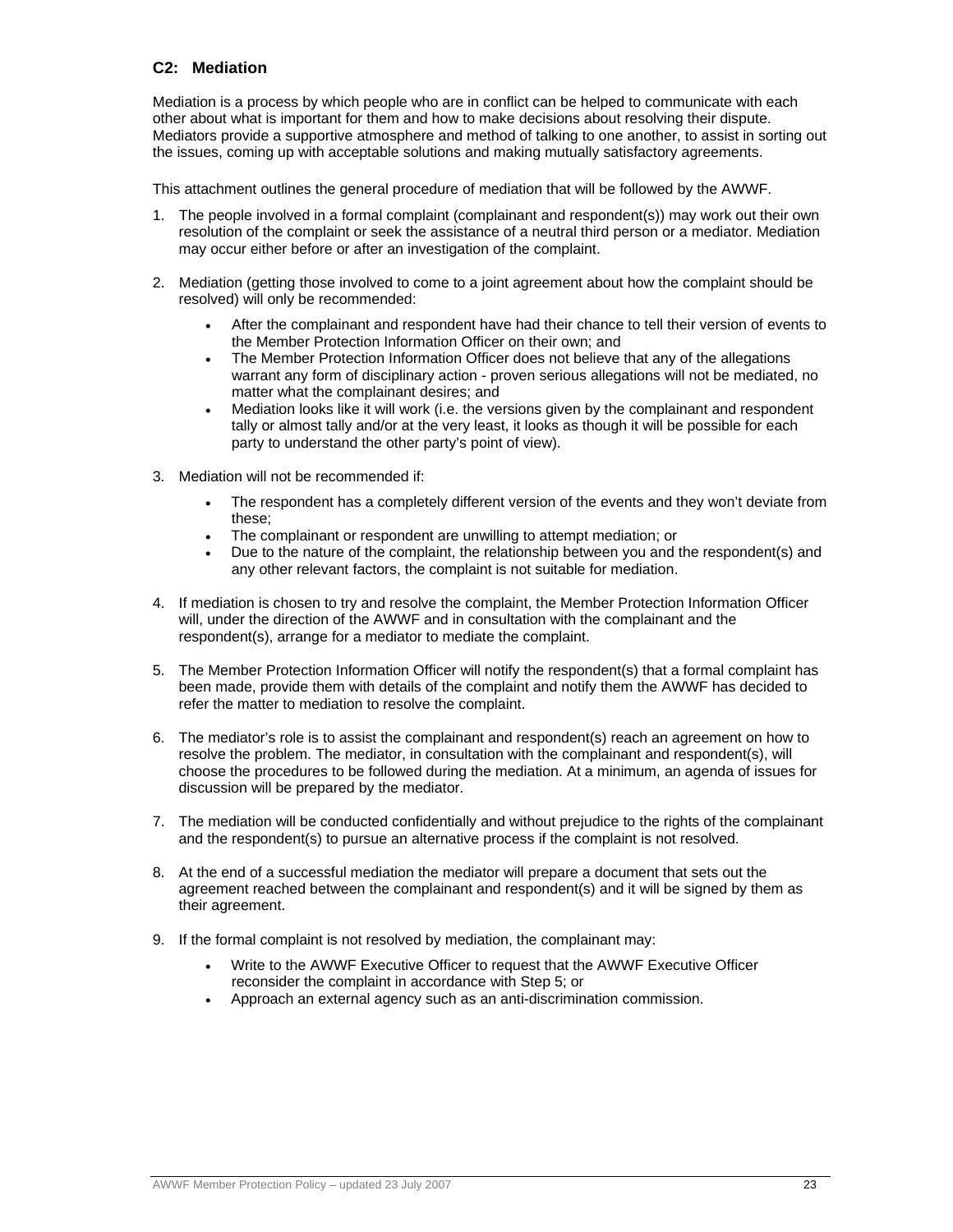### **C3: Investigation Procedure – General**

If an investigation needs to be conducted the following steps are to be followed:

- 1. A written brief will be provided to the investigator to ensure the terms of engagement and scope of the investigator's role and responsibilities are clear.
- 2. The complainant will be interviewed and the complaint documented in writing.
- 3. The details of the complaint will be conveyed to the person/people complained about (respondent(s)) in full. The respondent(s) must be given sufficient information to enable them to properly respond to the complaint.
- 4. The respondent(s) will be interviewed and given the opportunity to respond. The respondent(s) response to the complaint will be documented in writing.
- 5. If there is a dispute over the facts, then statements from witnesses and other relevant evidence will be obtained to assist in a determination.
- 6. The investigator will make a finding as to whether the complaint is:
	- substantiated (there is sufficient evidence to support the complaint);
	- inconclusive (there is insufficient evidence either way);
	- unsubstantiated (there is sufficient evidence to show that the complaint is unfounded); and/or
	- mischievous, vexatious or knowingly untrue.
- 7. A report documenting the complaint, investigation process, evidence, finding and, if requested, recommendations, will be given to the AWWF Executive Officer.
- 8. A report documenting the complaint and summarising the investigation process and key points that were found to be substantiated, inconclusive, unsubstantiated and/or mischievous will be provided to the complainant and the respondent(s).
- 9. Both the complainant and the respondent(s) are entitled to support throughout this process from their chosen support person/adviser (e.g. Member Protection Information Officer or other person).
- 10. The complainant and the respondent(s) may have the right to appeal against any decision based on the investigation. Information on our appeals process is in Attachment C5.

More detailed information on conducting internal investigations can be found at www.ausport.gov.au/ethics/policy.asp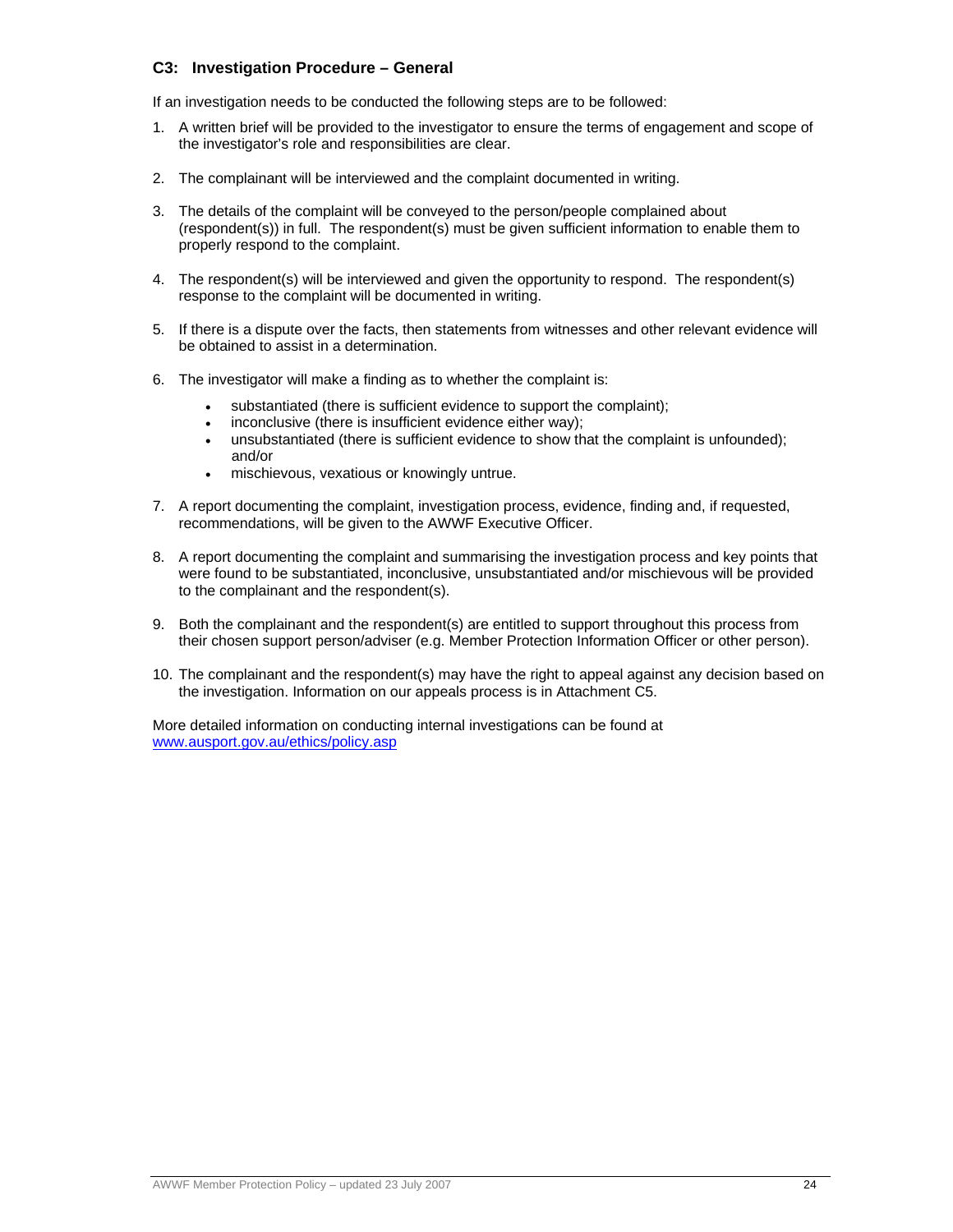# **C4: Investigation Procedure – Child Abuse**

An allegation of child abuse is a very serious matter and must be handled with a high degree of sensitivity. The initial response to a complaint that a child has allegedly been abused should be immediate if the incident/s are serious or criminal in nature while less serious/urgent allegations should be actioned as soon as possible, preferably within 24 hours.

The following is a basic outline of the key processes to follow. More information can be obtained from your relevant State or Territory government agency.

#### **Step 1 – Clarify basic details of the allegation**

- Any complaints, concerns or allegations of child abuse should be made or referred to the AWWF Member Protection Information Officer in the first instance.
- The initial response of the person that receives the complaint from the child (or person on behalf of the child) is crucial to the well-being of the child. It is important for the person receiving the information to:
	- Listen to, be supportive and do not dispute what the child says;
	- Reassure the child that what has occurred is not the fault of the child;
	- **Ensure the child is safe:**
	- Be honest with the child and explain that other people may need to be told in order to stop what is happening; and
	- Ensure that what the child says is quite clear but do not elicit detailed information about the abuse. You should avoid suggestive or leading questions.
- The person receiving the complaint should obtain and clarify basic details (if possible) such as:
	- Child's name, age and address;
	- Person's reason for suspecting abuse (observation, injury or other); and
	- Names and contact details of all people involved, including witnesses.

#### **Step 2 – Report allegations of a serious or criminal nature**

- Any individual or organisation to which this policy applies, should immediately report any incident of a serious or a criminal nature to the police and other appropriate authority.
- If the allegation involves a child at risk of harm, the incident should immediately be reported to the police or other appropriate government agency. You may need to report to both the police and the relevant government agency.
- The relevant State or Territory authority should be contacted for advice if there is any doubt about whether the complaint should be reported.
- If the child's parent/s are suspected of committing the abuse, report the allegation to the relevant government agency.

#### **Step 3 – Protect the child**

- The AWWF Executive Officer should assess the risks and take interim action to ensure the child's/children's safety. Some options that the AWWF could implement include redeployment of the alleged offender to a non-child related position, supervision of the alleged offender or removal/suspension from their duties until the allegations are finally determined. Please be aware it is not the Member Protection Information Officer's role to actually undertake action such as redeploying someone – a Member Protection Information Officer should only recommend possible actions.
- The Member Protection Information Officer should also address the support needs of the person against whom the complaint is made. Supervision of the person should ideally occur with the knowledge of the person. If stood down, it should be made clear to all parties that are aware of the incident that this does not mean the person is guilty and a proper investigation still needs to be undertaken.

#### **Step 4 – Further clarify and investigate allegation**

 Seek advice from the police and relevant government agency as to whether the AWWF should carry out its own internal investigation (in addition to or in conjunction with any police or relevant government agency investigation).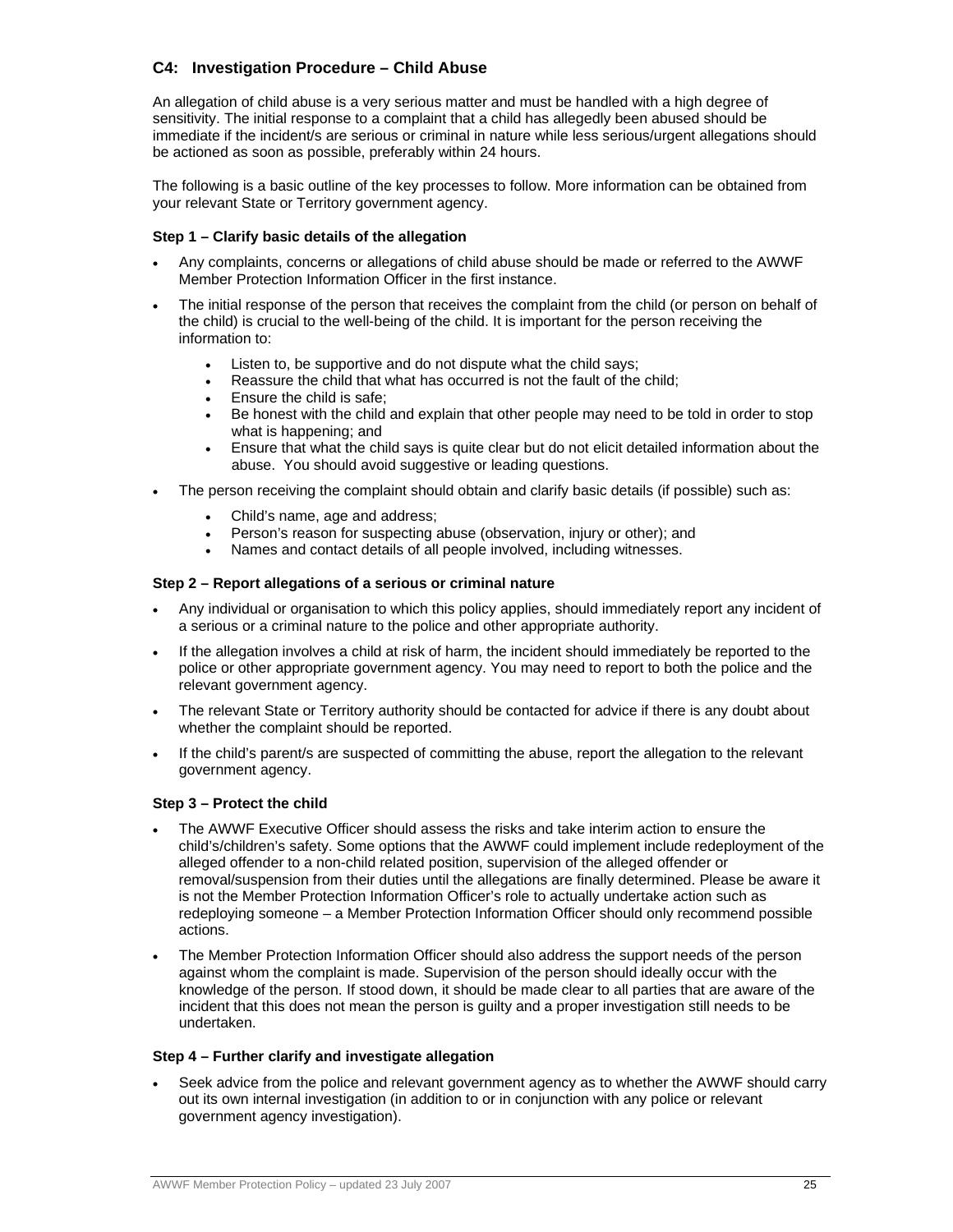- If the police and/or relevant government agency advises that it is appropriate, then appoint an independent person (where possible) with appropriate expertise to conduct an investigation. The investigator should:
	- Contact the parents/carers of the child at an appropriate time and as directed by the police or relevant government agency;
	- If appropriate, meet with parents/carers and the child to clarify the incident and offer support on behalf of the AWWF if required (example, professional counselling);
	- Meet with the person against whom the allegation refers at an appropriate time and as directed by the relevant authority and give the person an opportunity to explain or respond to the allegation and identify any witnesses and supporting evidence. The person should have an opportunity to invite a support person/adviser to attend at a meeting and should be offered support (example, professional counselling) if necessary;
	- Obtain a signed statement and record of interview from the person;
	- Make contact with any witnesses and obtain written and signed statements outlining details of the allegation (what happened, when, how). This should only occur following advice from the relevant authority;
	- Obtain other information that could assist in making a decision on the allegation.
- The information collected during the investigation should be made available to the relevant authorities.
- Strict confidentiality, impartiality, fairness and due process must be maintained at all times.

#### **Step 5 – Record and analyse all information**

- If an internal investigation was conducted under Step 4, the investigator will provide a report to the AWWF Executive Officer.
- The decision-maker(s) will be the AWWF Executive Officer and will remain separate and at arm's length from the investigator.
- The AWWF Executive Officer will consider all the information and determine a finding. It will also recommend action and its rationale for the action.

#### **Step 6 – Undertake disciplinary action**

- For incidents of a serious or criminal nature, consideration must be given to the findings of the police and/or the government agency before making a decision on disciplinary proceedings.
- If disciplinary action is to be taken, follow the procedures outlined in Attachment C6 of this policy.
- Implement any disciplinary decision recommended by the AWWF Executive Officer. The action should be immediate.
- Check with the relevant state government authority to see if you need to forward a report (e.g. the NSW Commission for Children and Young People requires notification of relevant employment proceedings).
- Complete the Confidential Record of Child Abuse Allegation report form in Part E of this policy. Retain the original in a secure place and forward a copy to the Executive Officer of the AWWF.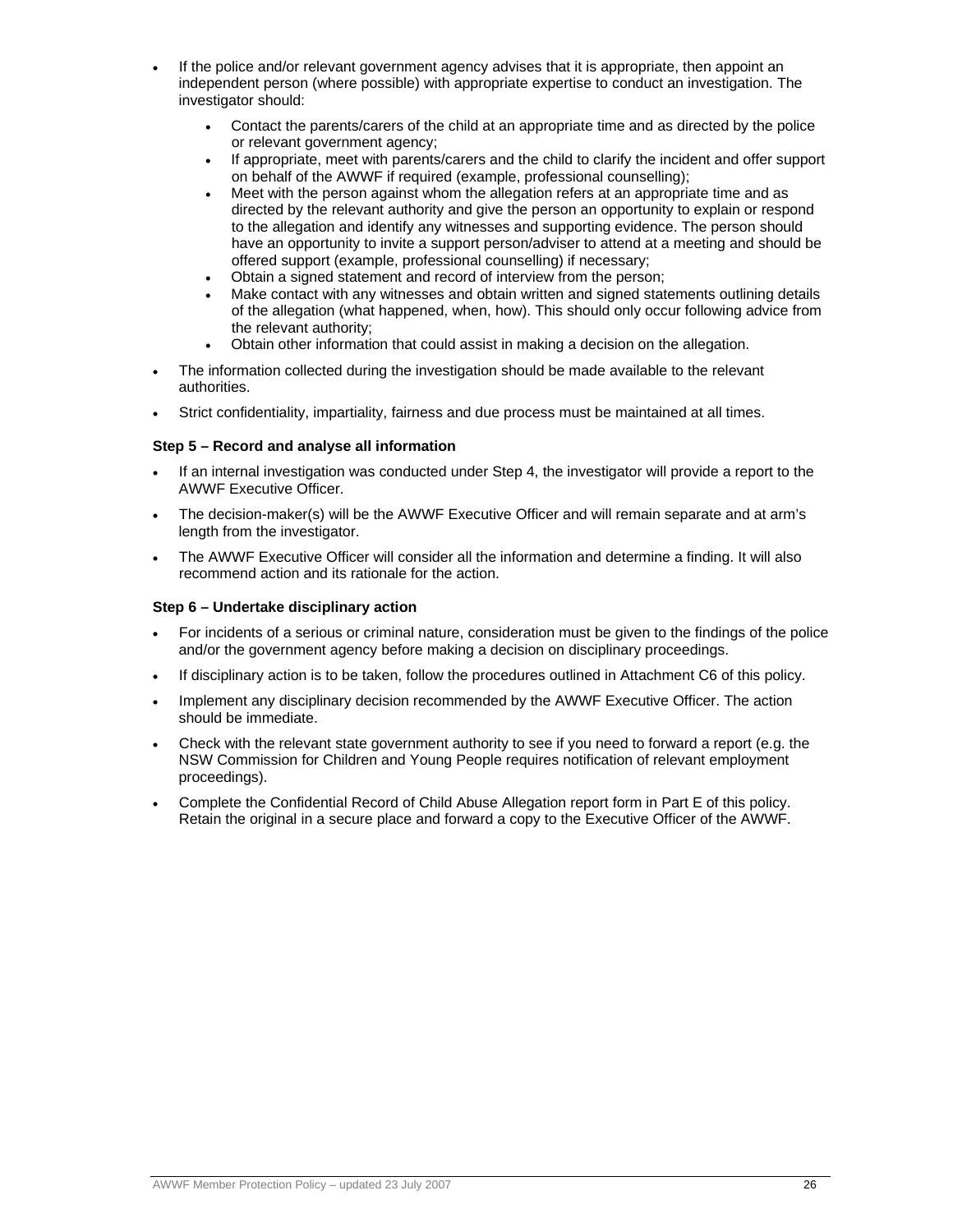# **C5: Hearings & Appeals Tribunal Procedure**

The following Tribunal Hearing Procedure will be followed by hearings tribunals established by the AWWF.

#### **Tribunal Formation and Notification**

- 1. A Tribunal Panel will be constituted following the rules outlined in the AWWF's Constitution, to hear a complaint that has been referred to it by the AWWF Executive Officer.
- 2. The AWWF Executive Officer will organise for a Tribunal to be convened by notifying all Tribunal Panel members that they are required to hear a complaint. The Tribunal Panel members will be provided with a copy of all the relevant correspondence, reports or information received and sent by the AWWF Executive Officer relating to the complaint/allegations.
- 3. The Tribunal Hearing will be scheduled as soon as practicable, but must allow adequate time for the person being complained about (respondent(s)) to prepare to respond to the complaint.
- 4. The number of Tribunal Panel members required to be present throughout the Tribunal Hearing Process will be the specific or minimum number of members required as outlined in the AWWF Constitution.
	- The Tribunal Panel will not include any person who has any actual or perceived conflict of interest, preconceived opinions, vested interests or personal involvement relating to the complaint.
	- The Tribunal Panel will comprise at least one person who has knowledge, and preferably experience, of any relevant laws relating to the complaint (e.g. anti-harassment).
	- If a member of the Tribunal Panel cannot continue once the Tribunal Hearing has commenced, and the minimum number required for the Tribunal Hearing is still maintained, the discontinuing member will not be replaced.
	- If the specific or minimum number is not maintained, the discontinuing member may be replaced if it is considered appropriate by the Tribunal Chairperson. Factors to consider should include the circumstances of the complaint and the ability of the new Tribunal Panel member to be reasonably and impartially informed of the hearing evidence up until the time of their appointment. If the Tribunal Chairperson believes it is not appropriate for a new Tribunal Panel member to be appointed then the Tribunal will be rescheduled to a later date. The Tribunal Chairperson will inform the AWWF Executive Officer of the need to reschedule, and the AWWF Executive Officer will organise for the Tribunal Hearing, with a new Tribunal Panel to be reconvened.
- 5. The AWWF Executive Officer will inform the respondent(s) by written notification that a tribunal hearing will take place. The written notification will outline:
	- That the person has a right to appear at the tribunal hearing to defend the complaint/allegation;
	- Details of the complaint, including any relevant rules or regulations they are accused of breaching (if there is more than one complaint these should be set out separately);
	- The date, time and venue of the tribunal hearing;
	- That they can make either verbal or written submissions to the Tribunal;
	- That they may arrange for witnesses to attend the Tribunal in support of their position;
	- An outline of any possible penalties that may be imposed if the complaint is found to be true; and
	- That legal representation will not be allowed. If the respondent is considered a minor, they should have a parent or guardian present.

A copy of any information / documents that have been given to the Tribunal (eg investigation report findings) will also be provided to the respondent.

The respondent(s) will be allowed to participate in all AWWF activities and events, pending the decision of the Tribunal, including any available appeal process, unless the AWWF Executive Officer believes it is warranted to exclude the respondent(s) from all or some AWWF activities and events, after considering the nature of the complaint.

- 6. The AWWF Executive Officer will inform the person making the complaint (complainant) by written notification that a tribunal hearing will take place. The written notification will outline:
	- That the person has a right to appear at the tribunal hearing to support their complaint;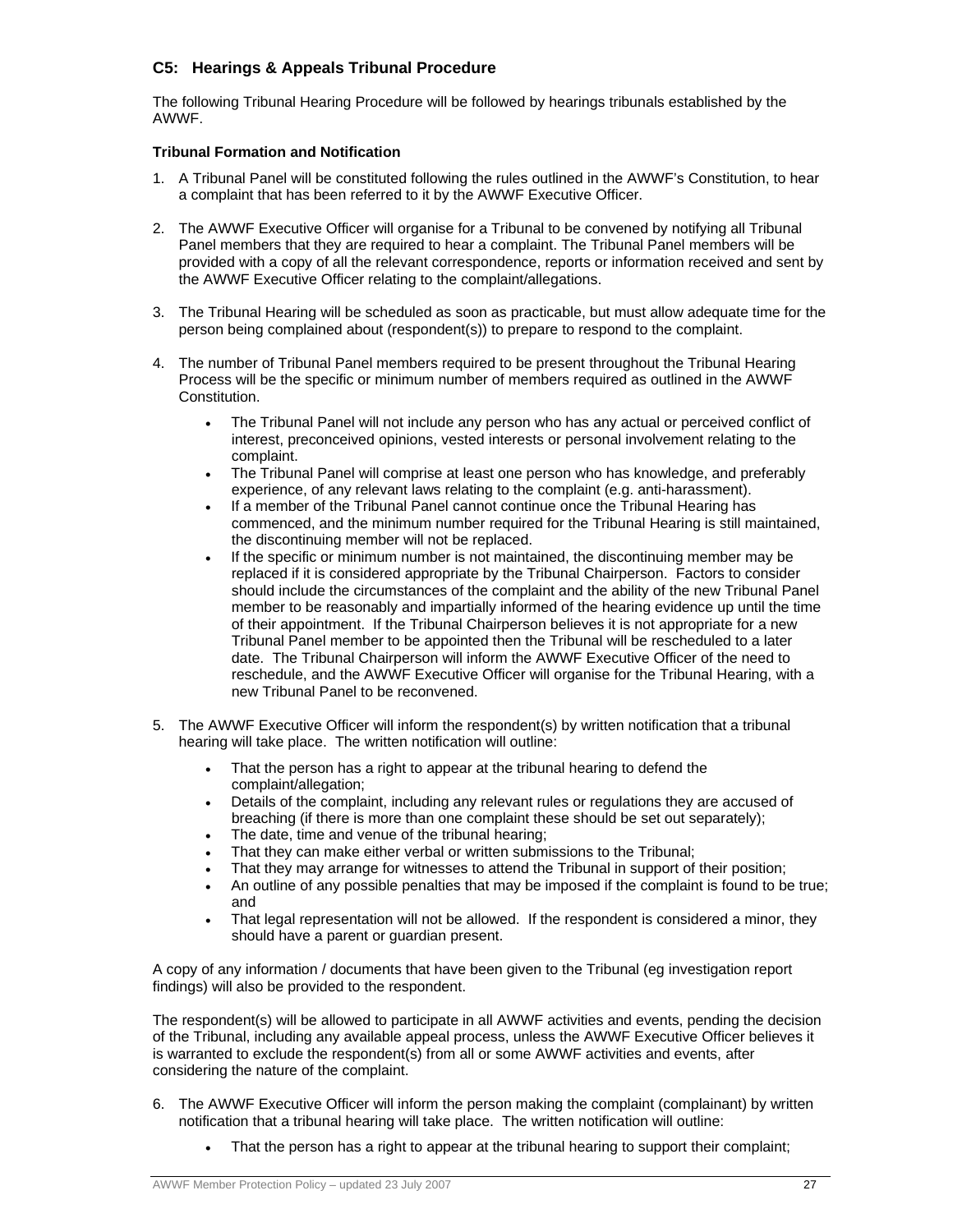- Details of the complaint, including any relevant rules or regulations they are accused of breaching (if there is more than one complaint these should be set out separately);
- The date, time and venue of the tribunal hearing;
- That they can make either verbal or written submissions to the Tribunal;
- That they may arrange for witnesses to attend the Tribunal in support of their position; and
- That legal representation will not be allowed. If complainant is considered a minor, they should have a parent or guardian present.

A copy of any information / documents that have been given to the Tribunal (eg investigation report findings) will also be provided to the complainant.

7. If the complainant believes the details of the complaint are incorrect or insufficient they should inform the AWWF Executive Officer as soon as possible so that the respondent and the Tribunal Panel members can be properly informed of the complaint.

#### **Tribunal Hearing Procedure**

- 1. The following people will be allowed to attend the Tribunal Hearing:
	- The Tribunal Panel members;
	- The respondent(s);
	- The complainant;
	- Any witnesses called by the respondent;
	- Any witnesses called by the complainant;
	- Any parent / guardian or support person required to support the respondent or the complainant.
- 2. The Tribunal Chairperson will call the hearing to order at the designated time and determine if the respondent(s) is present.
- 3. If the respondent(s) is not present and the Tribunal Chairperson considers that no valid reason has been presented for their absence, the Tribunal Hearing will continue subject to the Tribunal Chairperson being satisfied that all Tribunal notification requirements have been carried out correctly.
- 4. If the Tribunal Chairperson considers that a valid reason for the non-attendance of the respondent(s) is presented, or the Tribunal Chairperson does not believe the Tribunal notification requirements have been carried out correctly, then the Tribunal Hearing will be rescheduled to a later date.
- 5. The Tribunal Chairperson will inform the AWWF Executive Officer of the need to reschedule, and the AWWF Executive Officer will organise for the Tribunal Hearing to be reconvened.
- 6. The Tribunal Chairperson will read out the complaint that is to be judged, ask the respondent(s) if they understand the complaint being made against them, and if they agree or disagree with the complaint.
- 7. If the person agrees with the complaint, they will be asked to provide any evidence or witnesses that should be considered by the Tribunal Panel when determining any disciplinary measures. Ensure the Tribunal has the powers / authorisation to impose any disciplinary measures under your Constitution.
- 8. If the person disagrees with the complaint, the complainant will be asked to describe the circumstances that lead to the complaint being made.
	- Brief notes may be referred to.
	- The complainant will be allowed to call witnesses.
	- The respondent(s) may be allowed to question the complainant and their witnesses.
- 9. The respondent(s) will then be asked to respond to the complaint.
	- Brief notes may be referred to.
	- The respondent will be allowed to call witnesses.
	- The complainant may be allowed to ask questions of the respondent and their witnesses.
- 10. Both the complainant and respondent will be allowed to be present when evidence is presented to the Tribunal. Witnesses may be asked to wait outside the Tribunal Hearing until required.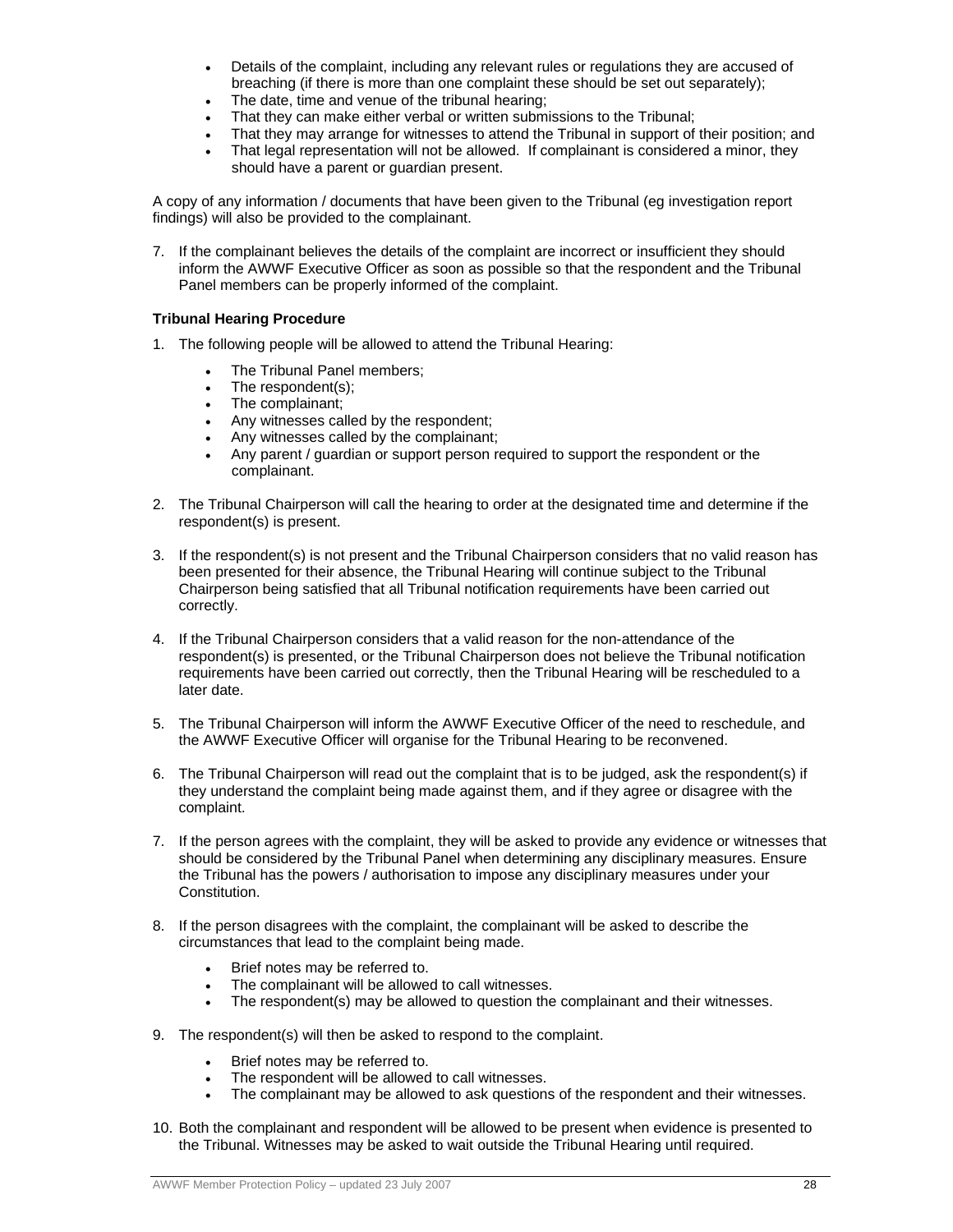- 11. The Tribunal will be allowed to:
	- consider any evidence, and in any form, that it deems relevant;
	- question any person giving evidence;
	- limit the number of witnesses presented if it is agreed by all parties that they will support the person who requested them, but will not provide any new evidence.
- 12. Video evidence, if available, may be presented. The arrangements must be made entirely by the person/s wishing to offer this type of evidence.
- 13. If the Tribunal considers that at any time during the Tribunal Hearing that there is any unreasonable or intimidatory behaviour from anyone allowed to be present, the Tribunal Chairperson shall have the power to stop any further involvement of the person in the Tribunal Hearing.
- 14. After all of the evidence has been presented the Tribunal Panel will make its decision in private. If the Tribunal believes the complaint has been substantiated on the balance of probabilities (i.e. more probable than not), the respondent will then be given an opportunity to address the Tribunal Panel and make a submission on any disciplinary measures that may be imposed. Only those disciplinary measures outlined in the AWWF's Constitution / Member Protection Policy will be considered. Any disciplinary measure imposed must be reasonable in the circumstances.
- 15. All decisions made by the Tribunal will be based on a majority vote.
- 16. The Tribunal Chairperson will announce the decision in the presence of all those involved in the hearing and will declare the hearing closed.
- 17. Within 48 hours, the Tribunal Chairperson will:
	- Forward to the AWWF Executive Officer a copy of the tribunal decision including any disciplinary measures imposed;
	- Forward a letter to the respondent(s) reconfirming the Tribunals decision and any disciplinary measures imposed. The letter should also outline, if allowed, the process and grounds for an appeal to be made.

#### **Appeals Procedure**

- 1. A complainant or a respondent(s) who is not satisfied with a decision described in Step 7 of the Complaints Procedures can lodge one appeal to the AWWF on one or more of the following bases:
	- That a denial of natural justice has occurred; or
	- That the disciplinary measure(s) imposed is unjust and/or unreasonable.
- 2. A person wanting to appeal in accordance with Step 1 must lodge a letter stating their intention and the basis for their appeal with the AWWF Executive Officer within 14 days of the relevant decision. An appeal fee of \$100.00 shall be included with the letter of intention to appeal.
- 3. If the letter of appeal is not received by the AWWF Executive Officer within the relevant time period the right of appeal will lapse. If the letter of appeal is received but the appeal fee is not received by the relevant time, the appeal shall be deemed to be withdrawn.
- 4. Upon receipt of the letter of appeal, the AWWF Executive Officer must convene a special meeting of the AWWF Appeals Committee to review the letter of appeal and decide whether there are sufficient grounds for the appeal to proceed. The AWWF Appeals Committee will be able to invite any witnesses to the meeting it believes are required to make an informed decision.
- 5. If it is considered that the letter of appeal has not shown sufficient grounds for appeal in accordance with Step 1, then the appeal will not proceed and the person will be notified of this decision and the reasons for this decision**. The appeal fee will be forfeited**.
- 6. If the appeal is considered to have sufficient grounds to proceed then a Tribunal with a new panel will be convened to rehear the complaint, **and the appeal fee will be refunded**. The AWWF Appeals Committee shall follow the Tribunal Formation and Notification procedures outlined above.
- 7. The Tribunal Hearing Procedure shall be followed for the appeal.
- 8. The decision of the Appeal Tribunal will be final.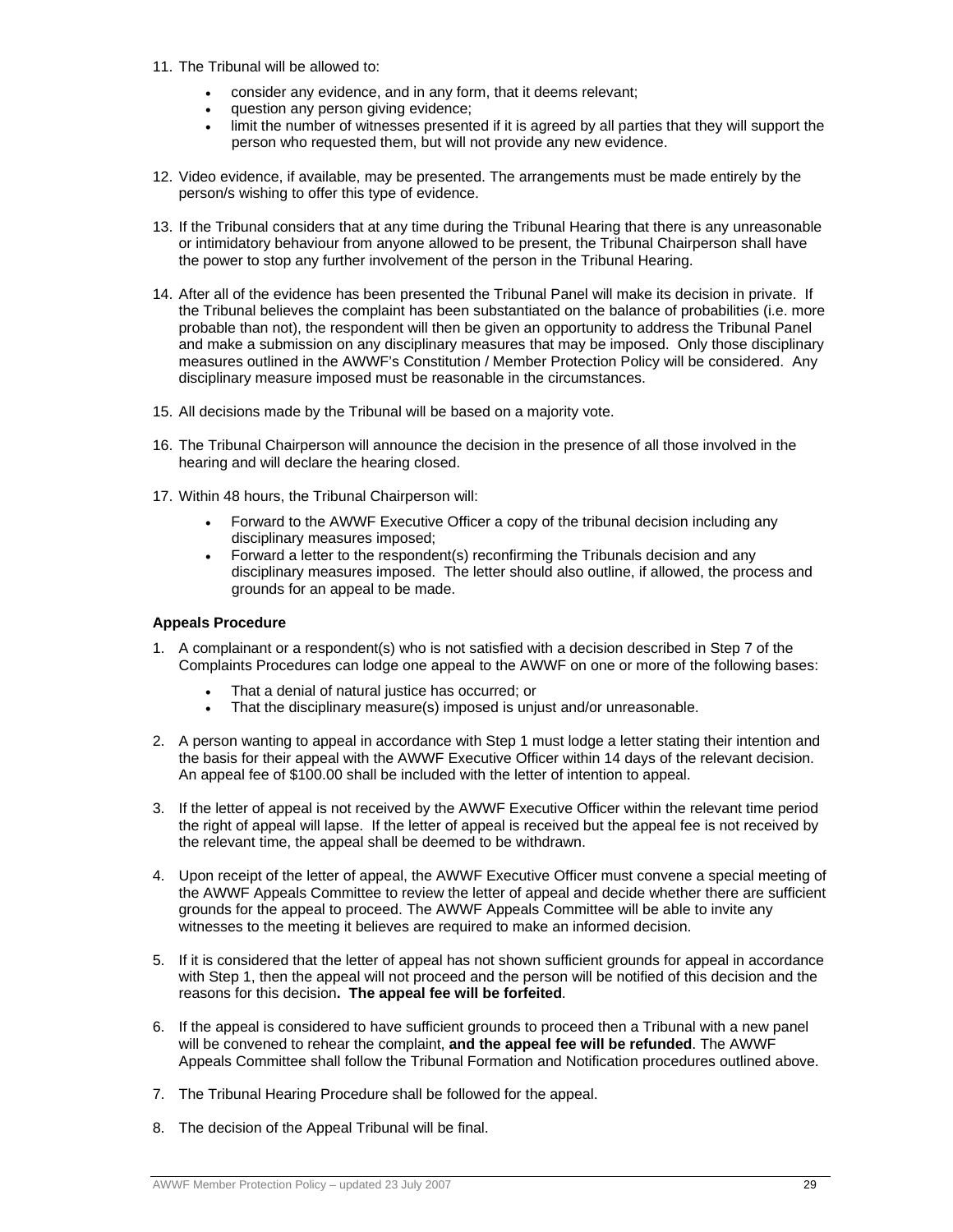### **C6: Disciplinary Measures**

Any disciplinary measure imposed by the hearings tribunal and/or AWWF Executive Officer under this policy must:

- Observe any contractual and employment rules and requirements;
- Conform to the principles of natural justice;
- Be fair and reasonable;
- Be based on the evidence and information presented;
- Be within the powers of the hearings tribunal and/or AWWF Executive Officer to impose the disciplinary measure.

#### **Individual**

Subject to contractual and employment requirements, if a finding is made that an individual has breached the AWWF's Member Protection Policy (including the Codes of Conduct), one or more of the following forms of discipline may be imposed by hearings tribunal and/or AWWF Executive Officer:

- A direction that the individual make a verbal and/or written apology;
- A written warning;
- A direction that the individual attend counselling to address their behaviour;
- A withdrawal of any awards, placings, records, achievements bestowed in any tournaments, activities or events held or sanctioned by the AWWF;
- A demotion or transfer of the individual to another location, role or activity;
- A suspension of the individual's membership or participation or engagement in a role or activity;
- Termination of the individual's membership, appointment or engagement;
- Recommend that the AWWF terminate the individual's membership, appointment or engagement;
- In the case of a coach or official, a direction that the relevant organisation de-register the accreditation of the coach or official for a period of time or permanently;
- Any other form of discipline that hearings tribunal and/or AWWF Executive Officer considers appropriate.

When imposing any form of discipline, it will be accompanied by a warning that a similar breach of policy by that individual in the future may result in the imposition of a more serious form of discipline.

#### **Organisations**

If a finding is made that an affiliated state association or affiliated club has breached the AWWF's Member Protection Policy (including the Codes of Conduct), one or more of the following forms of discipline may be imposed by the hearings tribunal and/or AWWF Executive Officer:

- A written warning;
- A monetary fine;
- A direction that any rights, privileges and benefits provided to that organisation by the national body or other peak association be suspended for a specified period;
- A direction that any funding granted or given to it by the AWWF cease from a specified date;
- A direction that the AWWF cease to sanction events held by or under the auspices of that organisation;
- A recommendation to the AWWF that its membership of the AWWF be suspended or terminated in accordance with the relevant constitution or rules; and/or
- Any other form of discipline that the AWWF considers to be appropriate.

When imposing any form of discipline, it will be accompanied by a warning that a similar breach of policy by the organisation in the future may result in more serious form of discipline.

#### **Factors to consider when imposing discipline**

The form of discipline to be imposed on an individual or organisation will depend on factors such as:

- If the individual is a parent and/or spectator (ability to enforce a penalty may be difficult);
- Nature and seriousness of the behaviour or incidents;
- In a case where action is taken concurrently with or in lieu of a resolution of a formal complaint, the wishes of the complainant;
- If the individual concerned knew or should have known that the behaviour was a breach of the policy;
- Level of contrition of the respondent(s);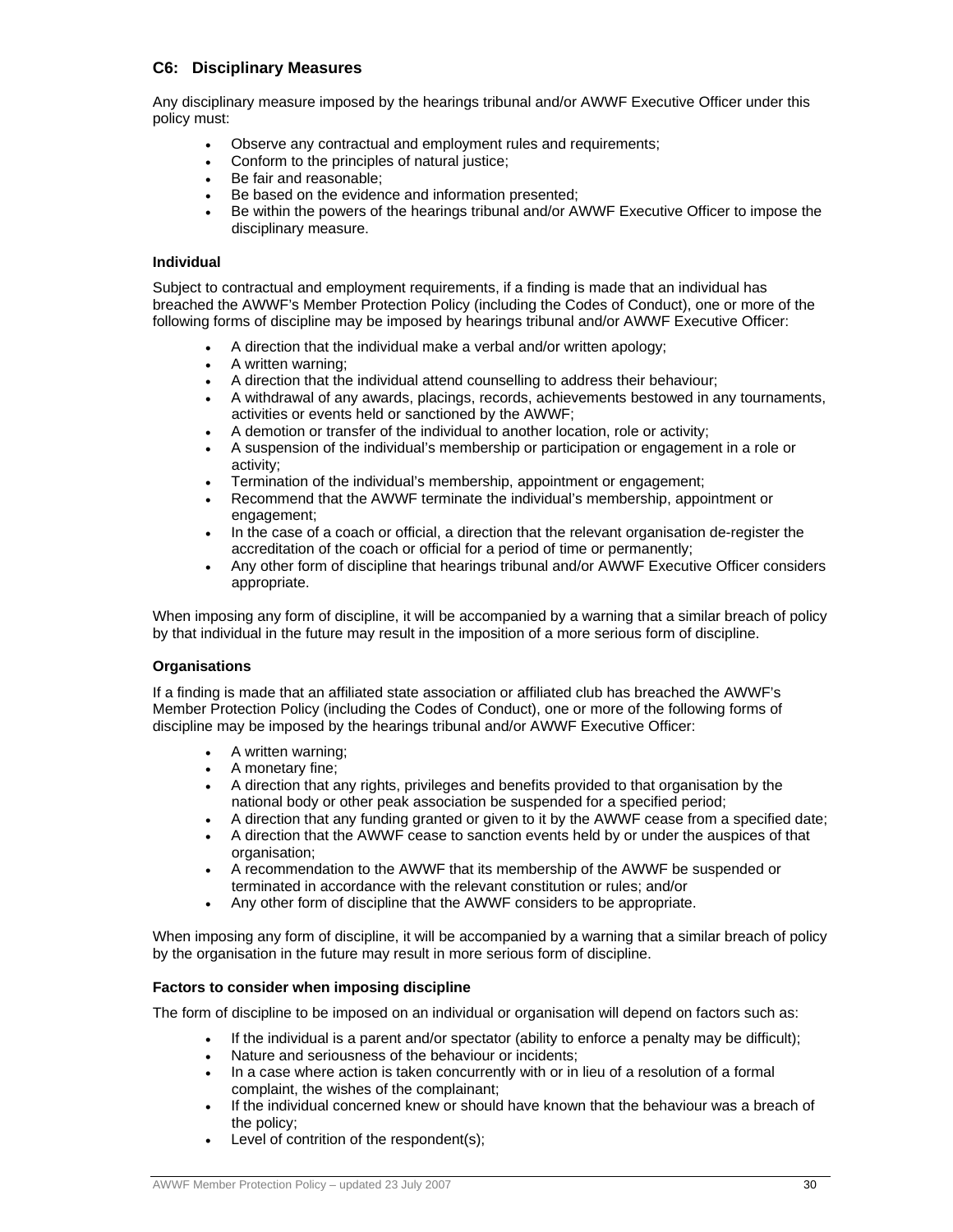- The effect of the proposed disciplinary measures on the respondent(s) including any personal, professional or financial consequences;
- If there have been relevant prior warnings or disciplinary action; and/or
- If there are any mitigating circumstances such that the respondent(s) shouldn't be disciplined at all or not disciplined so seriously.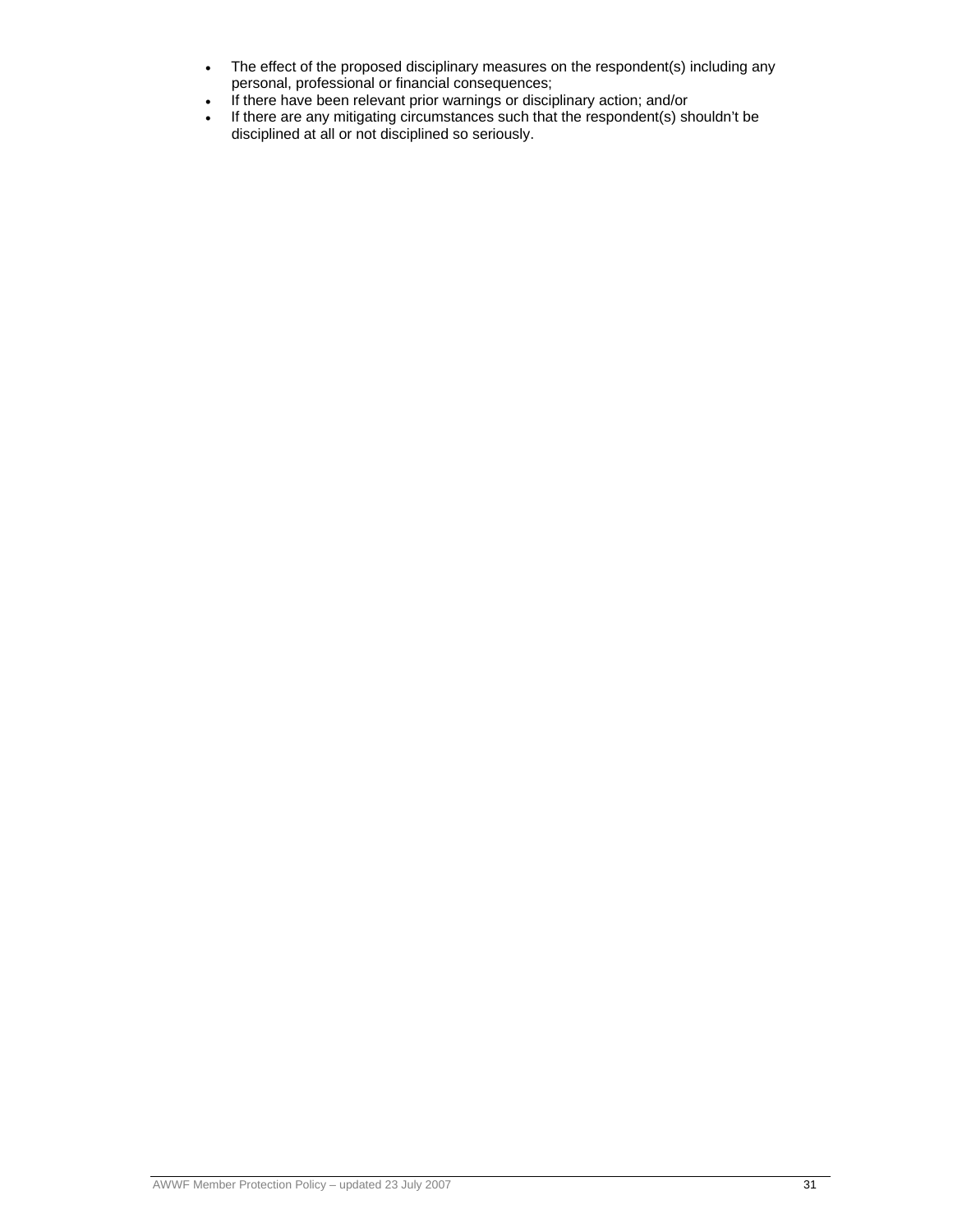# **PART D – ATTACHMENTS: ROLE SPECIFIC CODES OF CONDUCT**

# **D1: Coach Code of Conduct**

As a coach appointed by the AWWF, its divisions, a member state association or an affiliated club, in addition to the AWWF's General Code of Conduct, you must meet the following requirements in regard to your conduct during any activity held by or under the auspices of the AWWF, its divisions, a member state association or an affiliated club and in any role you hold with the AWWF, its divisions, a member state association or an affiliated club:

- treat all athletes with respect at all times;
- refrain from conduct which could be regarded as harassment towards your athletes and other coaches, officials and parents;
- do not tolerate acts of aggression;
- provide feedback to athletes and other participants in a manner sensitive to their needs. Avoid overly negative feedback;
- recognise athletes' rights to consult with other coaches and advisers. Cooperate fully with other specialists (eg sports scientists, doctors and physiotherapists);
- treat all athletes fairly within the context of their sporting activities, regardless of gender, race, place of origin, athletic potential, colour, sexual orientation, religion, political beliefs, socio-economic status and other conditions;
- encourage and facilitate athletes' independence and responsibility for their own behaviour, performance, decisions and actions;
- involve the athletes in decisions that affect them;
- encourage athletes to respect one another and to expect respect for their worth as individuals, regardless of their level of play;
- ensure that the tasks/training set are suitable for age, experience, ability and physical and psychological conditions of the athletes;
- ensure any physical contact with athletes is appropriate to the situation and necessary for the athlete's skill development;
- be acutely aware of the power that you as a coach develop with your athletes in the coaching relationship. Avoid any sexual intimacy with athletes that could develop as a result;
- avoid situations with your athletes that could be construed as compromising;
- actively discourage the use of performance enhancing drugs, the use of alcohol and tobacco and illegal substances;
- do not exploit any coaching relationship to further personal, political or business interests at the expense of the best interest of your athletes;
- accept and respect the role of officials in ensuring that competitions are conducted fairly and according to established rules;
- know and abide by rules, regulations and standards, and encourage athletes to do likewise. Accept both the letter and the spirit of the rules;
- be honest and ensure that qualifications are not misrepresented.

# **D2: Official Code of Conduct**

As an official in any activity held by or under the auspices of the AWWF, its divisions, a member state association or an affiliated club, in addition to the AWWF's General Code of Conduct, you must meet the following requirements in regard to your conduct during any such activity or event:

- place the safety and welfare of the athletes/participants above all else;
- accept responsibility for all actions taken;
- be impartial;
- avoid any situation which may lead to a conflict of interest;
- be courteous, respectful and open to discussion and interaction;
- value the individual in sport;
- encourage inclusivity and access to all areas of officiating.

# **D3: Athlete Code of Conduct**

As a participant in any activity held by or under the auspices of the AWWF, its divisions, a member state association or an affiliated club, in addition to the AWWF's General Code of Conduct, you must meet the following requirements in regard to your conduct during any such activity or event:

- comply with the IWSF's rules, the AWWF's rules, regulations, policies and any resolution or determination of the Board or any entity exercising delegated authority (collectively 'Rules'); respect the rights, dignity and worth of fellow athletes, coaches, officials and spectators;
-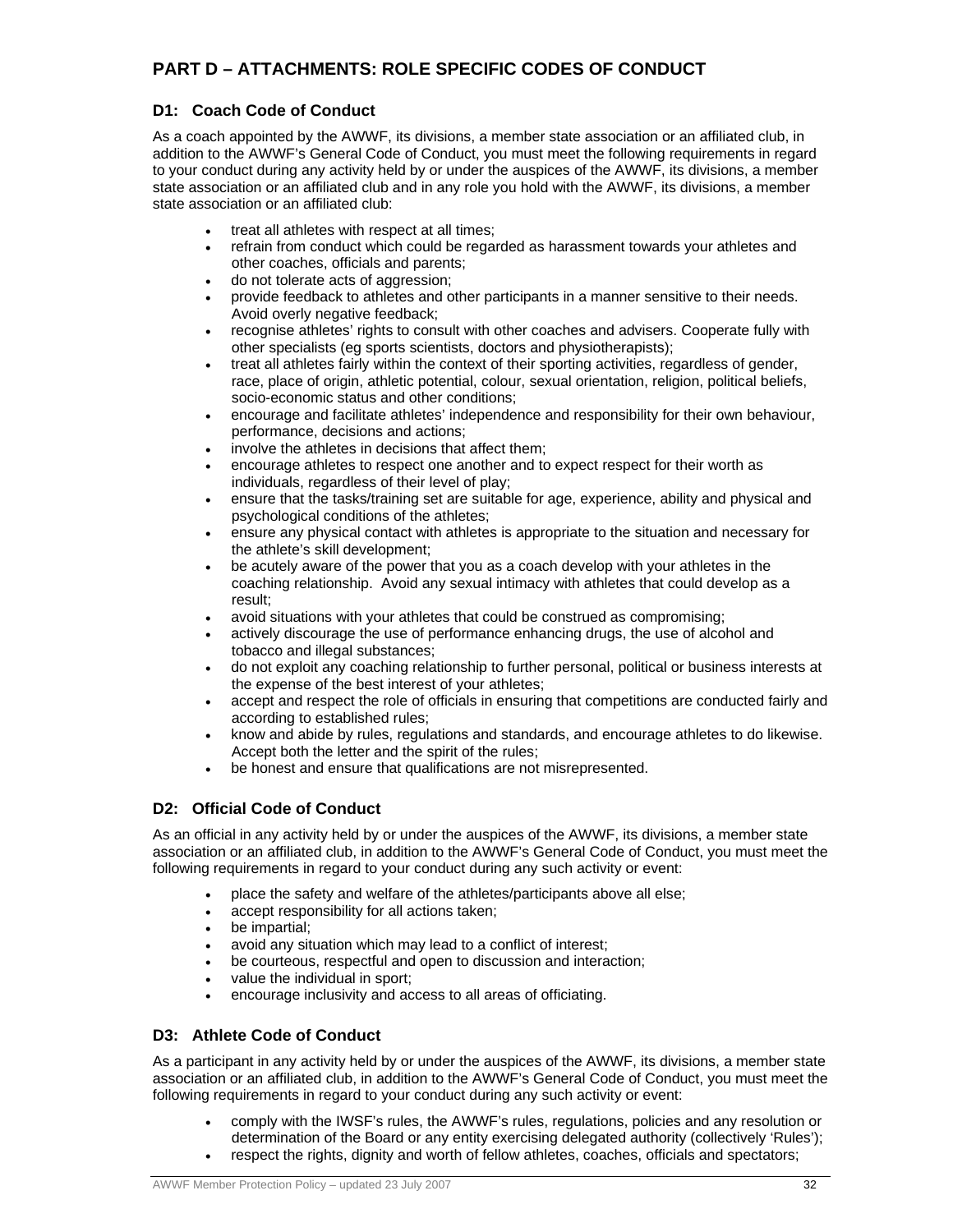- refrain from conduct which could be regarded as harassment towards fellow athletes and coaches;
- do not tolerate acts of aggression;
- respect the talent, potential and development of fellow athletes and competitors;
- care for and respect the equipment provided to you as part of your program;
- be frank and honest with your coach concerning illness and injury and your ability to train fully within the program requirements;
- at all times avoid intimate relationships with your coach;
- conduct yourself in a professional manner, relating to language, temper and punctuality;
- abide by the rules and respect the decision of the official, making all appeals through the formal process and respecting the final decision;
- be honest in your attitude and preparation to training. Work equally hard for yourself and your team;
- cooperate with coaches and staff in development of programs to adequately prepare you for competition at the highest level;
- not to act in a manner unbecoming of a member or prejudicial to the objects or interests of the AWWF or water skiing;
- not to bring the AWWF or water skiing into disrepute;
- participate in all water skiing competitions and events in a fair, equitable and sportsmanlike manner;
- comply with and promote where possible fairness, equity and equal opportunity in water skiing;
- recognise and wherever possible have regard to the AWWF's sponsors and their role in supporting the AWWF and water skiing;
- be aware of any obligations under the rules, in particular that a breach of the rules may result in disciplinary action/sanctions;
- recognise that water skiing is inherently dangerous and that serious accidents can and often do happen;
- whenever possible seek personal insurance cover against property loss or damage, travel and personal injury arising from water ski participation/competition.

# **D4: Administrator (volunteer) Code of Conduct**

As an administrator with the AWWF, its divisions, a member state association or an affiliated club, in addition to the AWWF's General Code of Conduct, you must meet the following requirements in regard to your conduct during any activity held by or under the auspices of the AWWF, its divisions, a member state association or an affiliated club and in any role you hold with the AWWF, its divisions, a member state association or an affiliated club:

- be fair, considerate and honest in all dealing with others;
- be professional in, and accept responsibility for your actions. Your language, presentation, manners and punctuality should reflect high standards;
- demonstrate a high degree of individual responsibility especially when dealing with persons under 18 years of age, as your words and actions are an example;
- resolve conflicts fairly and promptly through established procedures;
- maintain strict impartiality;
- maintain a safe environment for you and others;
- be aware of your legal responsibilities;
- be a positive role model for others.

# **D5: Parent / Guardian Code of Conduct**

As a parent/guardian of any athlete/participant in any activity held by or under the auspices of the AWWF, its divisions, a member state association or an affiliated club, in addition to the AWWF's General Code of Conduct, you must meet the following requirements in regard to your conduct during any such activity or event:

- remember that your child participates in sport for their own enjoyment, not yours;
- focus on your child's efforts and performance rather than winning or losing;
- never ridicule or yell at your child and other children for making a mistake or not performing well;
- show appreciation for good performance and skills shown by all athletes:
- respect officials' decisions and teach children to do likewise;
- do not physically or verbally abuse anyone associated with the sport (athlete, coach, judge etc.);
- respect the rights, dignity and worth of every person regardless of their gender, ability, cultural background or religion.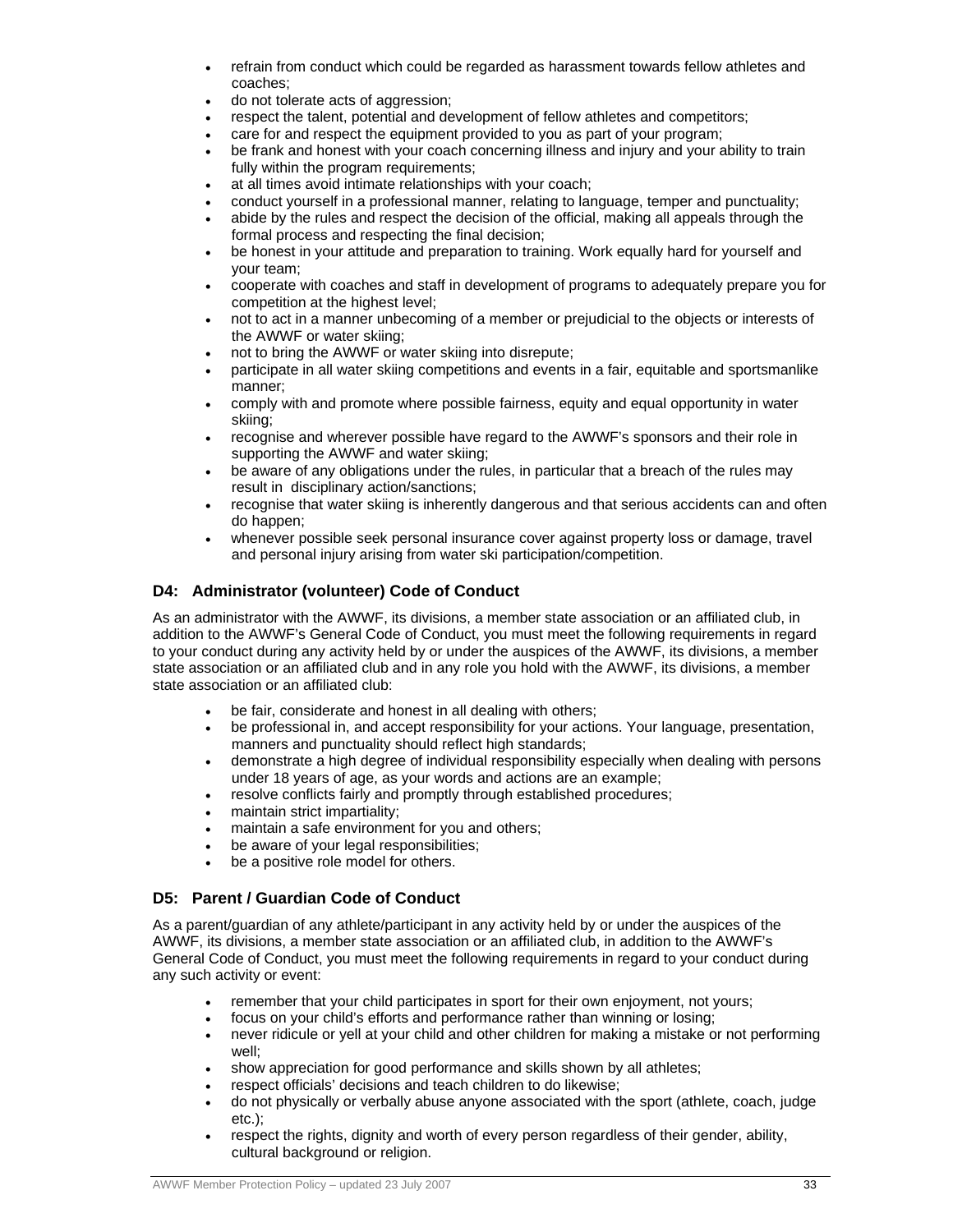# **D6: Spectator Code of Conduct**

As a spectator in any activity held by or under the auspices of the AWWF, its divisions, a member state association or an affiliated club, in addition to the AWWF's General Code of Conduct, you must meet the following requirements in regard to your conduct during any such activity or event:

- applaud good performance and efforts from all athletes. Congratulate all athletes on their performance regardless of the event's outcome;
- respect the decisions of officials and teach young people to do the same;
- never ridicule or scold a young athlete for making a mistake. Positive comments are motivational;
- condemn the use of violence in any form, whether it is by other spectators, coaches, officials or athletes;
- encourage athletes to follow the rules and the judges' decisions;
- do not use violence, harassment or abuse in any form (ie. do not use foul language, sledge or harass athletes, coaches, officials or other spectators);
- respect the rights, dignity and worth of every person regardless of their gender, ability, cultural background or religion.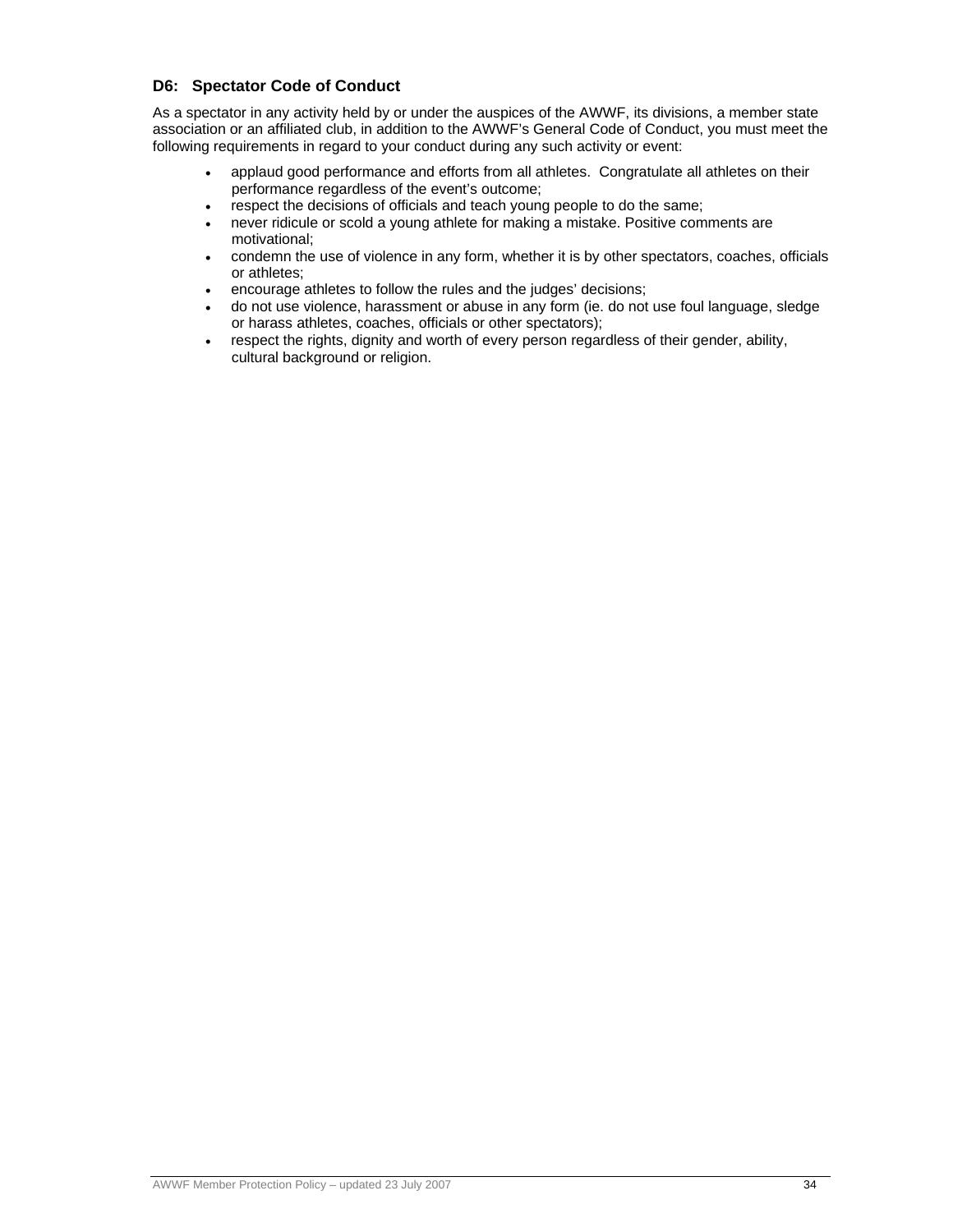# **PART E – ATTACHMENTS: REPORTING DOCUMENTS / FORMS**

**To assist in consistency and accuracy in following procedure and reporting on the issues covered by the AWWF's Member Protection Policy, the following documents are to be used:** 

- E1 Record of informal complaint to be used by Member Protection Information Officers or others who receive a complaint or allegation
- E2 Record of Formal Complaint to be used when a formal complaint is received by the AWWF
- E3 Record of Child Abuse Allegation to be used by Member Protection Information Officers or others who receive complaints/allegations of child abuse
- E4 Record of Mediation to be used by those who conduct a mediation
- E5 Record of Tribunal Decision

#### **General principles to be followed when completing a report of a complaint:**

- Treat all complaints seriously;
- Deal with complaints promptly, sensitively and confidentially;
- Maintain a calm attitude;
- Ask the complainant if they will consent to you taking notes;
- Write the description of the complaint /problem using the complainants own words (as much as is possible);
- Find out the nature of the relationship between the complainant and the person complained about (for example, coach/competitor, team members, etc) and if there is any relevant history.
- Take a note of the facts and do not pre-judge the situation;
- Ask the complainant whether they fear victimisation or other consequences;
- Find out what outcome the complainant wants and if they need any support;
- Ask the complainant how they want to the complaint to be dealt with under the policy;
- Keep the complaint confidential and do not disclose it to another person without the complainant's consent except if disclosure is required by law (for example, a report to government authorities) or if disclosure is necessary to effectively deal with the complaint.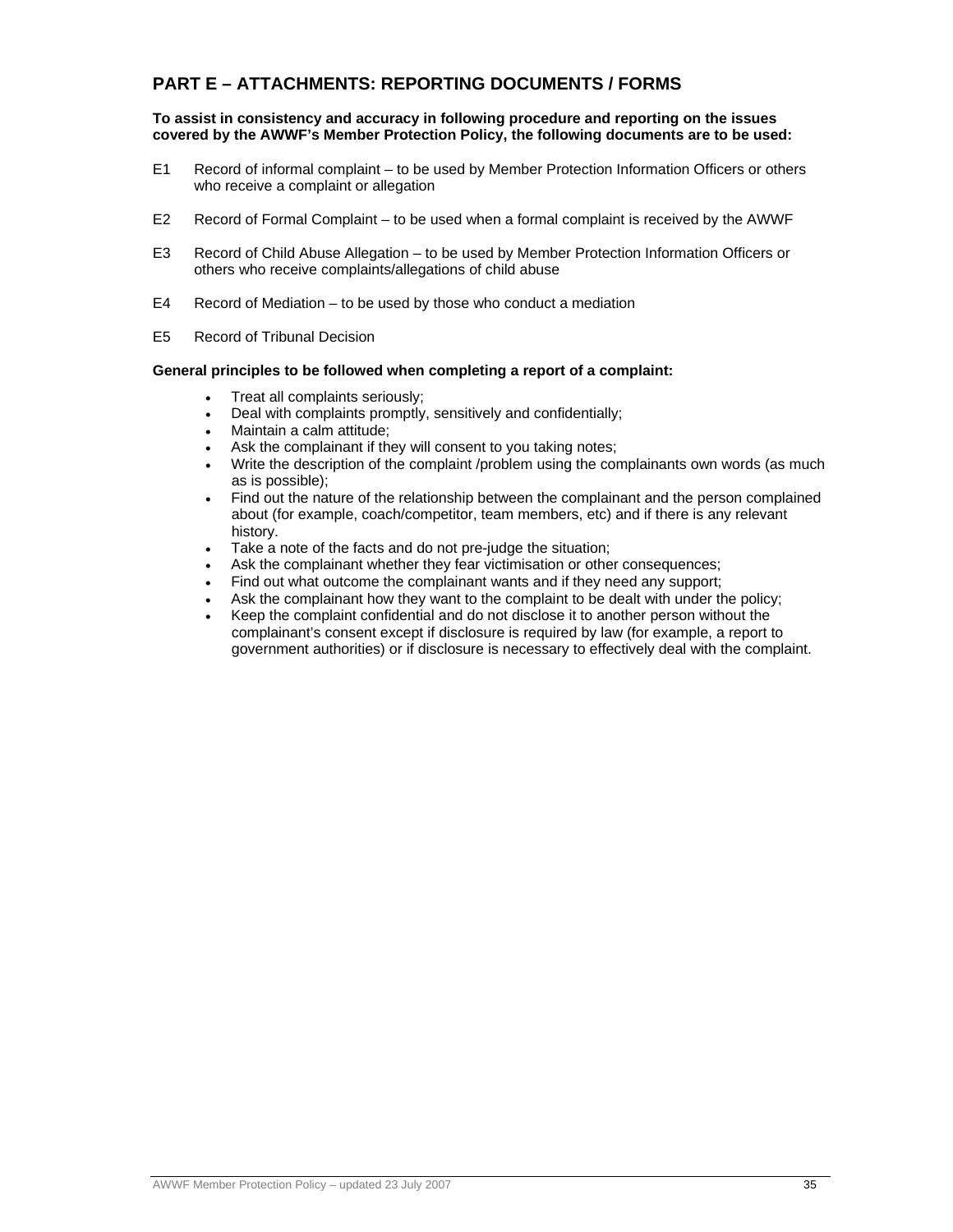# **E1: Record of Informal Complaint**

| <b>Member Protection</b><br>Information Officer's<br>Name                                                            |                                                                                                                                                        | Date:                                                                                                                               |
|----------------------------------------------------------------------------------------------------------------------|--------------------------------------------------------------------------------------------------------------------------------------------------------|-------------------------------------------------------------------------------------------------------------------------------------|
| Complainant's Name                                                                                                   | Over 18                                                                                                                                                | □ Under 18                                                                                                                          |
| Role/status with AWWF                                                                                                | □ Administrator (volunteer)<br>□ Athlete/player<br>□ Coach/Assistant Coach<br>□ Employee (paid)<br>Official<br>П.                                      | □ Parent<br>□ Spectator<br>□ Support Personnel<br>Other<br>П                                                                        |
| Location/event of alleged<br>issue                                                                                   |                                                                                                                                                        |                                                                                                                                     |
| Facts as stated by<br>complainant                                                                                    |                                                                                                                                                        |                                                                                                                                     |
| Nature of complaint<br>(category/basis/grounds)<br>Can tick more than one<br>box                                     | □ Harassment or □ Discrimination<br>□ Sexual/sexist<br>□ Sexuality<br>□ Race<br>□ Religion<br><b>Pregnancy</b><br>Disability<br>□ Child Abuse<br>Other | □ Selection dispute<br>□ Personality clash<br><b>Bullying</b><br>O<br>□ Verbal abuse<br>Physical abuse<br>$\Box$<br>□ Victimisation |
| Feelings expressed by<br>complainant<br>(completing this may<br>help to separate<br>emotional content from<br>facts) |                                                                                                                                                        |                                                                                                                                     |
| What they want to<br>happen to fix issue                                                                             |                                                                                                                                                        |                                                                                                                                     |
| What information I<br>provided                                                                                       |                                                                                                                                                        |                                                                                                                                     |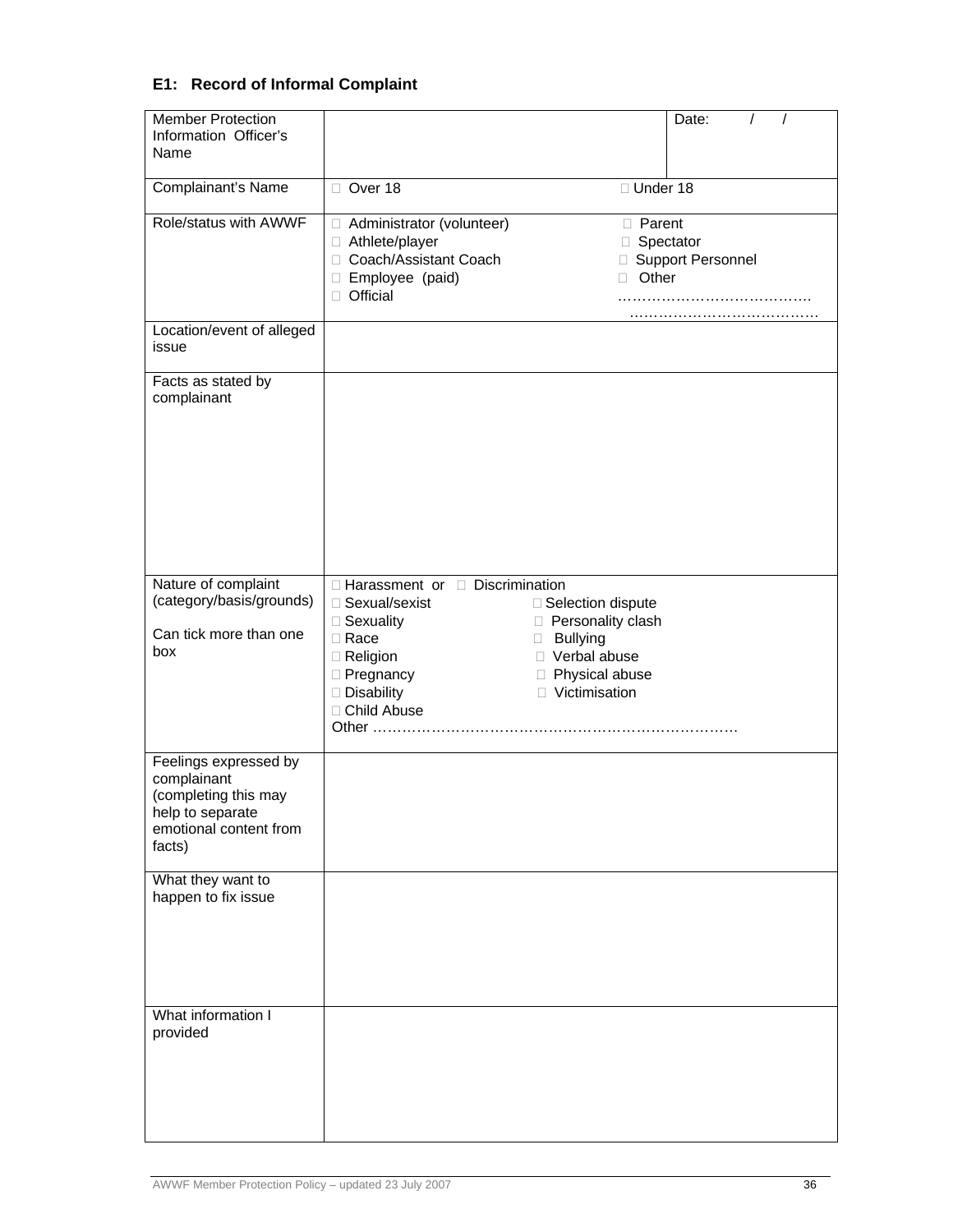| What they are going to<br>do now |  |
|----------------------------------|--|
|                                  |  |

This record and any notes must be kept in a confidential place – do not enter it on a computer system. If the issue becomes a formal complaint, this record is to be sent to the AWWF Executive Officer.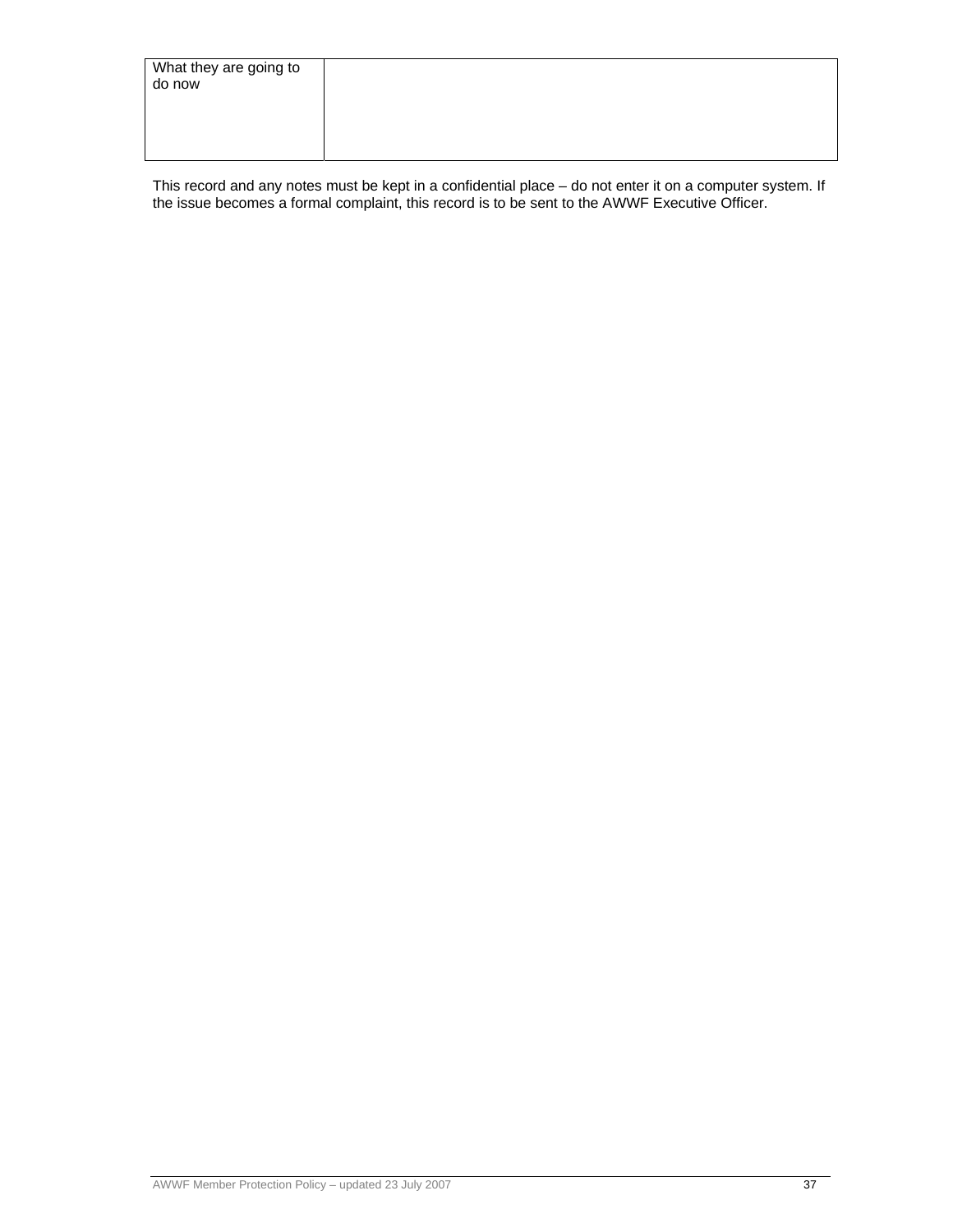# **E2: Record of Formal Complaint**

| Complainant's Name              | Over 18                                       | □ Under 18                             | Date Formal Complaint |
|---------------------------------|-----------------------------------------------|----------------------------------------|-----------------------|
| Role/status with the            |                                               |                                        | Received:             |
| <b>AWWF</b>                     | Administrator (volunteer)<br>□ Athlete/player | <b>D</b> Parent                        | □ Spectator           |
|                                 | □ Coach/Assistant Coach                       |                                        | □ Support Personnel   |
|                                 | □ Employee (paid)                             | П.                                     | Other                 |
|                                 | □ Official                                    |                                        |                       |
|                                 |                                               |                                        |                       |
| Name of person                  |                                               |                                        |                       |
| complained about                | □ Over 18                                     | $\Box$ Under 18                        |                       |
| Role/status with the            | □ Administrator (volunteer)                   | <b>D</b> Parent                        |                       |
| <b>AWWF</b>                     | □ Athlete/player                              |                                        | □ Spectator           |
|                                 | □ Coach/Assistant Coach                       |                                        | □ Support Personnel   |
|                                 | □ Employee (paid)                             | $\Box$                                 | Other                 |
|                                 | □ Official                                    |                                        |                       |
| Location/event of alleged       |                                               |                                        |                       |
| issue                           |                                               |                                        |                       |
| Description of alleged          |                                               |                                        |                       |
| issue                           |                                               |                                        |                       |
|                                 |                                               |                                        |                       |
| Nature of complaint             | □ Harassment or □ Discrimination              |                                        |                       |
| (basis/grounds/category)        | □ Sexual/sexist                               | □ Selection dispute                    |                       |
| Can tick more than one          | □ Sexuality                                   | □ Personality clash<br><b>Bullying</b> |                       |
| box                             | $\Box$ Race                                   |                                        |                       |
|                                 | Religion                                      | □ Verbal abuse                         |                       |
|                                 | <b>Pregnancy</b>                              | Physical abuse                         |                       |
|                                 | Disability                                    | □ Victimisation                        |                       |
|                                 | □ Child Abuse                                 |                                        |                       |
|                                 |                                               |                                        |                       |
| Methods (if any) of             |                                               |                                        |                       |
| attempted informal              |                                               |                                        |                       |
| resolution                      |                                               |                                        |                       |
| Support person (if any)         |                                               |                                        |                       |
| Formal resolution               |                                               |                                        |                       |
| procedures followed             |                                               |                                        |                       |
| (outline)                       |                                               |                                        |                       |
|                                 |                                               |                                        |                       |
|                                 |                                               |                                        |                       |
|                                 |                                               |                                        |                       |
|                                 |                                               |                                        |                       |
| If investigated: Finding -      |                                               |                                        |                       |
|                                 |                                               |                                        |                       |
| If went to hearing<br>tribunal: |                                               |                                        |                       |
| Decision -                      |                                               |                                        |                       |
|                                 |                                               |                                        |                       |
| Action recommended -            |                                               |                                        |                       |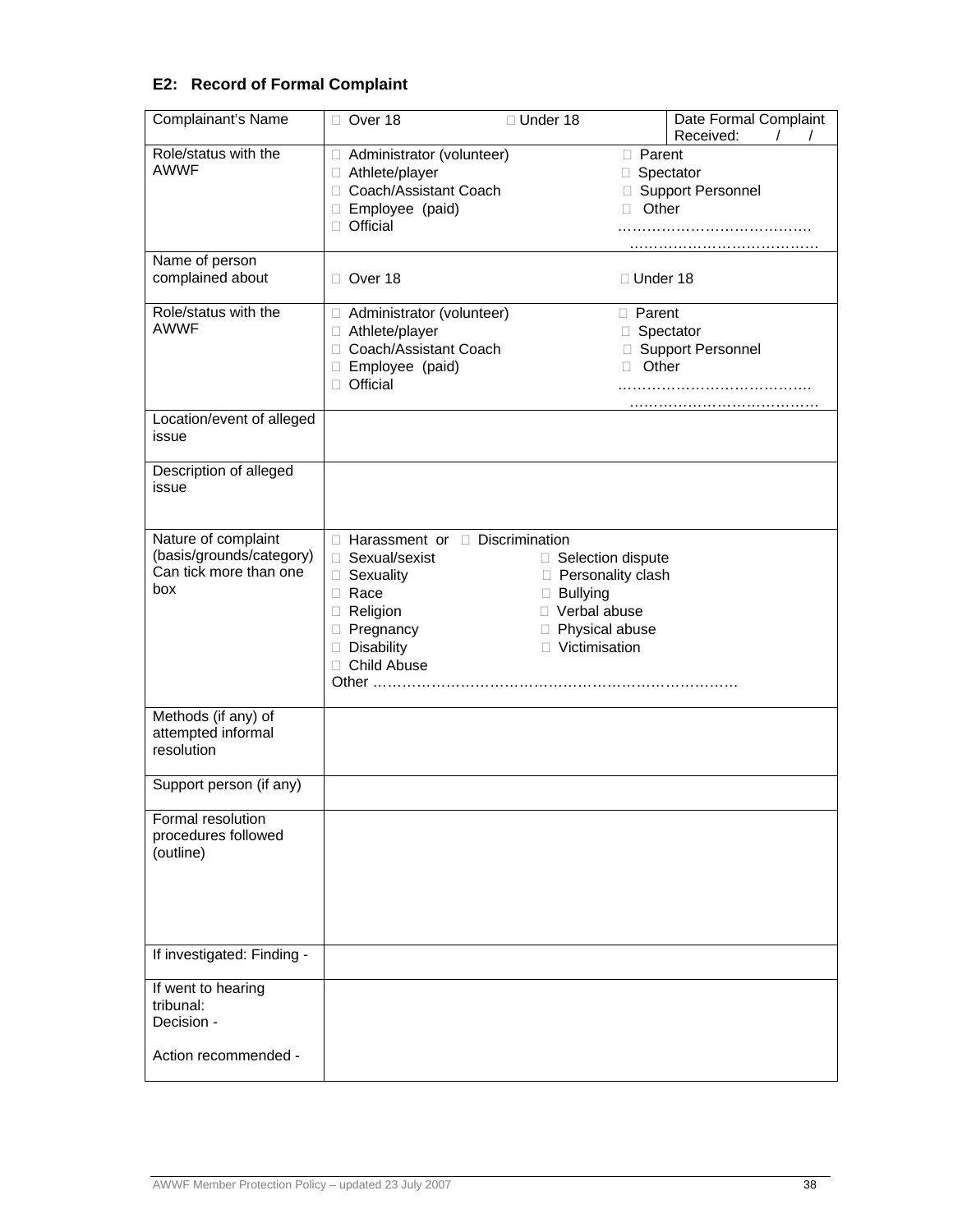| If mediated:<br>Date of mediation -<br>Were both parties |                                        |               |
|----------------------------------------------------------|----------------------------------------|---------------|
| present -<br>Terms of Agreement -                        |                                        |               |
| Any other action taken -                                 |                                        |               |
| If went to appeals                                       |                                        |               |
| tribunal:                                                |                                        |               |
| Decision                                                 |                                        |               |
| Action recommended                                       |                                        |               |
| Resolution                                               | $\Box$ Less than 3 months to resolve   |               |
|                                                          | $\Box$ Between 3 – 8 months to resolve |               |
|                                                          | $\Box$ More than 8 months to resolve   |               |
| Completed by                                             | Name:                                  |               |
|                                                          | Position in the AWWF:                  |               |
|                                                          | Signature:                             | $\frac{1}{2}$ |
| Signed by:                                               | Complainant:                           |               |
|                                                          | Respondent:                            |               |

This record and any notes must be kept in a confidential place. If the complaint is of a serious nature, or is escalated to and/or dealt with at the national level, the original must be forwarded to the national body and a copy kept at the club/state/district level (whatever level the complaint was made).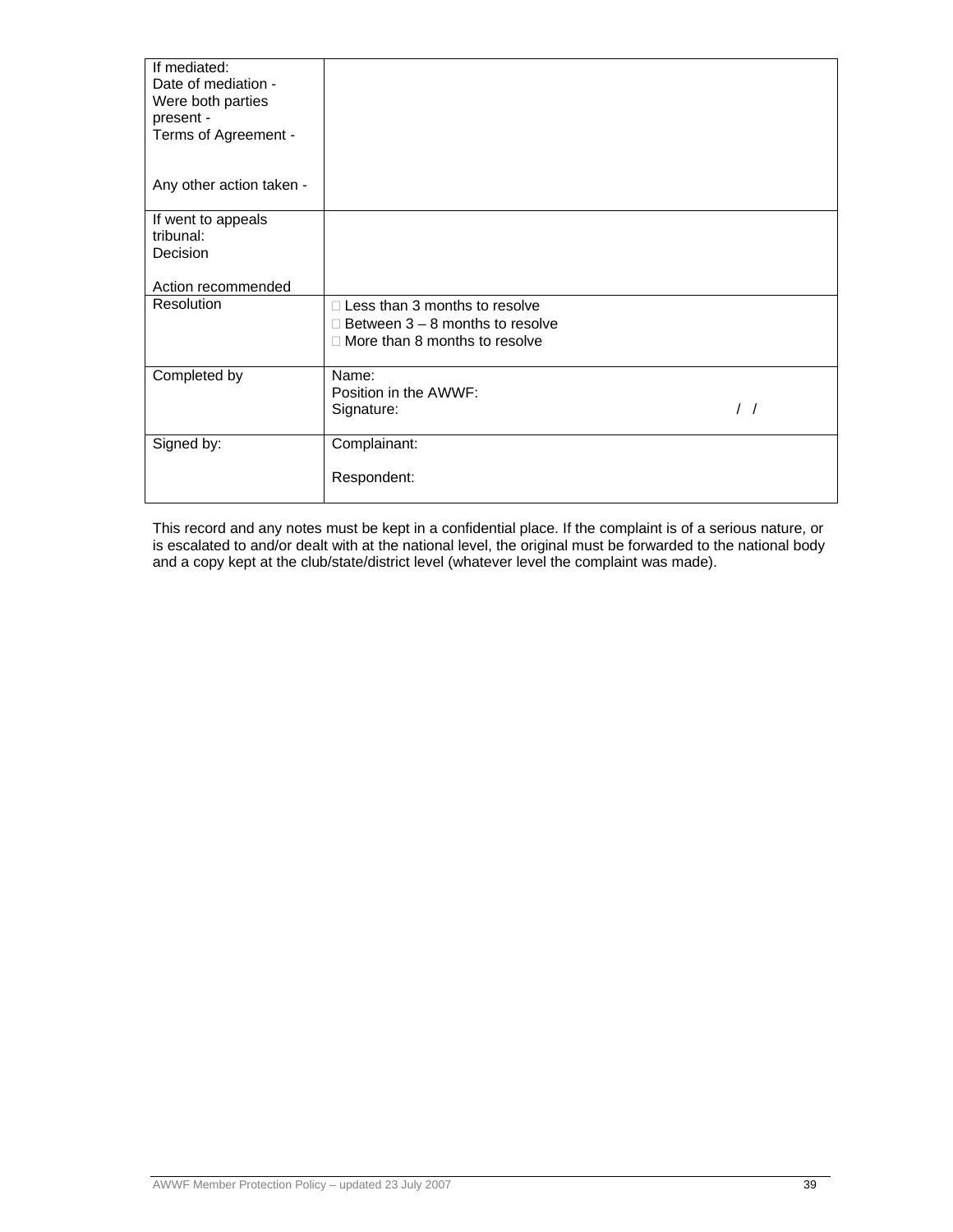# **E3: Record of Child Abuse Allegation**

Before completing, ensure the procedures outlined in attachment C4 have been followed and advice has been sought from the relevant government agency and/or police.

| Complainant's Name (if<br>other than the child)                                                                         |                                                                                                                    |                                                                | Date Formal Complaint<br>Received:<br>$\prime$ |
|-------------------------------------------------------------------------------------------------------------------------|--------------------------------------------------------------------------------------------------------------------|----------------------------------------------------------------|------------------------------------------------|
| Role/status with the<br><b>AWWF</b>                                                                                     |                                                                                                                    |                                                                |                                                |
| Child's name                                                                                                            |                                                                                                                    | Age:                                                           |                                                |
| Child's address                                                                                                         |                                                                                                                    |                                                                |                                                |
| Person's reason for<br>suspecting abuse<br>(e.g. observation, injury,<br>disclosure)                                    |                                                                                                                    |                                                                |                                                |
| Name of person<br>complained about                                                                                      |                                                                                                                    |                                                                |                                                |
| Role/status with the<br><b>AWWF</b>                                                                                     | □ Administrator (volunteer)<br>□ Athlete/player<br>□ Coach/Assistant Coach<br>□ Employee (paid)<br>$\Box$ Official | $\Box$ Parent<br>□ Spectator<br>□ Support Personnel<br>□ Other |                                                |
| Witnesses<br>(if more than 3<br>witnesses, attach details<br>to this form)                                              | Name $(1)$ :<br>Contact details:<br>Name (2):<br>Contact details:<br>Name (3):<br>Contact details:                 |                                                                |                                                |
| Interim action (if any)<br>taken (to ensure child's<br>safety and/or to support<br>needs of person<br>complained about) |                                                                                                                    |                                                                |                                                |
| Police contacted                                                                                                        | Who:<br>When:<br>Advice provided:                                                                                  |                                                                |                                                |
| Government agency<br>contacted                                                                                          | Who:<br>When:<br>Advice provided:                                                                                  |                                                                |                                                |
| <b>Executive Officer</b><br>contacted                                                                                   | Who:<br>When:                                                                                                      |                                                                |                                                |
| Police and/or<br>government agency<br>investigation                                                                     | Finding:                                                                                                           |                                                                |                                                |
| Internal investigation (if<br>any)                                                                                      | Finding:                                                                                                           |                                                                |                                                |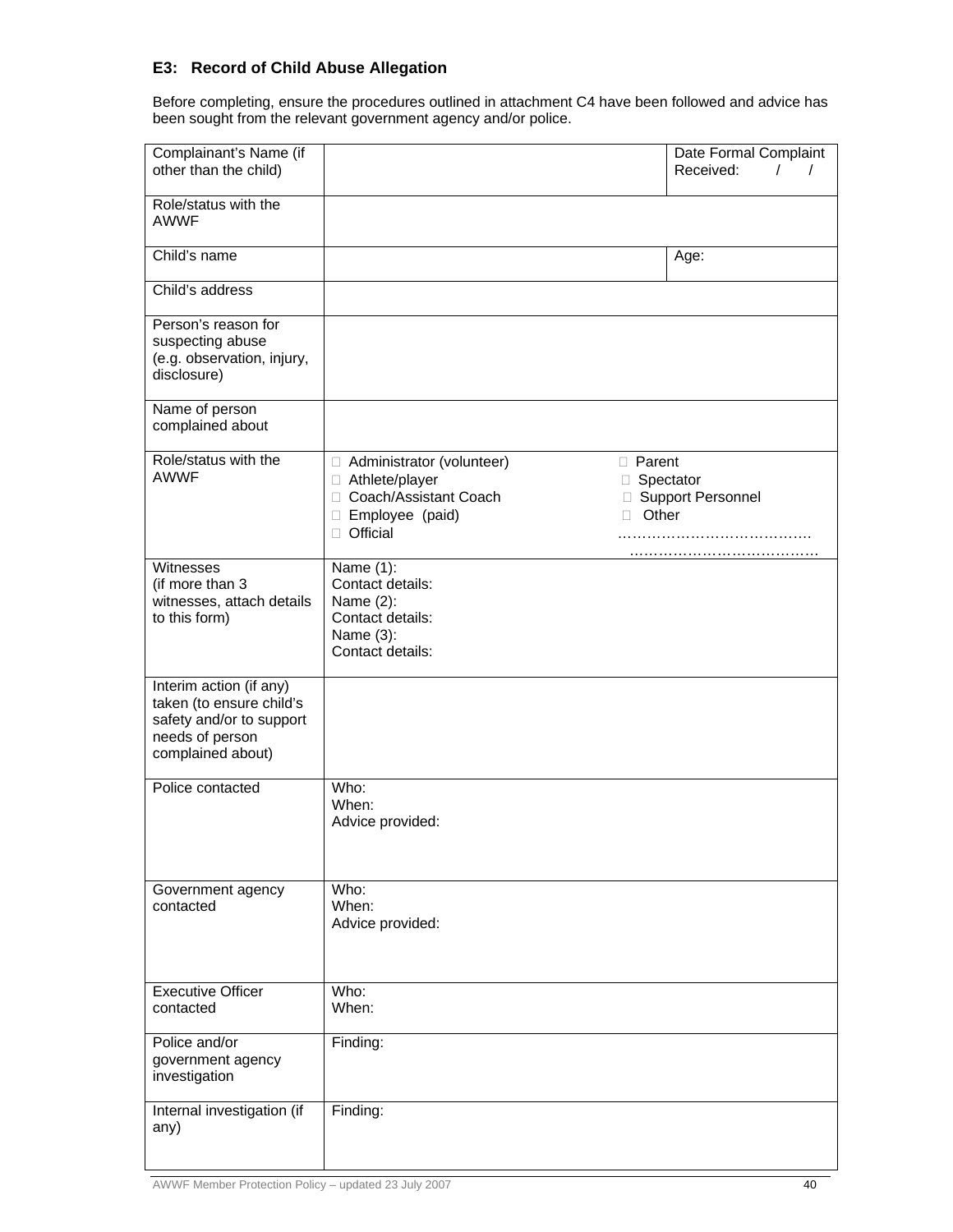| Action taken |                                              |  |
|--------------|----------------------------------------------|--|
| Completed by | Name:<br>Position in the AWWF:<br>Signature: |  |
| Signed by    | Complainant (if not a child)                 |  |

This record and any notes must be kept in a confidential place and provided to the relevant authorities (police and government) should they require them.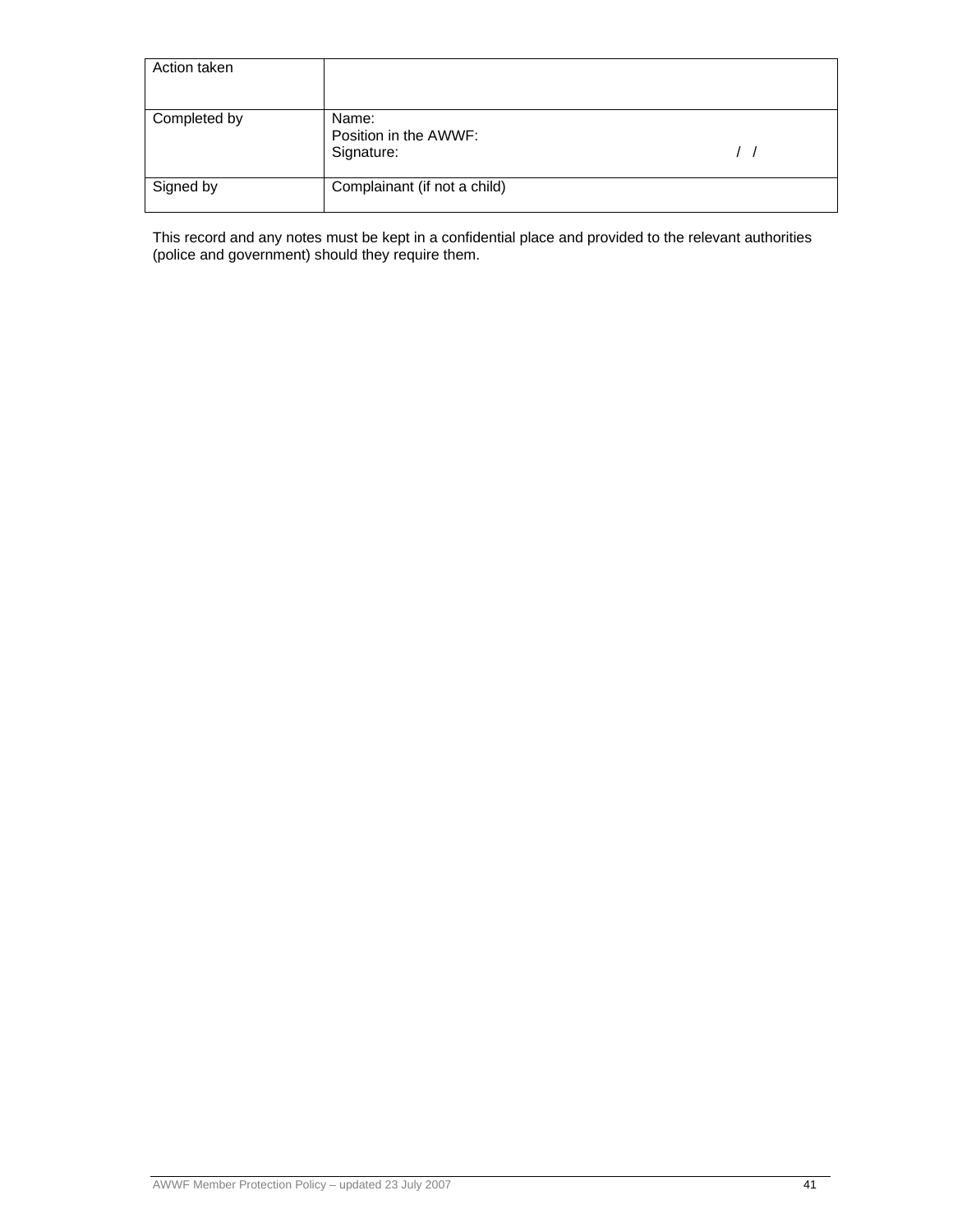# **E4: Record of Mediation**

| <b>Present at Mediation</b>                |  |
|--------------------------------------------|--|
| Date of mediation                          |  |
| Venue of mediation                         |  |
| Mediator                                   |  |
| Summary of mediation<br>(minutes attached) |  |
|                                            |  |
| Outcome of mediation                       |  |
| Follow-up to occur (if required)           |  |
| Completed by:<br>(signature)               |  |
| Signed by:<br>Complainant (signature)      |  |
| Respondent (signature)                     |  |

This record and any notes must be kept in a confidential place. A copy of this record is to be sent to the AWWF Executive Officer.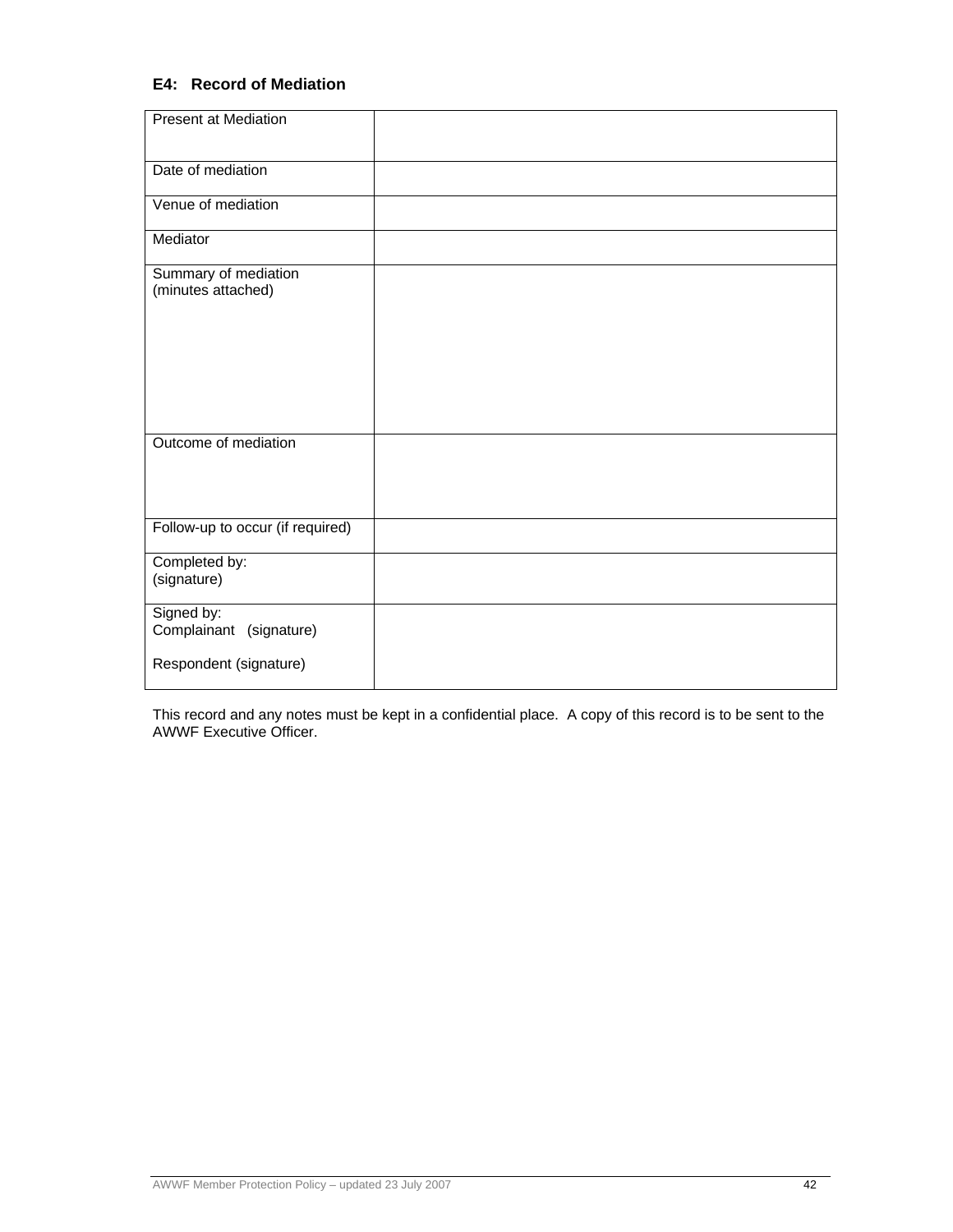# **E5: Record of Tribunal Decision**

| Complainant's Name                                         |                                                                                                                  | Date Formal Complaint                                                                                                                                              |  |
|------------------------------------------------------------|------------------------------------------------------------------------------------------------------------------|--------------------------------------------------------------------------------------------------------------------------------------------------------------------|--|
| Role/status with the<br><b>AWWF</b><br>Name of person      | Administrator (volunteer)<br>□ Athlete/player<br>□ Coach/Assistant Coach<br>□ Employee (paid)<br>$\Box$ Official | Received:<br>□ Parent<br>□ Spectator<br>□ Support Personnel<br>Other<br>П.                                                                                         |  |
| complained about                                           |                                                                                                                  |                                                                                                                                                                    |  |
| Role/status with the<br><b>AWWF</b>                        | Administrator (volunteer)<br>□ Athlete/player<br>□ Coach/Assistant Coach<br>□ Employee (paid)<br>□ Official      | <b>D</b> Parent<br>□ Spectator<br>□ Support Personnel<br>Other<br>П.                                                                                               |  |
| Location/event of alleged<br>issue                         |                                                                                                                  |                                                                                                                                                                    |  |
| Description of alleged<br>issue                            |                                                                                                                  |                                                                                                                                                                    |  |
| Nature of complaint<br>(basis/grounds/category)            | □ Sexual/sexist<br>□ Sexuality<br>$\Box$ Race<br>Religion<br>Pregnancy<br>Disability<br>□ Child Abuse            | $\Box$ Harassment or $\Box$ Discrimination<br>□ Selection dispute<br>□ Personality clash<br><b>Bullying</b><br>□ Verbal abuse<br>Physical abuse<br>□ Victimisation |  |
| Methods (if any) of<br>attempted informal<br>resolution    |                                                                                                                  |                                                                                                                                                                    |  |
| Support person (if any)                                    |                                                                                                                  |                                                                                                                                                                    |  |
| <b>Tribunal Members</b>                                    |                                                                                                                  |                                                                                                                                                                    |  |
| <b>Tribunal Hearing Date</b><br>and venue                  |                                                                                                                  |                                                                                                                                                                    |  |
| <b>Tribunal Decision</b><br>(attach report)                |                                                                                                                  |                                                                                                                                                                    |  |
| Action recommended<br>and any follow up report<br>required |                                                                                                                  |                                                                                                                                                                    |  |
| <b>Decision Appealed</b><br>Date of Appeal lodged          |                                                                                                                  |                                                                                                                                                                    |  |
| <b>Appeal Hearing Date</b>                                 |                                                                                                                  |                                                                                                                                                                    |  |
| Appeal Decision<br>(attach report)                         |                                                                                                                  |                                                                                                                                                                    |  |